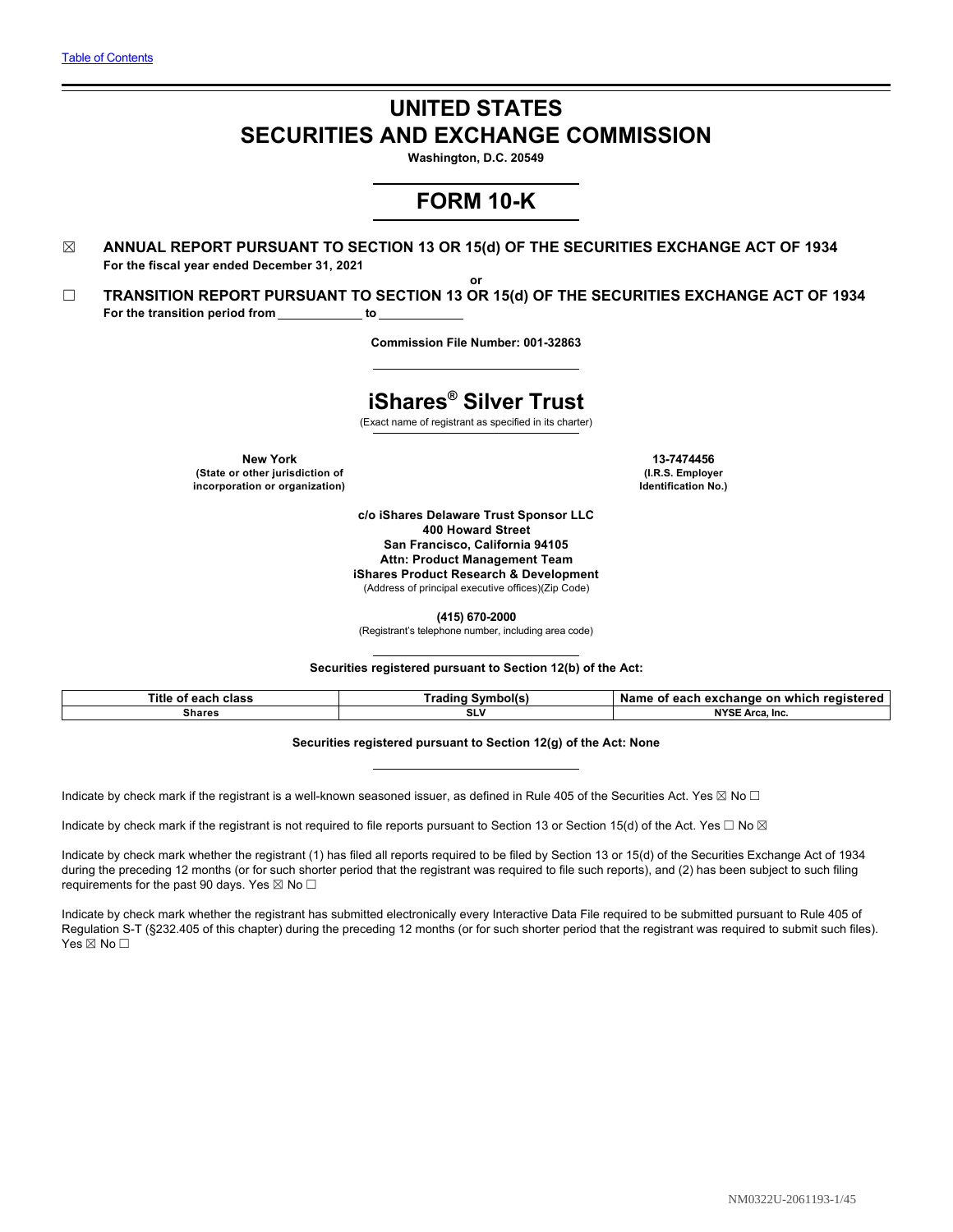Indicate by check mark whether the registrant is a large accelerated filer, an accelerated filer, a non-accelerated filer, a smaller reporting company, or an emerging growth company. See the definitions of "large accelerated filer," "accelerated filer," "smaller reporting company" and "emerging growth company" in Rule 12b-2 of the Exchange Act.

Large accelerated filer  $⊠$  Accelerated filer  $□$ 

Non-accelerated filer □ smaller reporting company □ Temerging growth company □

If an emerging growth company, indicate by check mark if the registrant has elected not to use the extended transition period for complying with any new or revised financial accounting standards provided pursuant to Section 13(a) of the Exchange Act  $\Box$ 

Indicate by check mark whether the registrant has filed a report on and attestation to its management's assessment of the effectiveness of its internal control over financial reporting under Section 404(b) of the Sarbanes-Oxley Act (15 U.S.C. 7262(b)) by the registered public accounting firm that prepared or issued its audit report. ☒

Indicate by check mark whether the registrant is a shell company (as defined in Rule 12b-2 of the Act). Yes  $\Box$  No  $\boxtimes$ 

As of June 30, 2021, the aggregate market value of the shares held by non-affiliates was approximately \$14,377,002,000. The calculation of the number of shares held by non-affiliates assumes that all shares held by funds or accounts for which BlackRock or its affiliates provides management or advisory services (whether discretionary or non-discretionary) are shares held by affiliates.

As of January 31, 2022, the Registrant had 577,250,000 Shares outstanding.

# **DOCUMENTS INCORPORATED BY REFERENCE:**

None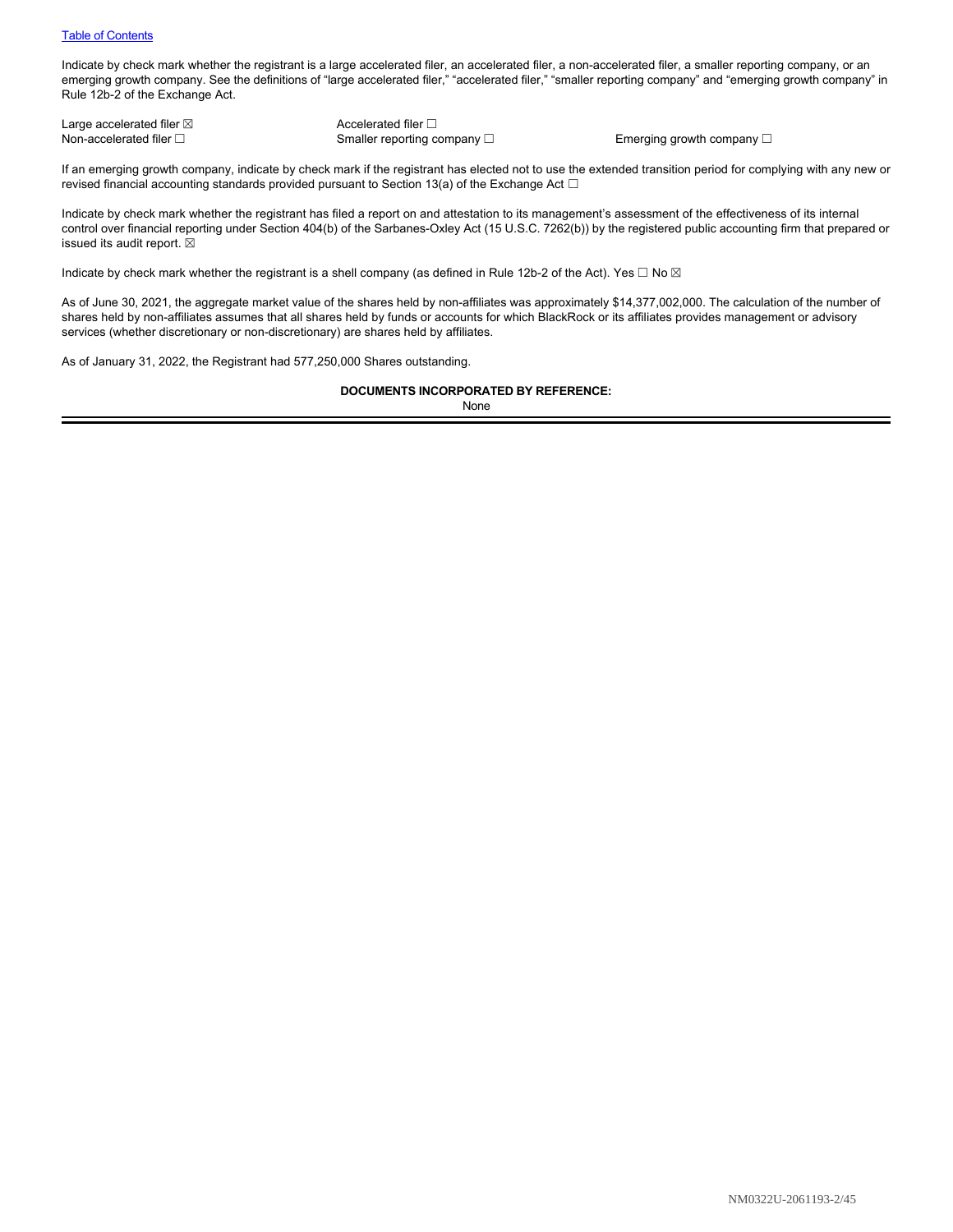#### **Cautionary Note Regarding Forward-Looking Statements**

This Annual Report on Form 10-K includes statements which relate to future events or future performance. In some cases, you can identify such forwardlooking statements by terminology such as "may," "should," "could," "expect," "plan," "anticipate," "believe," "estimate," "predict," "potential" or the negative of these terms or other comparable terminology. All statements (other than statements of historical fact) included in this report that address activities, events or developments that may occur in the future, including such matters as changes in commodity prices and market conditions (for silver and the shares), the operations of iShares Silver Trust (the "Trust"), the plans of iShares Delaware Trust Sponsor LLC (the "Sponsor"), the sponsor of the Trust, and references to the Trust's future success and other similar matters are forward-looking statements. These statements are only predictions. Actual events or results may differ materially. These statements are based upon certain assumptions and analyses made by the Sponsor on the basis of its perception of historical trends, current conditions and expected future developments, as well as other factors it believes are appropriate in the circumstances. Whether or not actual results and developments will conform to the Sponsor's expectations and predictions, however, is subject to a number of risks and uncertainties, including the special considerations discussed in this report, general economic, market and business conditions, changes in laws or regulations, including those concerning taxes, made by governmental authorities or regulatory bodies and other world economic and political developments. See Item 1A. "Risk Factors." Consequently, all the forward-looking statements made in this report are qualified by these cautionary statements, and there can be no assurance that the actual results or developments the Sponsor anticipates will be realized or, even if substantially realized, will result in the expected consequences to, or have the expected effects on, the Trust's operations or the value of the shares issued by the Trust. Although the Sponsor does not make forwardlooking statements unless it believes it has a reasonable basis for doing so, the Sponsor cannot guarantee their accuracy. Neither the Trust nor the Sponsor is under any duty to update any of the forward-looking statements to conform such statements to actual results or to a change in the expectations or predictions.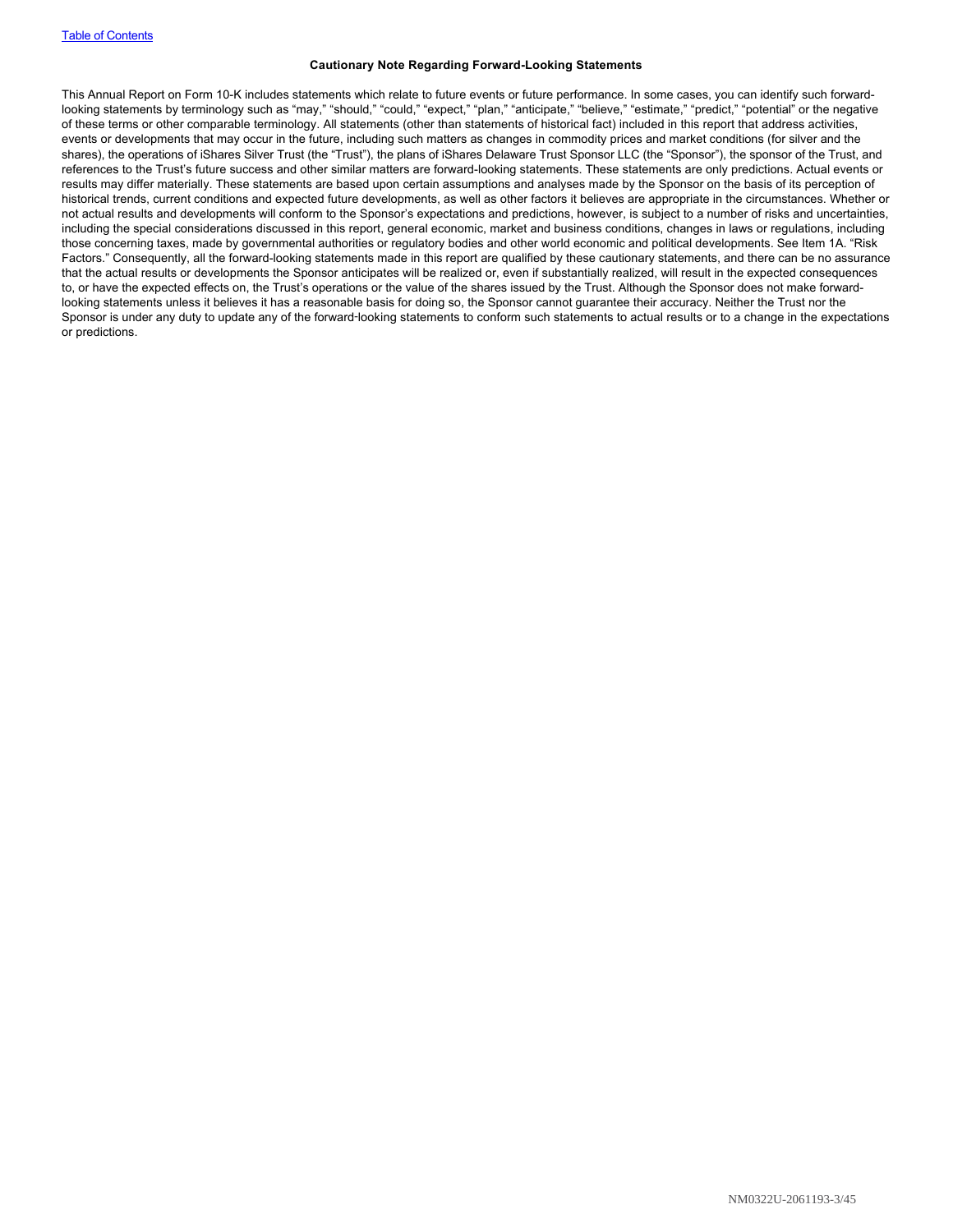<span id="page-3-0"></span>

| <b>PART I</b>   |                                                                                                              | Page            |
|-----------------|--------------------------------------------------------------------------------------------------------------|-----------------|
| Item 1.         | <b>Business</b>                                                                                              | $\overline{1}$  |
| Item 1A.        | <b>Risk Factors</b>                                                                                          | $\underline{8}$ |
| Item 1B.        | <b>Unresolved Staff Comments</b>                                                                             | 15              |
| Item 2.         | <b>Properties</b>                                                                                            | 15              |
| Item 3.         | <b>Legal Proceedings</b>                                                                                     | 15              |
| Item 4.         | <b>Mine Safety Disclosures</b>                                                                               | 15              |
| <b>PART II</b>  |                                                                                                              |                 |
| Item 5.         | Market for Registrant's Common Equity, Related Stockholder Matters and Issuer Purchases of Equity Securities | 16              |
| Item 6.         | [Reserved]                                                                                                   | 16              |
| Item 7.         | <b>Management's Discussion and Analysis of Financial Condition and Results of Operations</b>                 | 17              |
| Item 7A.        | <b>Quantitative and Qualitative Disclosures About Market Risk</b>                                            | <u>19</u>       |
| Item 8.         | <b>Financial Statements and Supplementary Data</b>                                                           | 20              |
| Item 9.         | Changes in and Disagreements with Accountants on Accounting and Financial Disclosure                         | 20              |
| Item 9A.        | <b>Controls and Procedures</b>                                                                               | 21              |
| Item 9B.        | <b>Other Information</b>                                                                                     | 21              |
| Item 9C.        | Disclosure Regarding Foreign Jurisdictions that Prevent Inspections                                          | 21              |
| <b>PART III</b> |                                                                                                              |                 |
| Item 10.        | <b>Directors, Executive Officers and Corporate Governance</b>                                                | 22              |
| Item 11.        | <b>Executive Compensation</b>                                                                                | 22              |
| Item 12.        | Security Ownership of Certain Beneficial Owners and Management and Related Stockholder Matters               | 23              |
| Item 13.        | Certain Relationships and Related Transactions, and Director Independence                                    | 23              |
| Item 14.        | <b>Principal Accounting Fees and Services</b>                                                                | 23              |
| <b>PART IV</b>  |                                                                                                              |                 |
| Item 15.        | <b>Exhibits, Financial Statement Schedules</b>                                                               | 24              |
| Item 16.        | Form 10-K Summary                                                                                            | 24              |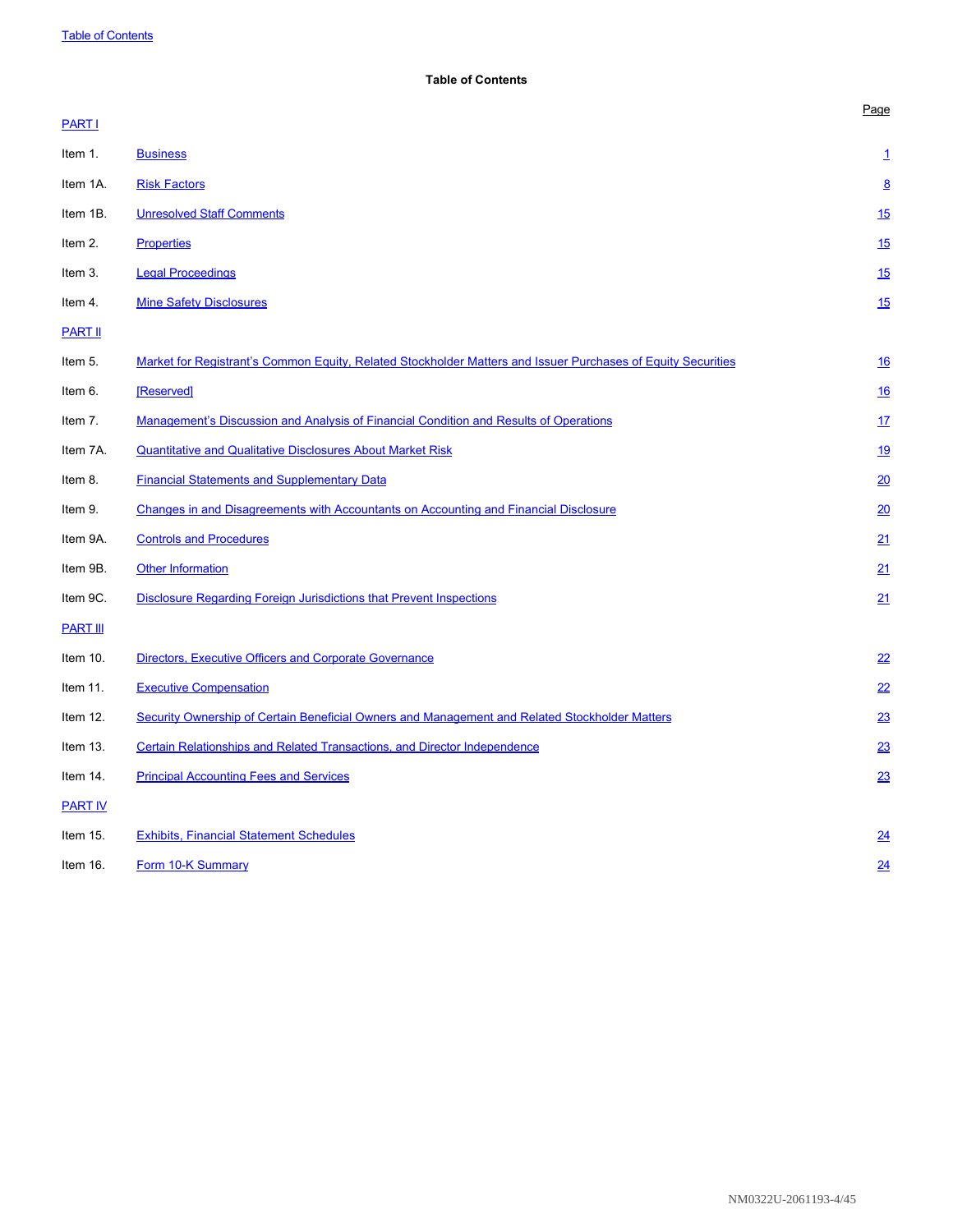# <span id="page-4-0"></span>**PART I**

# <span id="page-4-1"></span>**Item 1. Business.**

#### **Summary**

The purpose of the iShares Silver Trust (the "Trust") is to own silver transferred to the Trust in exchange for shares issued by the Trust ("Shares"). Each Share represents a fractional undivided beneficial interest in the net assets of the Trust. The assets of the Trust consist primarily of silver held by the Trust's custodian on behalf of the Trust. However, there may be situations where the Trust will unexpectedly hold cash. For example, a claim may arise against a third party, which is settled in cash. In situations where the Trust unexpectedly receives cash or other assets, no new Shares will be issued until after the record date for the distribution of such cash or other property has passed.

The Trust was formed on April 21, 2006 when an initial deposit of silver was made in exchange for the issuance of three Baskets (a "Basket" consists of 50,000 Shares). The Trust is a grantor trust formed under the laws of the State of New York.

The sponsor of the Trust is iShares Delaware Trust Sponsor LLC (the "Sponsor"), a Delaware limited liability company and an indirect subsidiary of BlackRock, Inc. ("BlackRock"). The trustee of the Trust is The Bank of New York Mellon (the "Trustee") and the custodian of the Trust is JPMorgan Chase Bank N.A., London branch (the "Custodian"). The agreement between the Trust and the Custodian is governed by English law. The Trust does not have any officers, directors or employees.

The Trust's net asset value decreased from \$14,791,792,720 at December 31, 2020 to \$12,249,234,223 at December 31, 2021, the Trust's fiscal year end. Outstanding Shares of the Trust decreased from 600,950,000 Shares outstanding at December 31, 2020 to 573,800,000 Shares outstanding at December 31, 2021.

The activities of the Trust are limited to (1) issuing Baskets in exchange for the silver deposited with the Custodian as consideration, (2) selling silver as necessary to cover the Sponsor's fee, Trust expenses not assumed by the Sponsor and other liabilities, and (3) delivering silver in exchange for Baskets surrendered for redemption. The Trust is not actively managed. It does not engage in any activities designed to obtain a profit from, or to ameliorate losses caused by, changes in the price of silver.

The Sponsor of the Trust maintains a website at www.ishares.com, through which the Trust's annual reports on Form 10-K, quarterly reports on Form 10-Q, current reports on Form 8-K, and amendments to those reports filed or furnished pursuant to Section 13(a) or 15(d) of the Securities Exchange Act of 1934, as amended ("Exchange Act"), are made available free of charge after they have been filed or furnished to the Securities and Exchange Commission (the "SEC"). Additional information regarding the Trust may also be found on the SEC's EDGAR database at www.sec.gov.

# **Trust Objective**

The Trust seeks to reflect generally the performance of the price of silver. The Trust seeks to reflect such performance before payment of the Trust's expenses and liabilities. The Shares are intended to constitute a simple and cost-effective means of making an investment similar to an investment in silver. An investment in physical silver requires expensive and sometimes complicated arrangements in connection with the assay, transportation, warehousing and insurance of the metal. Traditionally, such expense and complications have resulted in investments in physical silver being efficient only in amounts beyond the reach of many investors. The Shares have been designed to remove the obstacles represented by the expense and complications involved in an investment in physical silver, while at the same time having an intrinsic value that reflects, at any given time, the price of the silver owned by the Trust at such time, less the Trust's expenses and liabilities. Although the Shares are not the exact equivalent of an investment in silver, they provide investors with an alternative that allows a level of participation in the silver market through the securities market.

#### An investment in Shares is:

#### *Backed by silver held by the Custodian on behalf of the Trust.*

The Shares are backed by the assets of the Trust. The Trustee's arrangements with the Custodian contemplate that at the end of each business day there can be in the Trust account maintained by the Custodian no more than 1,100 ounces of silver in an unallocated form. The bulk of the Trust's silver holdings is represented by physical silver, is identified on the Custodian's or, if applicable, the sub-custodian's books in allocated and unallocated accounts on behalf of the Trust and is held by the Custodian in London, New York and other locations that may be authorized in the future.

#### *As accessible and easy to handle as any other investment in shares.*

Retail investors may purchase and sell Shares through traditional brokerage accounts. Because the intrinsic value of each Share is a function of the price of the silver held by the Trust, the cash outlay necessary for an investment in Shares should be less than the amount required for currently existing means of investing in physical silver. Shares are eligible for margin accounts.

#### *Listed.*

The Shares are listed and trade on NYSE Arca, Inc. ("NYSE Arca") under the ticker symbol SLV.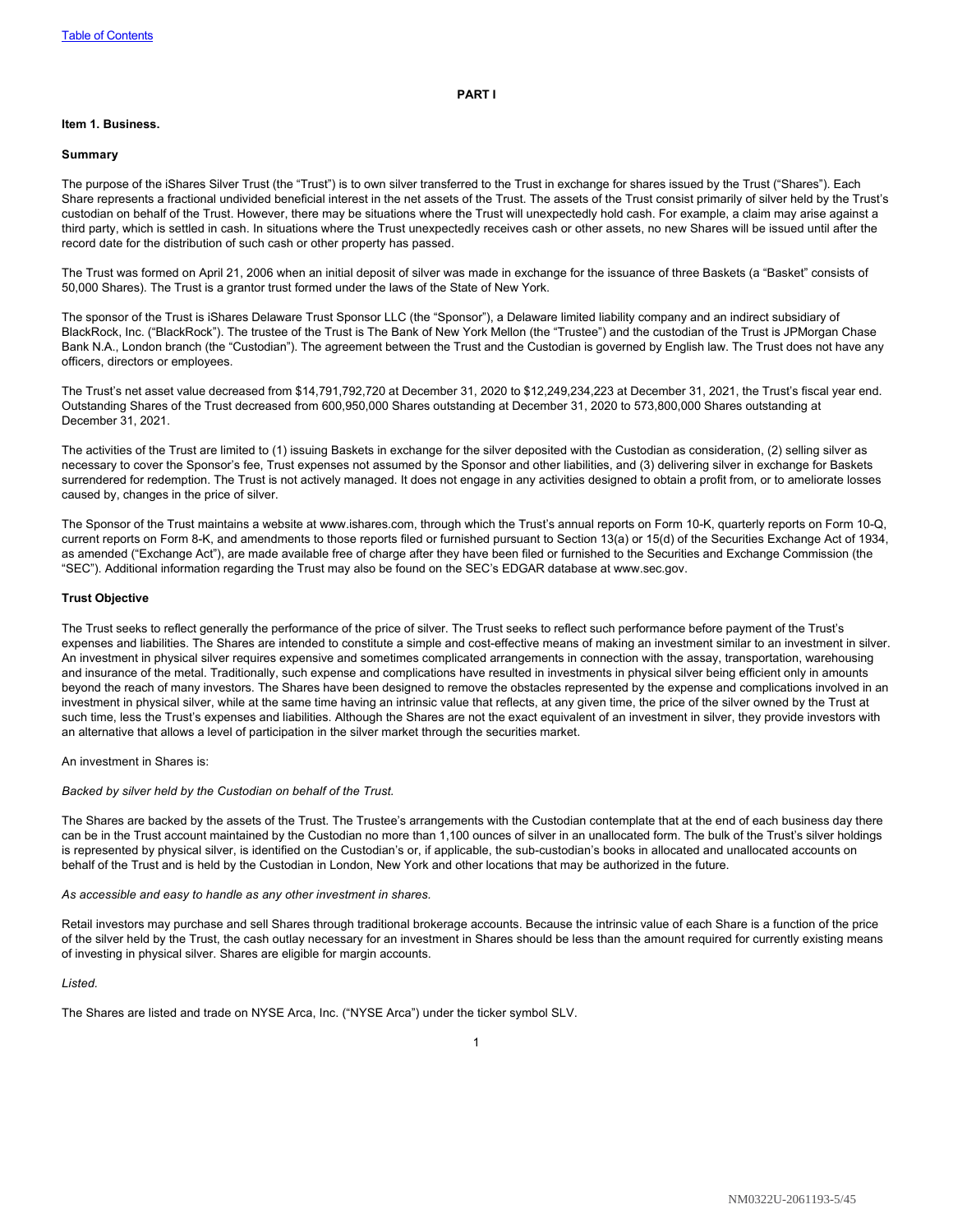#### *Relatively cost-efficient.*

Because the expenses involved in an investment in physical silver are dispersed among all holders of Shares, an investment in Shares may represent a cost-efficient alternative to investments in physical silver for investors not otherwise in a position to participate directly in the market for physical silver.

#### **Secondary Market Trading**

While the Trust seeks to reflect generally the performance of the price of silver less the Trust's expenses and liabilities, Shares may trade at, above or below their net asset value per Share (the "NAV"). The NAV of the Shares will fluctuate with changes in the market value of the Trust's assets. The trading prices of Shares will fluctuate in accordance with changes in their NAV, as well as market supply and demand. The amount of the discount or premium in the trading price relative to the NAV may be influenced by non-concurrent trading hours between the major silver markets and NYSE Arca. While the Shares trade on NYSE Arca until 4:00 p.m. (New York time), liquidity in the market for silver may be reduced after the close of the major world silver markets, including London, Zurich and the Commodity Exchange, Inc. ("COMEX") in Chicago. As a result, during this time, trading spreads, and the resulting premium or discount, on Shares may widen. However, given that Baskets can be created and redeemed in exchange for the underlying amount of silver, the Sponsor believes that the arbitrage opportunities may provide a mechanism to mitigate the effect of such premium or discount.

The Trust is not registered as an investment company for purposes of U.S. federal securities laws, and is not subject to regulation by the SEC as an investment company. Consequently, the owners of Shares do not have the regulatory protections provided to investors in registered investment companies. For example, the provisions of the Investment Company Act of 1940, as amended (the "Investment Company Act"), that limit transactions with affiliates, prohibit the suspension of redemptions (except under certain limited circumstances) or limit sales loads, among others, do not apply to the Trust.

The Trust does not hold or trade in commodity futures contracts or any other instruments regulated by the U.S. Commodity Exchange Act (the "CEA"), as administered by the U.S. Commodity Futures Trading Commission (the "CFTC"). Furthermore, the Trust is not a commodity pool for purposes of the CEA. Consequently, the Trustee and the Sponsor are not subject to registration as commodity pool operators with respect to the Trust. The owners of Shares do not receive the CEA disclosure document and certified annual report required to be delivered by the registered commodity pool operator with respect to a commodity pool, and the owners of Shares do not have the regulatory protections provided to investors in commodity pools operated by registered commodity pool operators.

## **Custody of the Trust**'**s Silver**

The Custodian is responsible for safekeeping the silver owned by the Trust. The Custodian may keep the Trust's silver at its vault premises in England or New York, or at the vaults of any sub-custodian in England or New York, unless otherwise agreed between the Custodian and the Trustee (with the Sponsor's approval). The Custodian may use sub-custodians to discharge its obligations to the Trust. The Custodian is required to use reasonable care in the appointment of any sub-custodian. Any sub-custodian must be a member of the London Bullion Market Association ("LBMA"). The use of sub-custodians does not affect the Custodian's liability to the Trustee under the custodian agreement between the Trustee and the Custodian (the "Custodian Agreement").

The Custodian has agreed to use reasonable care in the performance of its duties under the Custodian Agreement and will only be responsible for any loss or damage suffered by the Trust as a direct result of any negligence, fraud or willful default on the part of the Custodian. The Custodian's liability is limited to the market value of any silver lost and the amount of any balance held on an unallocated basis at the time of the Custodian's negligence, fraud or willful default.

None of the Custodian, or its directors, employees, agents or affiliates will incur any liability to the Trust if, by reason of any provision of any present or future law or regulation of the United Kingdom or any other country, or of any governmental or regulatory authority or stock exchange, or by reason of any act of God or war, terrorism or other circumstance beyond the Custodian's control, the Custodian is prevented or forbidden from, or would be subject to any civil or criminal penalty on account of, or is delayed in, performing its obligations to the Trust. The Custodian has agreed to indemnify the Trustee for any loss or liability directly resulting from a breach of the Custodian's representations and warranties in the Custodian Agreement, a failure of the Custodian to act or refrain from acting in accordance with the Trustee's instructions or any physical loss, destruction or damage to the silver held for the Trust's account, except for losses due to nuclear fission or fusion, radioactivity, war, terrorist event, invasion, insurrection, civil commotion, riot, strike, act of government or public authority, act of God or a similar cause that is beyond the control of the Custodian for which the Custodian will not be responsible to the Trust.

The Custodian has agreed to maintain insurance in support of its custodial obligations under the Custodian Agreement, including covering any loss of silver. The Custodian has the right to reduce, cancel or allow to expire without replacement such insurance coverage, provided that it gives prior written notice to the Trustee. In the case of a cancellation or expiration without replacement, the required notice must be at least 30 days prior to the last day of coverage. The Trustee has not received from the Custodian any notice of reduction, cancellation or expiration of its insurance coverage. The insurance is held for the benefit of the Custodian, not for the benefit of the Trust or the Trustee, and the Trustee may not submit a claim under the insurance maintained by the Custodian.

2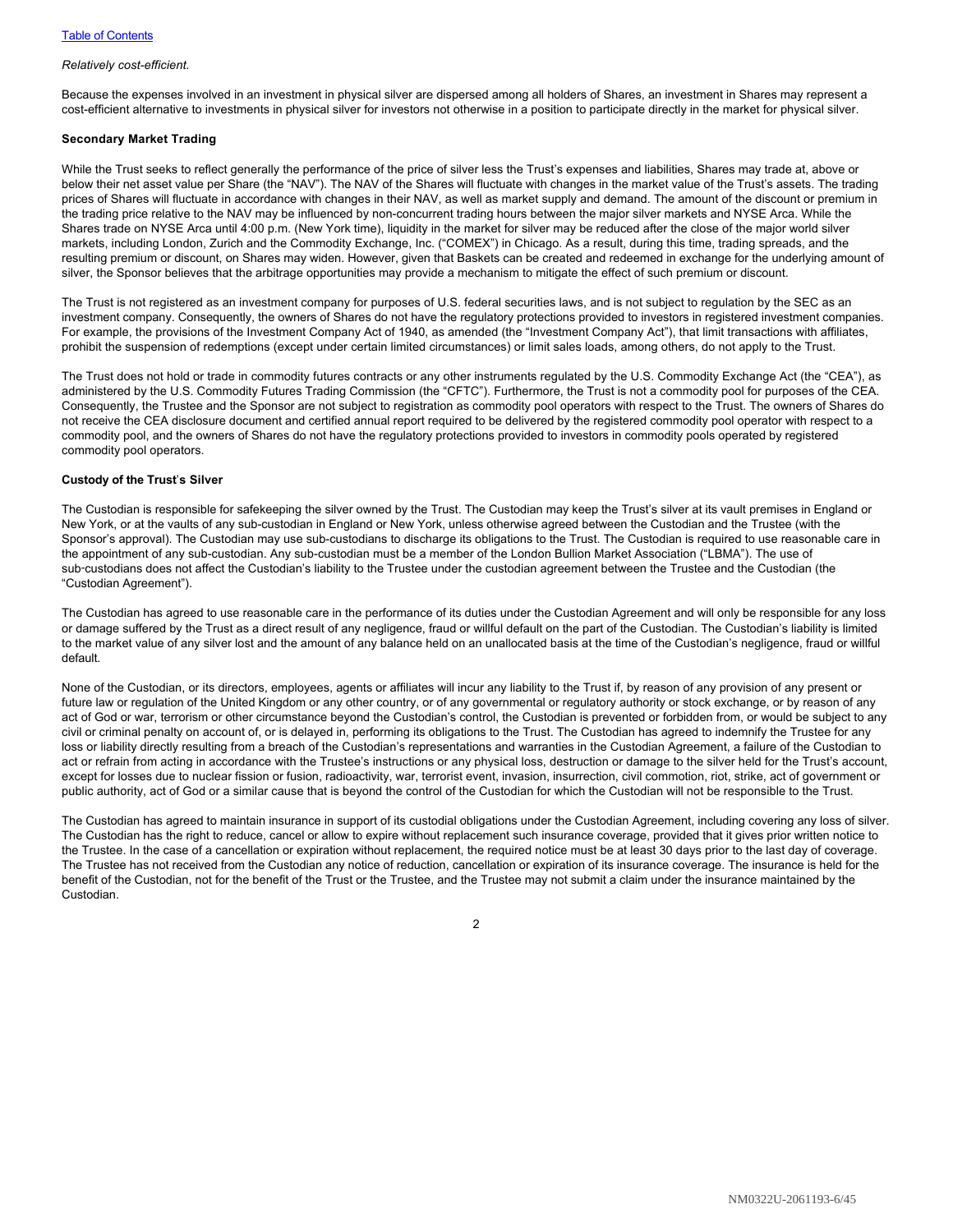The Custodian has agreed to grant to the officers and properly designated representatives of the Trustee and to the independent public accountants for the Trust access to the Custodian's records for the purpose of confirming the content of those records. Upon at least ten days' prior notice, any such officer or properly designated representative, any independent public accountants for the Trust and any person designated by any regulatory authority having jurisdiction over the Trustee or the Trust is entitled to examine on the Custodian's premises the silver held by the Custodian and the records regarding the silver held for the account of the Custodian at a sub-custodian. The Custodian has agreed that it will only retain sub-custodians if they agree to grant to the Trustee and the independent registered public accounting firm of the Trust access to records and inspection rights similar to those set forth above. During the period covered by this report, Inspectorate International Ltd. and Inspectorate America Corporation, acting as authorized representatives of the Trustee pursuant to the foregoing provisions, inspected the premises where the Trust's silver is warehoused and on August 3, 2021 issued their report summarizing their findings. Such report is posted by the Sponsor on the Trust's website.

#### **Valuation of Silver**; **Computation of Net Asset Value**

On each business day, as soon as practicable after 4:00 p.m. (New York time), the Trustee evaluates the silver held by the Trust and determines the net asset value of the Trust and the NAV. For purposes of making these calculations, a business day means any day other than a day when NYSE Arca is closed for regular trading.

The Trustee values the silver held by the Trust using that day's LBMA Silver Price.

LBMA Silver Price is the price per ounce in U.S. dollars, of unallocated silver delivered in London determined by the ICE Benchmark Administration ("IBA") following an electronic auction consisting of one or more 30-second rounds starting at 12:00 p.m. (London time), on each day that the London silver market is open for business, and published shortly thereafter.

At the start of each round of auction, IBA publishes a price for that round. Participants then have 30 seconds to enter, change or cancel their orders (i.e., how much silver they want to buy or sell at that price). At the end of each round, order entry is frozen, and the system checks to see if the imbalance (i.e., the difference between buying and selling) is within the threshold (normally 500,000 ounces for silver). If the imbalance is outside the threshold at the end of a round, then the auction is not balanced, the price is adjusted and a new round starts. If the imbalance is within the threshold then the auction is finished, and the price is set as the LBMA Silver Price for that day. Any imbalance is shared equally between all direct participants (even if they did not place orders or did not log in), and the net volume for each participant trades at the final price. The prices during the auction are determined by an algorithm that takes into account current market conditions and activity in the auction. Each auction is actively supervised by IBA staff. As of the date of this report, information publicly available on IBA's website indicates that the direct participants currently qualified to submit orders during the electronic auctions used for the daily determination of the LBMA Silver Price are Citibank, N.A. London Branch, Coins 'N Things Inc., DRW Investments, LLC, Goldman Sachs International plc, HSBC Bank USA NA, Jane Street Global Trading, LLC, JP Morgan Chase Bank, N.A. London Branch, Koch Supply and Trading LP, Marex Financial Limited, Morgan Stanley, Standard Chartered Bank, StoneX Financial Ltd and Toronto-Dominion Bank.

Prior to October 2, 2017, the LBMA Silver Price was determined using an electronic auction administered by CME Group and published by Thomson Reuters. Effective as of October 2, 2017, IBA replaced CME Group and Thomson Reuters as the administrator for the LBMA Silver Price and began administering the electronic auction for the LBMA Silver Price.

If there is no LBMA Silver Price on any day, the Trustee is authorized to use the most recently announced LBMA Silver Price unless the Trustee, in consultation with the Sponsor, determines that such price is inappropriate as a basis for evaluation. Once the value of the Trust's silver has been determined, the Trustee subtracts all accrued fees, expenses and other liabilities of the Trust from the total value of the silver and all other assets of the Trust. The resulting figure is the net asset value of the Trust. The Trustee determines the NAV by dividing the net asset value of the Trust by the number of Shares outstanding on the day the computation is made.

#### **Trust Expenses**

The Trust's only ordinary recurring expense is expected to be the Sponsor's fee. In exchange for the Sponsor's fee, the Sponsor has agreed to assume the following administrative and marketing expenses incurred by the Trust: the Trustee's fee, the Custodian's fee, NYSE Arca listing fees, SEC registration fees, printing and mailing costs, audit fees and expenses, and up to \$100,000 per annum in legal fees and expenses. Effective January 31, 2022 the Sponsor has agreed to assume up to \$500,000 per annum in legal fees and expenses. The Sponsor may determine in its sole discretion to assume legal fees and expenses of the Trust in excess of the amount required under the Trust Agreement. To the extent that the Sponsor does not voluntarily assume such fees and expenses, they will be the responsibility of the Trust.

The Sponsor's fee is accrued daily at an annualized rate equal to 0.50% of the net asset value of the Trust and is payable monthly in arrears. The Trustee will, when directed by the Sponsor, and, in the absence of such direction, may, in its discretion, sell silver in such quantity and at such times as may be necessary to permit payment of the Sponsor's fee and of Trust expenses or liabilities not assumed by the Sponsor. The Trustee is authorized to sell silver at such times and in the smallest amounts required to permit such payments as they become due, it being the intention to avoid or minimize the Trust's holdings of assets other than silver. Accordingly, the amount of silver to be sold will vary from time to time depending on the level of the Trust's expenses and the market price of silver. The Custodian has agreed to purchase from the Trust, at the request of the Trustee, silver needed to cover Trust expenses at a price equal to the price used by the Trustee to determine the value of the silver held by the Trust on the date of the sale. Cash held by the Trustee pending payment of the Trust's expenses will not bear any interest.

The Sponsor earned \$71,208,965 for the year ended December 31, 2021. Each sale of silver by the Trust will be a taxable event to Shareholders. See "United States Federal Income Tax Consequences – Taxation of U.S. Shareholders."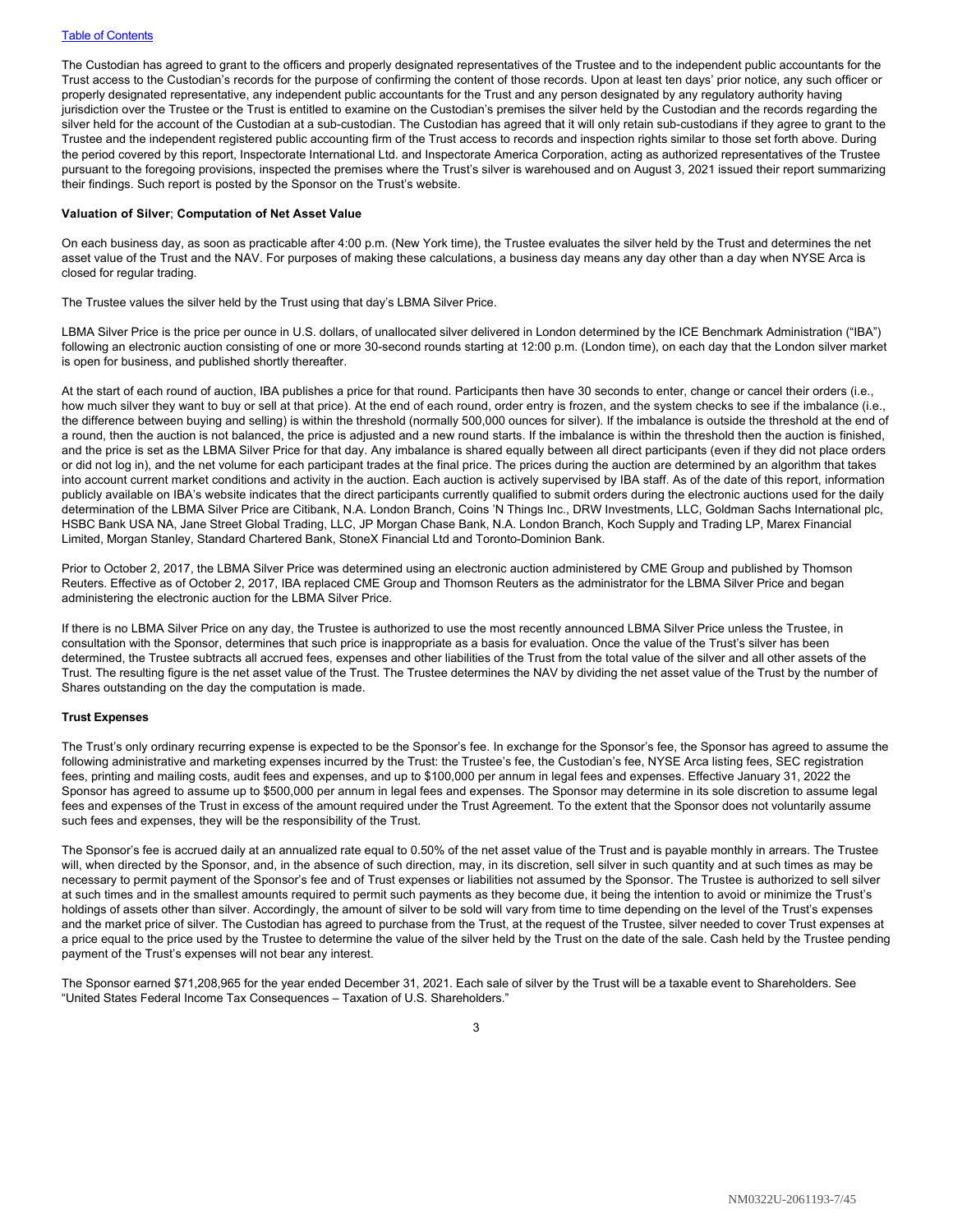# **Deposit of Silver**; **Issuance of Baskets**

The Trust issues and redeems Shares on a continuous basis, but only in Baskets of 50,000 Shares. Only registered broker-dealers who have entered into written agreements with the Sponsor and the Trustee (each, an "Authorized Participant"), can deposit silver and receive Baskets in exchange. Upon the deposit of the corresponding amount of silver with the Custodian and the payment of the Trustee's applicable fee and of any expenses, taxes or charges (such as stamp taxes or stock transfer taxes or fees), the Trustee will deliver the appropriate number of Baskets to the Depository Trust Company account of the depositing Authorized Participant. As of the date of this report, ABN AMRO Clearing Chicago LLC, Barclays Capital Inc., Citigroup Global Markets, Inc., Credit Suisse Securities (USA) LLC, Goldman Sachs & Co., HSBC Securities (USA), Inc., J.P. Morgan Securities, Inc., Merrill Lynch Professional Clearing Corp., Morgan Stanley & Co. LLC., RBC Capital Markets, LLC, Scotia Capital (USA) Inc., UBS Securities LLC, Virtu Americas LLC and Virtu Financial BD LLC are the only Authorized Participants. The Sponsor and the Trustee maintain a current list of Authorized Participants. Silver deposited with the Custodian must meet the specifications for weight, dimensions, fineness (or purity), identifying marks and appearance of silver bars and as of January 1, 2020, must be produced by refiners that meet certain throughput and tangible net worth requirements as set forth in "Good Delivery List Rules - Conditions for Listing for Good Delivery Refiners" published by the LBMA.

Before making a deposit, the Authorized Participant must deliver to the Trustee a written purchase order or submit a purchase order through the Trustee's electronic order entry system indicating the number of Baskets it intends to acquire and the location or locations where it expects to make the corresponding deposit of silver with the Custodian. The date the Trustee receives that order determines the amount of silver the Authorized Participant needs to deposit (such amount, the "Basket Silver Amount"). However, orders received by the Trustee after 3:59 p.m. (New York time) on a business day will not be accepted and should be resubmitted on the next following business day. The Trustee has entered into an agreement with the Custodian which contains arrangements so that silver can be delivered to the Custodian in London, New York or at other locations that may be authorized in the future.

If the Trustee accepts the purchase order, it transmits to the Authorized Participant, via facsimile or electronic mail message, no later than 5:00 p.m. (New York time) on the date such purchase order is received, or deemed received, a copy of the purchase order endorsed "Accepted" by the Trustee and indicating the Basket Silver Amount that the Authorized Participant must deliver to the Custodian in exchange for each Basket. In the case of purchase orders submitted via the Trustee's electronic order system, the Authorized Participant will receive an automated email indicating the acceptance of the purchase order and the purchase order will be marked "Accepted" in the Trustee's electronic order system. Prior to the Trustee's acceptance as specified above, a purchase order only represents the Authorized Participant's unilateral offer to deposit silver in exchange for Baskets and has no binding effect upon the Trust, the Trustee, the Custodian or any other party.

The Basket Silver Amount necessary for the creation of a Basket changes from day to day. At the time of creation of the Trust, the initial Basket Silver Amount was 500,000 ounces of silver. On each day that NYSE Arca is open for regular trading, the Trustee adjusts the quantity of silver constituting the Basket Silver Amount as appropriate to reflect sales of silver, any loss of silver that may occur, and accrued expenses. The computation is made by the Trustee as promptly as practicable after 4:00 p.m. (New York time). The Basket Silver Amount so determined is communicated via facsimile or electronic mail message to all Authorized Participants, and made available on the Sponsor's website for the Shares. NYSE Arca also publishes the Basket Silver Amount determined by the Trustee as indicated above.

Because the Sponsor has assumed what are expected to be most of the Trust's expenses and the Sponsor's fee accrues daily at the same rate, in the absence of any extraordinary expenses or liabilities, the amount of silver by which the Basket Silver Amount decreases each day is predictable. The Trustee intends to make available on each business day, through the same channels used to disseminate the actual Basket Silver Amount determined by the Trustee as indicated above, an indicative Basket Silver Amount for the next business day. Authorized Participants may use that indicative Basket Silver Amount as guidance regarding the amount of silver that they may expect to have to deposit with the Custodian in respect of purchase orders placed by them on such next business day and accepted by the Trustee. The agreement entered into with each Authorized Participant provides, however, that once a purchase order has been accepted by the Trustee, the Authorized Participant will be required to deposit with the Custodian the Basket Silver Amount determined by the Trustee on the effective date of the purchase order.

No Shares are issued unless and until the Custodian has informed the Trustee that it has allocated to the Trust's account (except that any amounts of less than 1,100 ounces may be held in the Trust account on an unallocated basis) the corresponding amount of silver. In accordance with the procedures that the Custodian has agreed to follow in connection with the creation of Shares, silver received by the Custodian no later than 11:30 a.m. (London time) is required to be allocated to the Trust's account no later than 9:00 a.m. (New York time) on the next day that the Custodian is open for business at the place of delivery. All taxes incurred in connection with the delivery of silver to the Custodian in exchange for Baskets (including any applicable value added tax) will be the sole responsibility of the Authorized Participant making such delivery.

#### **Redemption of Baskets**; **Withdrawal of Silver**

Authorized Participants, acting on authority of the registered holder of Shares, may surrender Baskets in exchange for the corresponding Basket Silver Amount announced by the Trustee. Upon the surrender of such Shares and the payment of the Trustee's applicable fee and of any expenses, taxes or charges (such as stamp taxes or stock transfer taxes or fees), the Trustee will deliver to the order of the redeeming Authorized Participant the amount of silver corresponding to the redeemed Baskets. Shares can only be surrendered for redemption in Baskets of 50,000 Shares each.

Before surrendering Baskets for redemption, an Authorized Participant must deliver to the Trustee a written request, or submit a redemption order through the Trustee's electronic order entry system, indicating the number of Baskets it intends to redeem and the location where it would like to take delivery of the silver represented by such Baskets. The date the Trustee receives that order determines the Basket Silver Amount to be received in exchange. However, orders received by the Trustee after 3:59 p.m. (New York time) on a business day will not be accepted and should be resubmitted on the next following business day.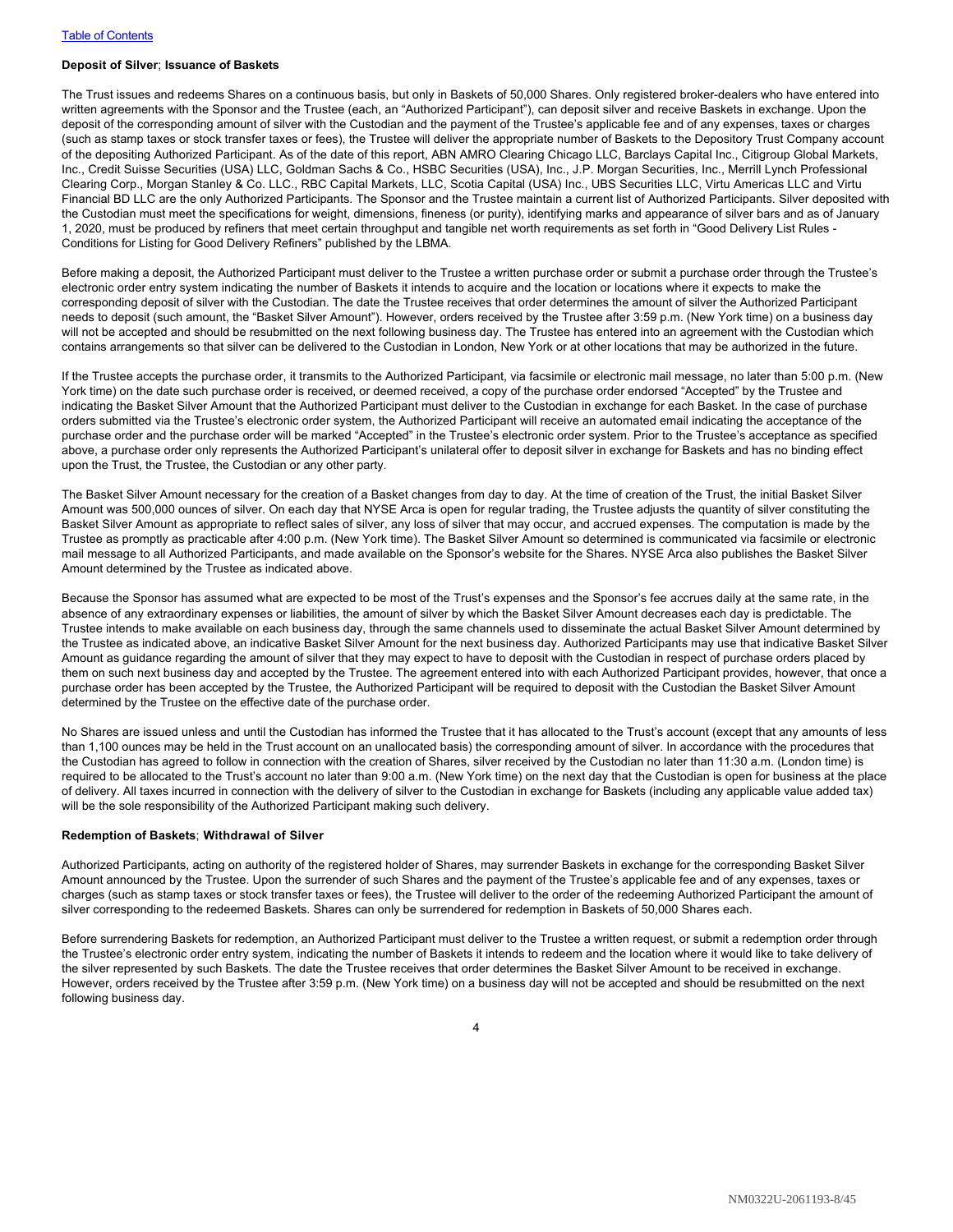The Custodian may make the silver available for collection at its office or at the office of a sub-custodian if the silver is being held by a sub-custodian. Silver is delivered at the locations designated by the Trustee, in consultation with the Custodian. All taxes incurred in connection with the delivery of silver to an Authorized Participant in exchange for Baskets (including any applicable value added tax) will be the sole responsibility of the Authorized Participant taking such delivery.

Unless otherwise agreed to by the Custodian, silver is delivered to the redeeming Authorized Participants in the form of physical bars only (except that any amount of less than 1,100 ounces may be transferred to an unallocated account of or as ordered by, the redeeming Authorized Participant).

Redemptions of Baskets may be suspended only (1) during any period in which regular trading on NYSE Arca is suspended or restricted or the exchange is closed (other than scheduled holiday or weekend closings), or (2) during an emergency as a result of which delivery, disposal or evaluation of silver is not reasonably practicable.

#### **Fees and Expenses of the Trustee**

Each deposit of silver for the creation of Baskets and each surrender of Baskets for the purpose of withdrawing Trust property (including if the trust agreement between the Trustee and the Sponsor (the "Trust Agreement") terminates) must be accompanied by a payment to the Trustee of a fee of \$500 (or such other fee as the Trustee, with the prior written consent of the Sponsor, may from time to time announce).

The Trustee is entitled to reimburse itself from the assets of the Trust for all expenses and disbursements incurred by it for extraordinary services it may provide to the Trust or in connection with any discretionary action the Trustee may take to protect the Trust or the interests of the holders.

#### **Trust Expenses and Silver Sales**

In addition to the fee payable to the Sponsor, the following expenses are paid out of the assets of the Trust:

- any expenses or liabilities of the Trust that are not assumed by the Sponsor;
- any taxes and other governmental charges that may fall on the Trust or its property;
- expenses and costs of any action taken by the Trustee or the Sponsor to protect the Trust and the rights and interests of holders of Shares; and
- any indemnification of the Sponsor as described below.

The Trustee will, when directed by the Sponsor, and, in the absence of such direction, may, in its discretion, sell the Trust's silver from time to time as necessary to permit payment of the fees and expenses that the Trust is required to pay. See "Trust Expenses."

The Trustee is not responsible for any depreciation or loss incurred by reason of sales of silver made in compliance with the Trust Agreement.

#### **Payment of Taxes**

The Trustee may deduct the amount of any taxes owed from any distributions it makes. It may also sell Trust assets, by public or private sale, to pay any taxes owed. Registered holders of Shares will remain liable if the proceeds of the sale are not enough to pay the taxes.

#### **UNITED STATES FEDERAL INCOME TAX CONSEQUENCES**

The following discussion of the material United States federal income tax consequences that generally will apply to the purchase, ownership and disposition of Shares by a U.S. Shareholder (as defined below), and certain United States federal income consequences that may apply to an investment in Shares by a Non-U.S. Shareholder (as defined below), represents, insofar as it describes conclusions as to United States federal income tax law and subject to the limitations and qualifications described therein, the opinion of Clifford Chance US LLP, special United States federal income tax counsel to the Sponsor. This is based on the United States Internal Revenue Code of 1986, as amended (the "Code"), Treasury Regulations promulgated thereunder and judicial and administrative interpretations of the Code, all as in effect on the date of this report and all of which are subject to change either prospectively or retroactively. The tax treatment of owners of beneficial interests in the Shares ("Shareholders") may vary depending upon their own particular circumstances. Certain Shareholders (including banks, financial institutions, insurance companies, tax-exempt organizations, broker dealers, traders, Shareholders that are partnerships for United States federal income tax purposes, persons holding Shares as a position in a "hedging," "straddle," "conversion," or "constructive sale" transaction for United States federal income tax purposes, persons whose "functional currency" is not the U.S. dollar, or other investors with special circumstances) may be subject to special rules not discussed below. In addition, the following discussion applies only to investors who will hold Shares as "capital assets" within the meaning of Section 1221 of the Code. Moreover, the discussion below does not address the effect of any state, local or foreign tax law on an owner of Shares. Purchasers of Shares are urged to consult their own tax advisers with respect to all federal, state, local and foreign tax law considerations potentially applicable to their investment in Shares.

5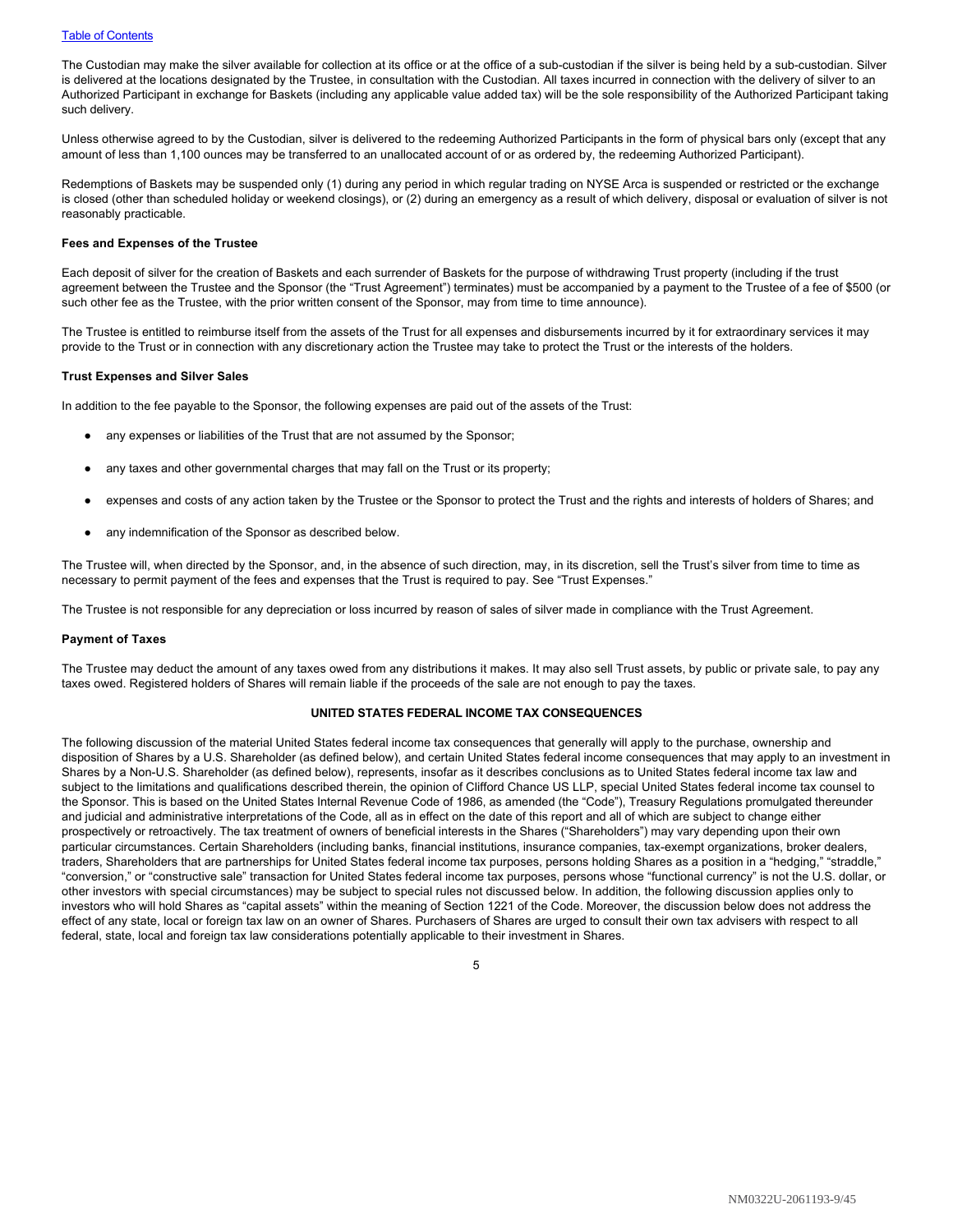For purposes of this discussion, a "U.S. Shareholder" is a Shareholder that is:

- an individual who is treated as a citizen or resident of the United States for United States federal income tax purposes;
- a corporation (or entity treated as a corporation for United States federal income tax purposes) created or organized in or under the laws of the United States, any state thereof or the District of Columbia;
- an estate, the income of which is includible in gross income for United States federal income tax purposes regardless of its source; or
- a trust, if a court within the United States is able to exercise primary supervision over the administration of the trust and one or more United States persons have the authority to control all substantial decisions of the trust, or a trust that has made a valid election under applicable Treasury Regulations to be treated as a domestic trust.

A Shareholder that is not (1) a U.S. Shareholder as defined above or (2) a partnership for United States federal income tax purposes, is considered a "Non‑U.S. Shareholder" for purposes of this discussion.

# **Taxation of the Trust**

The Sponsor and the Trustee will treat the Trust as a grantor trust for United States federal income tax purposes. In the opinion of Clifford Chance US LLP, special United States federal income tax counsel to the Sponsor, the Trust will be classified as a grantor trust for United States federal income tax purposes. As a result, the Trust itself will not be subject to United States federal income tax. Instead, the Trust's income and expenses will flow through to the Shareholders, and the Trustee will report the Trust's income, gains, losses and deductions to the Internal Revenue Service ("IRS") on that basis. The opinion of Clifford Chance US LLP represents only its best legal judgment and is not binding on the IRS or any court. Accordingly, there can be no assurance that the IRS will agree with the conclusions of counsel's opinion and it is possible that the IRS or another tax authority could assert a position contrary to one or all of those conclusions and that a court could sustain that contrary position. Neither the Sponsor nor the Trustee will request a ruling from the IRS with respect to the classification of the Trust for United States federal income tax purposes. If the IRS were to assert successfully that the Trust is not classified as a grantor trust, the Trust would be classified as a partnership for United States federal income tax purposes, which may affect timing and other tax consequences to the Shareholders.

The following discussion assumes that the Trust will be classified as a grantor trust for United States federal income tax purposes.

# **Taxation of U.S. Shareholders**

Shareholders will be treated, for United States federal income tax purposes, as if they directly owned a pro rata share of the underlying assets held in the Trust. Shareholders also will be treated as if they directly received their respective pro rata shares of the Trust's income, if any, and as if they directly incurred their respective pro rata shares of the Trust's expenses. In the case of a Shareholder that purchases Shares for cash, its initial tax basis in its pro rata share of the assets held in the Trust at the time it acquires its Shares will be equal to its cost of acquiring the Shares. In the case of a Shareholder that acquires its Shares as part of a creation of a Basket, the delivery of silver to the Trust in exchange for the underlying silver represented by the Shares will not be a taxable event to the Shareholder, and the Shareholder's tax basis and holding period for the Shareholder's pro rata share of the silver held in the Trust will be the same as its tax basis and holding period for the silver delivered in exchange therefor. For purposes of this discussion, and unless stated otherwise, it is assumed that all of a Shareholder's Shares are acquired on the same date and at the same price per Share. Shareholders that hold multiple lots of Shares, or that are contemplating acquiring multiple lots of Shares, should consult their own tax advisers as to the determination of the tax basis and holding period for the underlying silver related to such Shares.

When the Trust sells silver, for example to pay expenses, a Shareholder will recognize gain or loss in an amount equal to the difference between (1) the Shareholder's pro rata share of the amount realized by the Trust upon the sale and (2) the Shareholder's tax basis for its pro rata share of the silver that was sold. A Shareholder's tax basis for its share of any silver sold by the Trust generally will be determined by multiplying the Shareholder's total basis for its share of all of the silver held in the Trust immediately prior to the sale, by a fraction the numerator of which is the amount of silver sold, and the denominator of which is the total amount of the silver held in the Trust immediately prior to the sale. After any such sale, a Shareholder's tax basis for its pro rata share of the silver remaining in the Trust will be equal to its tax basis for its share of the total amount of the silver held in the Trust immediately prior to the sale, less the portion of such basis allocable to its share of the silver that was sold.

Upon a Shareholder's sale of some or all of its Shares, the Shareholder will be treated as having sold the portion of its pro rata share of the silver held in the Trust at the time of the sale that is attributable to the Shares sold. Accordingly, the Shareholder generally will recognize gain or loss on the sale in an amount equal to the difference between (1) the amount realized pursuant to the sale of the Shares and (2) the Shareholder's tax basis for the portion of its pro rata share of the silver held in the Trust at the time of sale that is attributable to the Shares sold, as determined in the manner described in the preceding paragraph.

A redemption of some or all of a Shareholder's Shares in exchange for the underlying silver represented by the Shares redeemed generally will not be a taxable event to the Shareholder. The Shareholder's tax basis for the silver received in the redemption generally will be the same as the Shareholder's tax basis for the portion of its pro rata share of the silver held in the Trust immediately prior to the redemption that is attributable to the Shares redeemed. The Shareholder's holding period with respect to the silver received should include the period during which the Shareholder held the Shares redeemed. A subsequent sale of the silver received by the Shareholder will be a taxable event.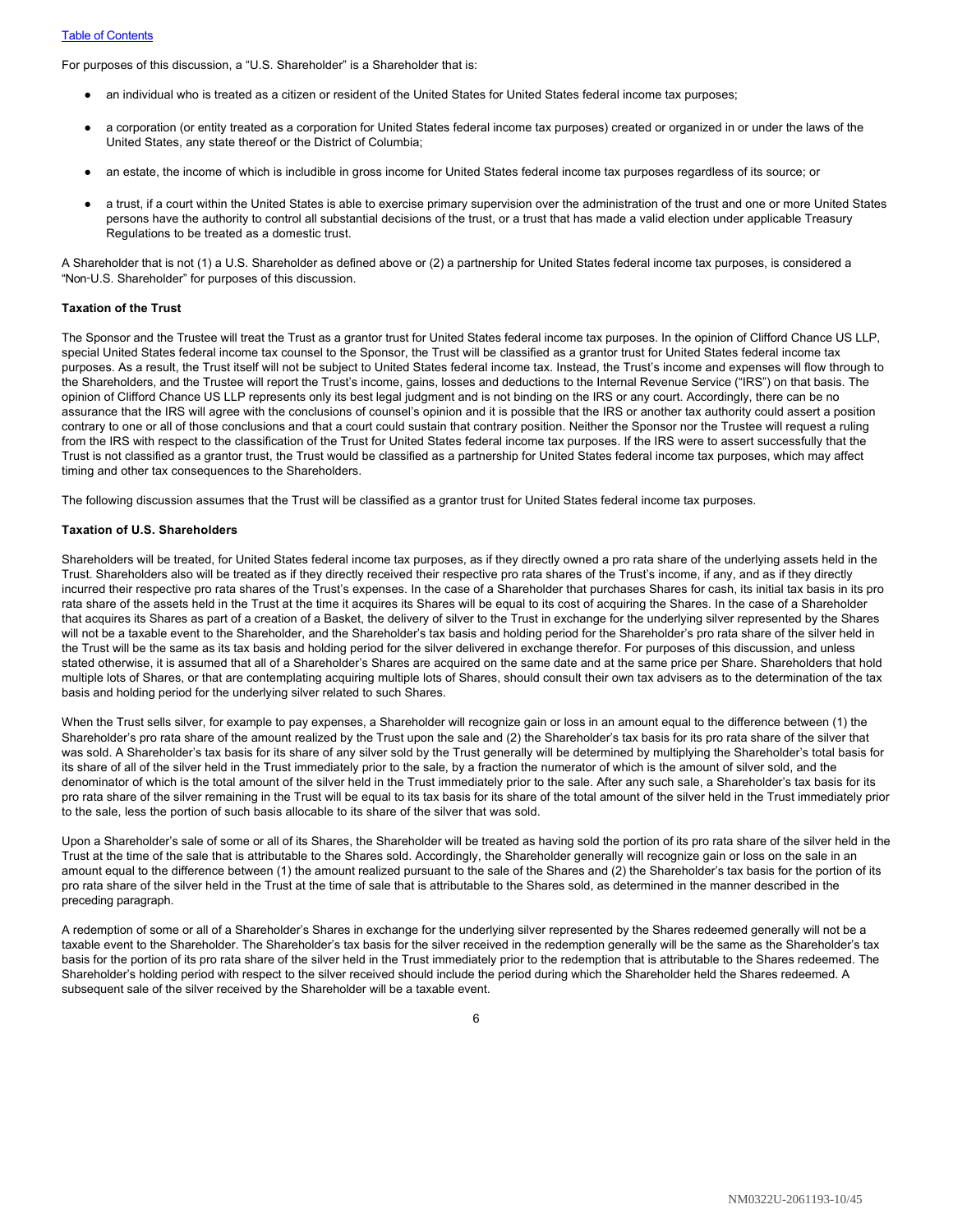After any sale or redemption of less than all of a Shareholder's Shares, the Shareholder's tax basis for its pro rata share of the silver held in the Trust immediately after such sale or redemption generally will be equal to its tax basis for its share of the total amount of the silver held in the Trust immediately prior to the sale or redemption, less the portion of such basis which is taken into account in determining the amount of gain or loss recognized by the Shareholder upon such sale or, in the case of a redemption, is treated as the basis of the silver received by the Shareholder in the redemption.

# **Maximum 28% Long-Term Capital Gains Tax Rate for U.S. Shareholders Who Are Individuals**

Under current law, gains recognized by individuals from the sale of collectibles, including silver, held for more than one year are taxed at a maximum rate of 28%, rather than the current maximum 20% rate applicable to most other long-term capital gains. For these purposes, gain recognized by an individual upon the sale of an interest in a trust that holds collectibles is treated as gain recognized on the sale of collectibles, to the extent that the gain is attributable to unrealized appreciation in value of the collectibles held by the Trust. Therefore, any gain recognized by an individual U.S. Shareholder attributable to a sale of Shares held for more than one year, or attributable to the Trust's sale of any silver which the Shareholder is treated (through its ownership of Shares) as having held for more than one year, generally will be taxed at a maximum rate of 28%. The tax rates for capital gains recognized upon the sale of assets held by an individual U.S. Shareholder for one year or less or by a taxpayer other than an individual United States taxpayer are generally the same as those at which ordinary income is taxed.

# **3.8% Tax on Net Investment Income**

Certain U.S. Shareholders who are individuals are required to pay a 3.8% tax on the lesser of the excess of their modified adjusted gross income over a threshold amount (\$250,000 for married persons filing jointly and \$200,000 for single taxpayers) or their net investment income, which generally includes capital gains from the disposition of property. This tax is in addition to any capital gains taxes due on such investment income. A similar tax will apply to estates and trusts. U.S. Shareholders should consult their own tax advisers regarding the effect, if any, this law may have on their investment in the Shares.

# **Brokerage Fees and Trust Expenses**

Any brokerage or other transaction fee incurred by a Shareholder in purchasing Shares will be treated as part of the Shareholder's tax basis in the underlying assets of the Trust. Similarly, any brokerage fee incurred by a Shareholder in selling Shares will reduce the amount realized by the Shareholder with respect to the sale.

Shareholders will be required to recognize the full amount of gain or loss upon a sale of silver by the Trust (as discussed above), even though some or all of the proceeds of such sale are used by the Trustee to pay Trust expenses. Shareholders may deduct their respective pro rata shares of each expense incurred by the Trust to the same extent as if they directly incurred the expense. Shareholders who are individuals, estates or trusts, or certain closely held corporations, however, may be subject to various limitations on their ability to use their allocable share of the Trust's deductions and losses. Prospective Shareholders should consult their own tax advisers regarding the United States federal income tax consequences of holding Shares in light of their particular circumstance.

# **Investment by U.S. Tax-Exempt Shareholders**

Certain U.S. Shareholders ("U.S. Tax-Exempt Shareholders") are subject to United States federal income tax only on their unrelated business taxable income ("UBTI"). Unless they incur debt in order to purchase Shares, it is expected that U.S. Tax-Exempt Shareholders should not realize UBTI in respect of income or gains from the Shares. U.S. Tax-Exempt Shareholders should consult their own independent tax advisers regarding the United States federal income tax consequences of holding Shares in light of their particular circumstances.

#### **Investment by Regulated Investment Companies**

Mutual funds and other investment vehicles which are "regulated investment companies" within the meaning of Code Section 851 should consult with their tax advisers concerning (1) the likelihood that an investment in Shares, although they are a "security" within the meaning of the Investment Company Act, may be considered an investment in the underlying silver for purposes of Code Section 851(b) and (2) the extent to which an investment in Shares might nevertheless be consistent with preservation of their qualification under Code Section 851.

#### **Investment by Certain Retirement Plans**

Section 408(m) of the Code provides that the purchase of a "collectible" as an investment for an individual retirement account ("IRA"), or for a participant directed account maintained under any plan that is tax-qualified under Section 401(a) of the Code, is treated as a taxable distribution from the account to the owner of the IRA, or to the participant for whom the plan account is maintained, of an amount equal to the cost to the account of acquiring the collectible. The Trust has received a private letter ruling from the IRS which provides that the purchase of Shares by an IRA or a participant-directed account maintained under a plan that is tax-qualified under Section 401(a) of the Code, will not constitute the acquisition of a collectible or be treated as resulting in a taxable distribution to the IRA owner or plan participant under Code Section 408(m). However, in the event any redemption of Shares results in the distribution of silver bullion to an IRA or a participant-directed account maintained under a plan that is tax-qualified under Section 401(a) of the Code, such distribution would constitute the acquisition of a collectible to the extent provided under Section 408(m) of the Code. See "ERISA and Related Considerations."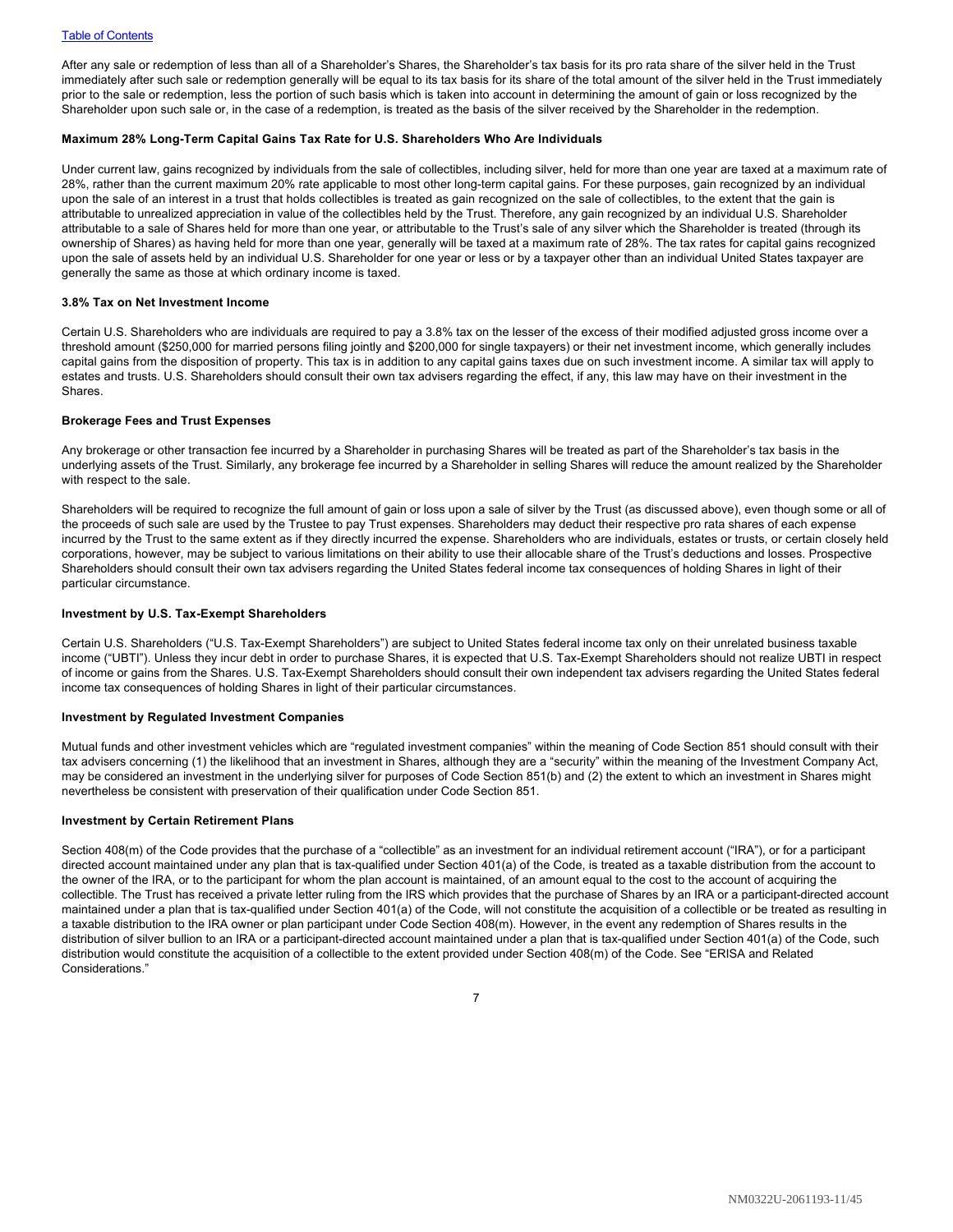# **Taxation of Non-U.S. Shareholders**

A Non-U.S. Shareholder generally will not be subject to United States federal income tax with respect to gain recognized upon the sale or other disposition of Shares, or upon the sale of silver by the Trust, unless (1) the Non-U.S. Shareholder is an individual and is present in the United States for 183 days or more during the taxable year of the sale or other disposition, and the gain is treated as being from United States sources or (2) the gain is effectively connected with the conduct by the Non-U.S. Shareholder of a trade or business in the United States and certain other conditions are met.

#### **United States Information Reporting and Backup Withholding**

The Trustee will file certain information returns with the IRS, and provide certain tax-related information to Shareholders, in connection with the Trust. Each Shareholder will be provided with information regarding its allocable portion of the Trust's annual income (if any) and expenses. A U.S. Shareholder may be subject to United States backup withholding tax in certain circumstances unless it provides its taxpayer identification number and complies with certain certification procedures. Non-U.S. Shareholders may have to comply with certification procedures to establish that they are not a United States person in order to avoid the information reporting and backup withholding tax requirements.

The amount of any backup withholding will be allowed as a credit against a Shareholder's United States federal income tax liability and may entitle such a Shareholder to a refund, provided that the required information is furnished to the IRS in a timely manner.

#### **Taxation in Jurisdictions Other Than the United States**

Prospective purchasers of Shares that are based in or acting out of a jurisdiction other than the United States are advised to consult their own tax advisers as to the tax consequences, under the laws of such jurisdiction (or any other jurisdiction other than the United States to which they are subject), of their purchase, holding, sale and redemption of or any other dealing in Shares and, in particular, as to whether any value added tax, other consumption tax or transfer tax is payable in relation to such purchase, holding, sale, redemption or other dealing.

# **ERISA AND RELATED CONSIDERATIONS**

The Employee Retirement Income Security Act of 1974 ("ERISA") and/or Section 4975 of the Code impose certain requirements on: (i) employee benefit plans and certain other plans and arrangements, including individual retirement accounts and annuities, Keogh plans and certain collective investment funds or insurance company general or separate accounts in which such plans or arrangements are invested, that are subject to Title I of ERISA and/or Section 4975 of the Code (collectively, "Plans"); and (ii) persons who are fiduciaries with respect to the investment of assets treated as "plan assets" within the meaning of U.S. Department of Labor ("DOL") regulation 29 C.F.R. § 2510.3-101, as modified by Section 3(42) of ERISA (the "Plan Assets Regulation"), of a Plan. Investments by Plans are subject to the fiduciary requirements and the applicability of prohibited transaction restrictions under ERISA and the Code.

"Governmental plans" within the meaning of Section 3(32) of ERISA, certain "church plans" within the meaning of Section 3(33) of ERISA and "non-U.S. plans" described in Section 4(b)(4) of ERISA, while not subject to the fiduciary responsibility and prohibited transaction provisions of Title I of ERISA or Section 4975 of the Code, may be subject to any federal, state, local, non-U.S. or other law or regulation that is substantially similar to the foregoing provisions of ERISA and the Code. Fiduciaries of any such plans are advised to consult with their counsel prior to an investment in the Shares.

In contemplating an investment of a portion of Plan assets in the Shares, the Plan fiduciary responsible for making such investment should carefully consider, taking into account the facts and circumstances of the Plan, the "Risk Factors" discussed below and whether such investment is consistent with its fiduciary responsibilities. The Plan fiduciary should consider, among other issues, whether: (1) the fiduciary has the authority to make the investment under the appropriate governing plan instrument; (2) the investment would constitute a direct or indirect non-exempt prohibited transaction with a "party in interest" or a "disqualified person" within the meaning of ERISA and Section 4975 of the Code respectively; (3) the investment is in accordance with the Plan's funding objectives; and (4) such investment is appropriate for the Plan under the general fiduciary standards of investment prudence and diversification, taking into account the overall investment policy of the Plan, the composition of the Plan's investment portfolio and the Plan's need for sufficient liquidity to pay benefits when due. When evaluating the prudence of an investment in the Shares, the Plan fiduciary should consider the DOL's regulation on investment duties, which can be found at 29 C.F.R. § 2550.404a-1.

It is intended that: (a) none of the Sponsor, the Trustee, the Custodian or any of their respective affiliates (the "Transaction Parties") has through this report and related materials provided any investment advice within the meaning of Section 3(21) of ERISA to the Plan in connection with the decision to purchase or acquire such Shares; and (b) the information provided in this report and related materials will not make a Transaction Party a fiduciary to the Plan.

#### <span id="page-11-0"></span>**Item 1A. Risk Factors.**

#### **Risks Related to Silver**

*Actual or perceived disruptions in the processes used to determine the LBMA Silver Price, or lack of confidence in that benchmark, may adversely affect the return on your investment in the Shares (if any).*

Because the objective of the Trust is to reflect the performance of the price of silver, any disruptions affecting the processes related to how the market determines the price of silver will have an effect on the value of the Shares.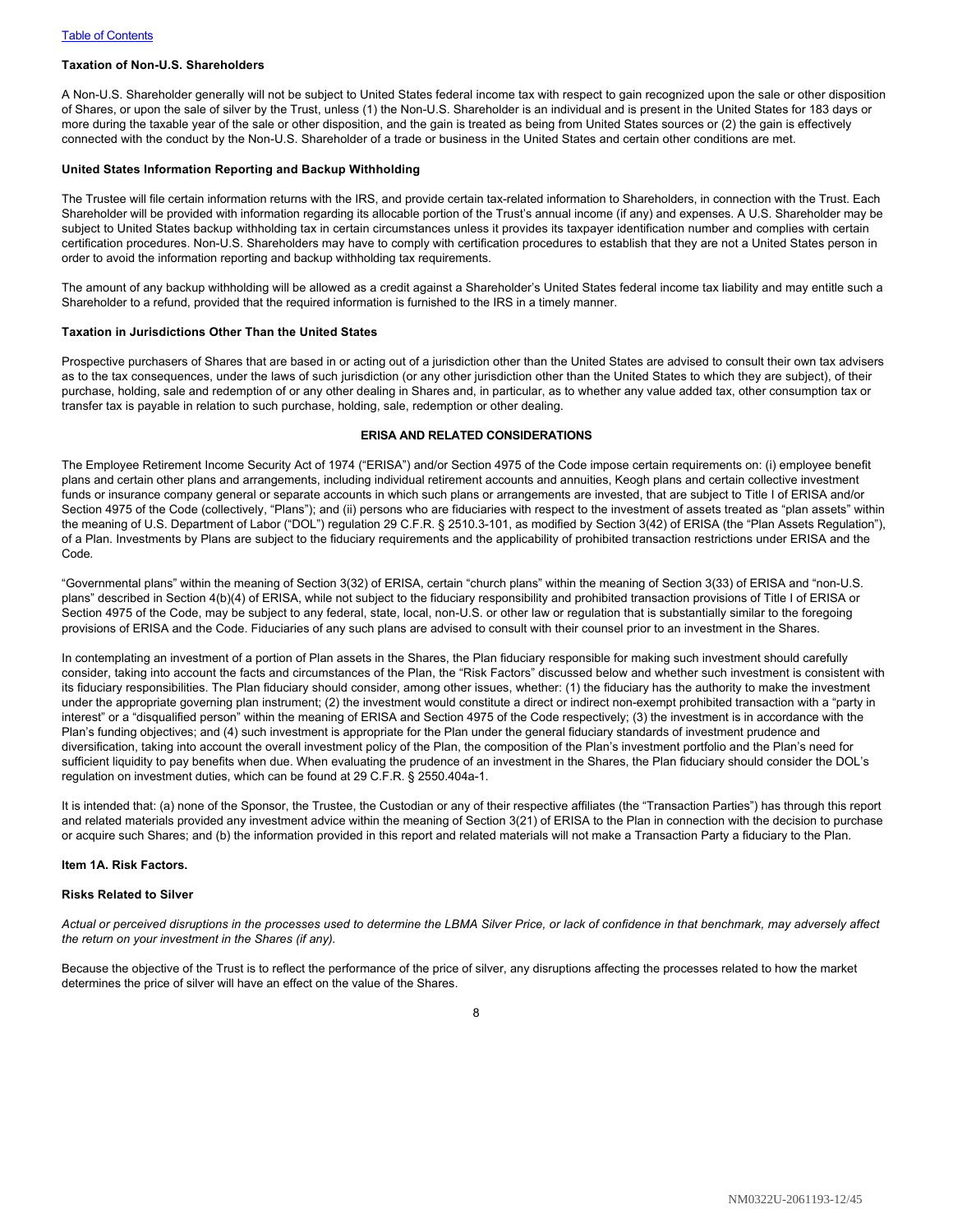The LBMA Silver Price is a silver price benchmark mechanism administered by IBA, an independent specialist benchmark administrator appointed by LBMA. Once daily during London business hours, IBA hosts an electronic auction consisting of one or more 30-second rounds.

Investors should keep in mind that electronic markets are not exempt from failures, as the experiences of the initial public offerings of Facebook and BATS Global Markets illustrate. In addition, electronic trading platforms may be subject to influence by high-frequency traders with results that are highly contested by the industry, regulators and market observers.

As of the date of this filing, the LBMA Silver Price has been subjected to the test of actual trading markets for over six years. As with any innovation, it is possible that electronic failures or other unanticipated events may occur that could result in delays in the announcement of, or the inability of the system to produce, an LBMA Silver Price on any given day. Furthermore, if a perception were to develop that the LBMA Silver Price is vulnerable to manipulation attempts, or if the administrative proceedings surrounding the determination and publication of the LBMA Silver Price were seen as unfair, biased or otherwise compromised by the markets, the behavior of investors and traders in silver may change, and those changes may have an effect on the price of silver (and, consequently, the value of the Shares). In any of these circumstances, the intervention of extraneous events disruptive of the normal interaction of supply and demand of silver at any given time, may result in distorted prices and losses on an investment in the Shares that, but for such extraneous events, might not have occurred.

Other effects of disruptions in the determination of the LBMA Silver Price or any inaccuracies in setting of the auction prices on the operations of the Trust include the potential for an incorrect valuation of the Trust's silver, an inaccurate computation of the Sponsor's fee, and the sales of silver to cover Trust expenses at prices that do not accurately reflect the fundamentals of the silver market. Each of these events could have an adverse effect on the value of the Shares. The operation of the auction process which determines the LBMA Silver Price is also dependent on the continued operation of the LBMA and the IBA and their applicable systems.

As of the date of this filing, the Sponsor has no reason to believe that the LBMA Silver Price (used by the Trust since August 15, 2014 for the daily valuation of its silver and the determination of the Sponsor's fee and the price of silver sold to cover Trust expenses) will not fairly represent the price of the silver held by the Trust. Should this situation change, the Sponsor expects to use the powers granted by the Trust's governing documents to seek to replace the LBMA Silver Price with a more reliable indicator of the value of the Trust's silver. There is no assurance that such alternative value indicator will be identified, or that the process of changing from the LBMA Silver Price to a new benchmark price will not adversely affect the price of the Shares.

*Future governmental decisions may have significant impact on the price of silver, which may result in a significant decrease or increase in the value of the net assets and the net asset value of the Trust.*

Generally, silver prices reflect the supply and demand of available silver. Governmental decisions, such as the executive order issued by the President of the United States in 1934 requiring all persons in the United States to deliver silver to the Federal Reserve, have been viewed as having significant impact on the supply and demand of silver and the price of silver. Future governmental decisions may have an impact on the price of silver and may result in a significant decrease or increase in the value of the net assets and the net asset value of the Trust. Further regulations applicable to U.S. banks and non U.S. bank entities operating in the United States with respect to their trading in physical commodities, such as precious metals, may further impact the price of silver in the United States.

*Because the Trust holds only silver, an investment in the Trust may be more volatile than an investment in a more broadly diversified portfolio.*

The Trust holds only silver. As a result, the Trust's holdings are not diversified. Accordingly, the Trust's net asset value may be more volatile than another investment vehicle with a more broadly diversified portfolio and may fluctuate substantially over short or long periods of time. Fluctuations in the price of silver are expected to have a direct impact on the value of the Shares.

An investment in the Trust may be deemed speculative and is not intended as a complete investment program. An investment in Shares should be considered only by persons financially able to maintain their investment and who can bear the risk of loss associated with an investment in the Trust. Investors should review closely the objective and strategy and redemption provisions of the Trust, as discussed herein, and familiarize themselves with the risks associated with an investment in the Trust.

#### *The demand for silver may temporarily exceed available supply that is acceptable for delivery to the Trust, which may adversely affect an investment in the Shares.*

To the extent that demand for silver exceeds the available supply at that time, Authorized Participants may not be able to readily acquire sufficient amounts of silver necessary for the creation of a Basket. Silver deposited with the Custodian must meet the specifications described below under "Deposit of Silver; Issuance of Baskets." Baskets may be created only by Authorized Participants, and are only issued in exchange for an amount of silver determined by the Trustee on each day that NYSE Arca is open for regular trading. Market speculation in silver could result in increased requests for the issuance of Baskets. It is possible that Authorized Participants may be unable to acquire sufficient silver that is acceptable for delivery to the Trust for the issuance of new Baskets due to a limited then-available supply coupled with a surge in demand for the Shares. In such circumstances, the demand for creation may outpace Authorized Participants' ability to obtain silver that is acceptable for delivery to the Trust, and the Trust may suspend or restrict the issuance of Baskets. Such occurrence may lead to further volatility in Share price and deviations, which may be significant, in the market price of the Shares relative to the NAV.

9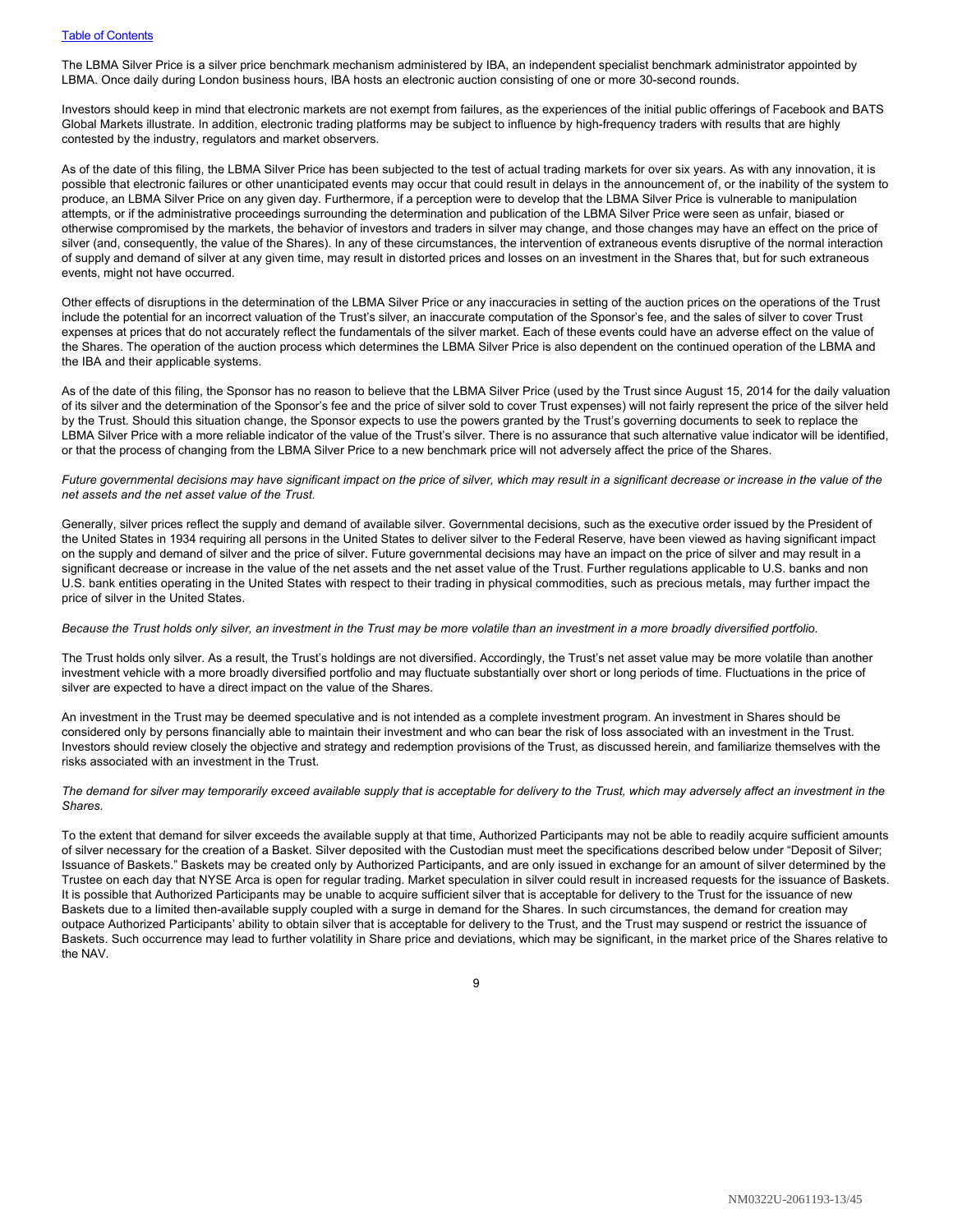# **Risks Related to the Shares**

A sudden increase in demand for Shares that temporarily exceeds supply may result in price volatility of the Shares.

A significant change in the sentiment of investors towards silver may occur. Investors may purchase Shares to speculate on the price of silver or to hedge existing silver exposure. Speculation on the price of silver may involve long and short exposures. To the extent that the aggregate short exposure exceeds the number of Shares available for purchase, investors with short exposure may have to pay a premium to repurchase Shares for delivery to Share lenders. In turn, those repurchases may dramatically increase the price of the Shares until additional Shares are issued through the creation process. This could lead to volatile price movements in Shares that are not directly correlated to the price of silver.

*The trading price of the Shares has recently been, and could potentially continue to be, volatile.*

The trading price of the Shares has been highly volatile and could continue to be subject to wide fluctuations in response to various factors. The silver market in general has experienced extreme price and volume fluctuations that have often been unrelated or disproportionate to factors such as silver's uses in jewelry, technology, and industrial applications, or cost and production levels in major silver-producing countries such as China, Mexico, and Peru. In particular, supply chain disruptions resulting from the COVID-19 outbreak and investor speculation have significantly contributed to recent price and volume fluctuations.

*Because the Shares are created to reflect the price of the silver held by the Trust, the market price of the Shares will be as unpredictable as the price of silver has historically been. This creates the potential for losses, regardless of whether you hold Shares for a short-, mid- or long-term period.*

Shares are created to reflect, at any given time, the market price of silver owned by the Trust at that time less the Trust's expenses and liabilities. Because the value of Shares depends on the price of silver, it is subject to fluctuations similar to those affecting silver prices. The price of silver has fluctuated widely over the past several years. If silver markets continue to be characterized by the wide fluctuations that they have shown in the past several years, the price of the Shares will change widely and in an unpredictable manner. This exposes your investment in Shares to potential losses if you need to sell your Shares at a time when the price of silver is lower than it was when you made your investment in Shares. Even if you are able to hold Shares for the mid- or long-term, you may never realize a profit, because silver markets have historically experienced extended periods of flat or declining prices.

Following an investment in Shares, several factors may have the effect of causing a decline in the prices of silver and a corresponding decline in the price of Shares. Among them:

- a change in economic conditions, such as a recession, can adversely affect the price of silver. Silver is used in a wide range of industrial applications, and an economic downturn could have a negative impact on its demand and, consequently, its price and the price of the Shares;
- a significant increase in silver hedging activity by silver producers. Traditionally, silver producers have not hedged to the same extent that other producers of precious metals (gold, for example) have. Should there be an increase in the level of hedge activity of silver producing companies, it could cause a decline in world silver prices, adversely affecting the price of the Shares;
- a significant change in the attitude of speculators and investors towards silver. Should the speculative community take a negative view towards silver, a decline in world silver prices could occur, negatively impacting the price of the Shares;
- global silver supply and demand, which is influenced by such factors as silver's uses in jewelry, technology and industrial applications, purchases made by investors in the form of bars, coins and other silver products, forward selling by silver producers, purchases made by silver producers to unwind silver hedge positions, central bank purchases and sales, and production and cost levels in major silver-producing countries such as China, Mexico and Peru;
- global or regional political, economic or financial events and situations, especially those unexpected in nature;
- investors' expectations with respect to the rate of inflation;
- interest rates:
- investment and trading activities of hedge funds and commodity funds;
- other economic variables such as income growth, economic output and monetary policies and;
- investor confidence.

Conversely, several factors may trigger a temporary increase in the price of silver prior to your investment in the Shares. If that is the case, you will be buying Shares at prices affected by the temporarily high prices of silver, and you may incur losses when the causes for the temporary increase disappear.

10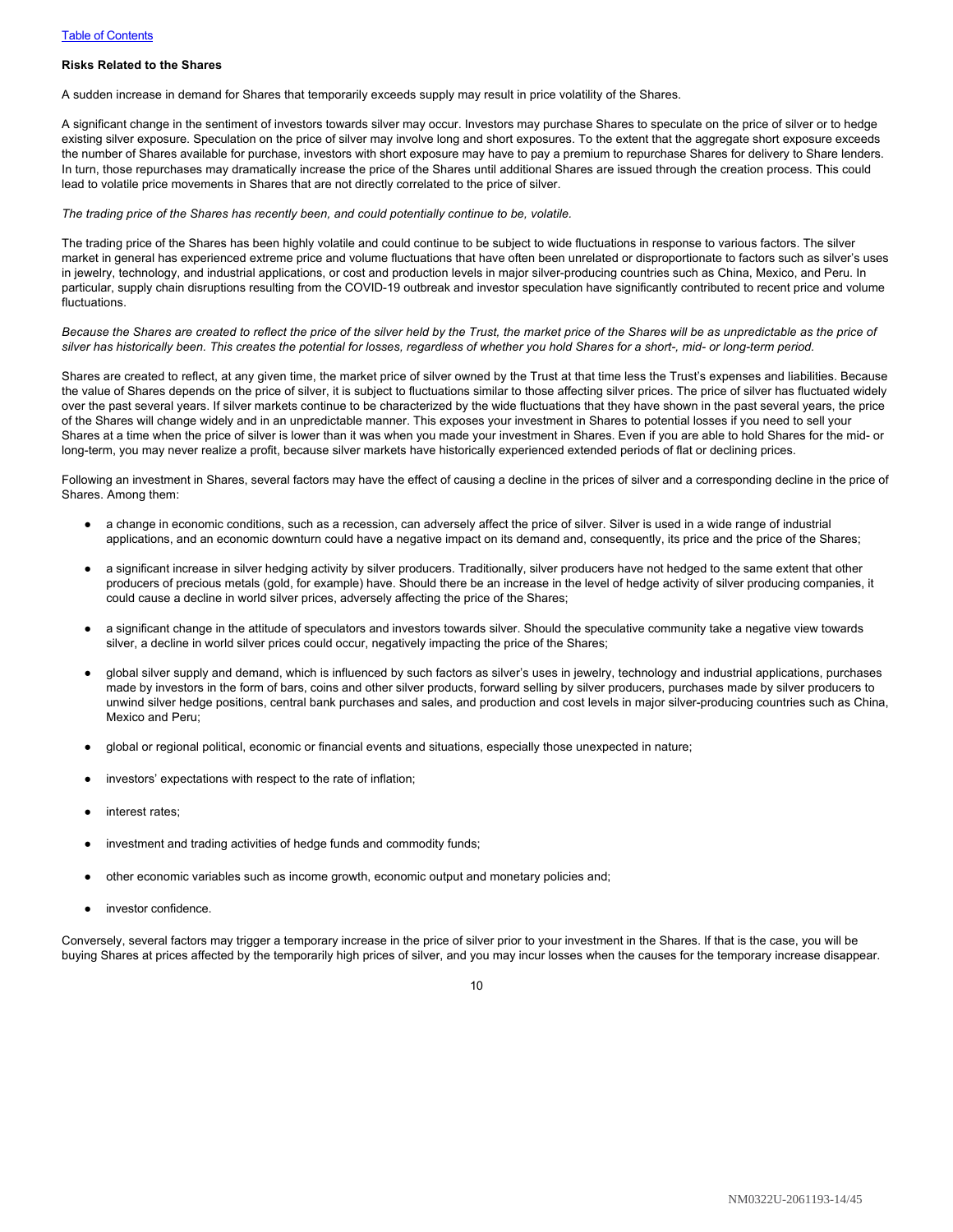Investors should be aware that while silver is used to preserve wealth by investors around the world, there is no assurance that silver will maintain its long term value in terms of future purchasing power. In the event the price of silver declines, the Sponsor expects the value of an investment in the Shares to decline proportionately.

Furthermore, although silver has been used as a portfolio diversifier due to its historically low-to-negative correlation with stocks and bonds, diversification does not ensure against, nor can it prevent against, risk of loss.

*The amount of silver represented by each Share will decrease over the life of the Trust due to the sales of silver necessary to pay the Sponsor*'*s fee and other Trust expenses. Without increases in the price of silver sufficient to compensate for that decrease, the price of the Shares will also decline and you will lose money on your investment in Shares.*

Although the Sponsor has agreed to assume all organizational and certain ordinary administrative and marketing expenses incurred by the Trust, not all Trust expenses have been assumed by the Sponsor. For example, any taxes and other governmental charges that may be imposed on the Trust's property will not be paid by the Sponsor. As part of its agreement to assume some of the Trust's ordinary administrative expenses, the Sponsor has agreed to pay legal fees and expenses of the Trust not in excess of \$100,000 per annum. Effective January 31, 2022 the Sponsor has agreed to assume up to \$500,000 per annum in legal fees and expenses. Any legal fees and expenses in excess of the amount required under the Trust Agreement will be the responsibility of the Trust.

Because the Trust does not have any income, it needs to sell silver to cover the Sponsor's fee and expenses not assumed by the Sponsor. The Trust may also be subject to other liabilities (for example, as a result of litigation) that have also not been assumed by the Sponsor. The only source of funds to cover those liabilities will be sales of silver held by the Trust. Even if there are no expenses other than those assumed by the Sponsor, and there are no other liabilities of the Trust, the Trustee will still need to sell silver to pay the Sponsor's fee. The result of these sales is a decrease in the amount of silver represented by each Share. New deposits of silver, received in exchange for new Shares issued by the Trust, do not reverse this trend.

A decrease in the amount of silver represented by each Share results in a decrease in its price even if the price of silver has not changed. To retain the Share's original price, the price of silver has to increase. Without that increase, the lesser amount of silver represented by the Share will have a correspondingly lower price. If these increases do not occur, or are not sufficient to counter the lesser amount of silver represented by each Share, you will sustain losses on your investment in Shares.

An increase in the Trust expenses not assumed by the Sponsor, or the existence of unexpected liabilities affecting the Trust, will force the Trustee to sell larger amounts of silver, and will result in a more rapid decrease of the amount of silver represented by each Share and a corresponding decrease in its value.

*The Trust is a passive investment vehicle. This means that the value of your Shares may be adversely affected by Trust losses that, if the Trust had been actively managed, it might have been possible to avoid.*

The Trustee does not actively manage the silver held by the Trust. This means that the Trustee does not sell silver at times when its price is high, or acquire silver at low prices in the expectation of future price increases. It also means that the Trustee does not make use of any of the hedging techniques available to professional silver investors to attempt to reduce the risks of losses resulting from price decreases. Any losses sustained by the Trust will adversely affect the value of your Shares.

*The price received upon the sale of Shares may be less than the value of the silver represented by them.*

The result obtained by subtracting the Trust's expenses and liabilities on any day from the price of the silver owned by the Trust on that day is the net asset value of the Trust which, when divided by the number of Shares outstanding on that day, results in the NAV.

Shares may trade at, above or below their NAV. The NAV will fluctuate with changes in the market value of the Trust's assets. The trading prices of Shares will fluctuate in accordance with changes in their NAVs as well as market supply and demand. The amount of the discount or premium in the trading price relative to the NAV may be influenced by non-concurrent trading hours between the major silver markets and NYSE Arca. While the Shares will trade on NYSE Arca until 4:00 p.m. (New York time), liquidity in the market for silver will be reduced after the close of the major world silver markets, including London, Zurich and the COMEX in Chicago. As a result, during this time, trading spreads, and the resulting premium or discount on Shares, may widen.

#### *The costs inherent in buying or selling the Shares may detract significantly from investment results.*

Buying or selling the Shares on an exchange involves two types of costs that apply to all securities transactions effectuated on an exchange. When buying or selling Shares through a broker or other intermediary, you will likely incur a brokerage commission or other charges imposed by that broker or intermediary. In addition, you may incur the cost of the "spread," that is, the difference between what investors or market makers are willing to pay for the Shares (the "bid" price) and the price at which they are willing to sell the Shares (the "ask" price). Because of the costs inherent in buying or selling the Shares, frequent trading may detract significantly from investment results and an investment in the Shares may not be advisable for investors who anticipate regularly making small investments.

*An investment in the Shares may be adversely affected by competition from other methods of investing in silver.*

The Trust competes with other financial vehicles, including traditional debt and equity securities issued by companies in the silver industry and other securities backed by or linked to silver (including exchange-traded products), direct investments in silver and investment vehicles similar to the Trust. Market and financial conditions, and other conditions beyond the Sponsor's control, may make it more attractive to invest in other financial vehicles or to invest in silver directly, which could limit the market for the Shares and reduce the liquidity of the Shares.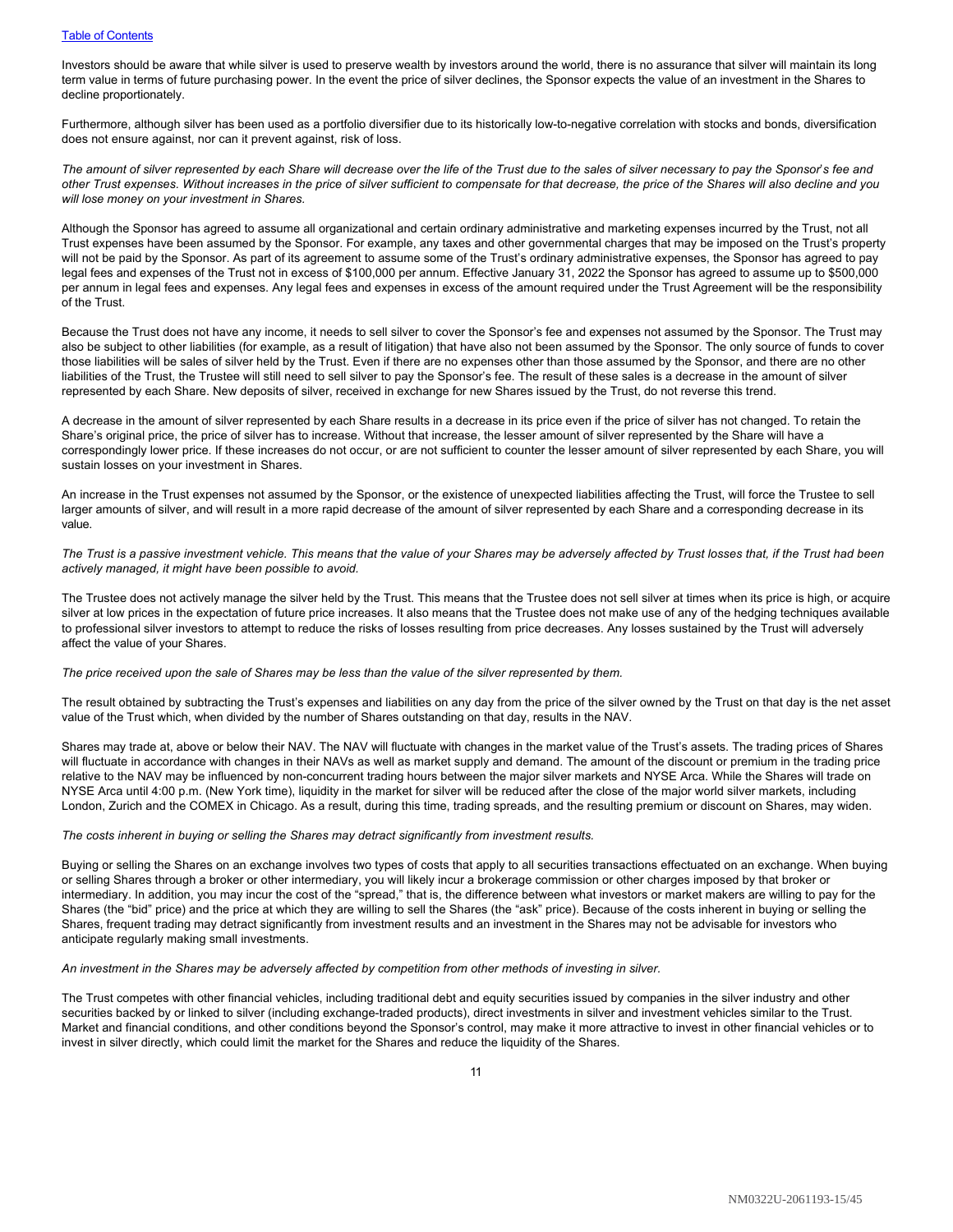*The liquidation of the Trust may occur at a time when the disposition of the Trust's silver will result in losses to investors in Shares.*

The Trust had a limited duration that was scheduled to terminate automatically on January 19, 2045. Effective January 31, 2022 the Trust is designed to have a perpetual existence; however, if certain events occur, at any time, the Trustee will have to terminate the Trust. Upon termination of the Trust, the Trustee will sell silver in the amount necessary to cover all expenses of liquidation, and to pay any outstanding liabilities of the Trust. The remaining silver will be distributed among investors surrendering Shares. Any silver remaining in the possession of the Trustee after 90 days may be sold by the Trustee and the proceeds of the sale will be held by the Trustee until claimed by any remaining holders of Shares. Sales of silver in connection with the liquidation of the Trust at a time of low prices will likely result in losses, or adversely affect your gains, on your investment in Shares.

*The liquidity of the Shares may also be affected by the withdrawal from participation of Authorized Participants.*

In the event that one or more Authorized Participants that have substantial interests in Shares withdraw from participation, the liquidity of the Shares will likely decrease, which could adversely affect the market price of the Shares and result in your incurring a loss on your investment in Shares.

*There may be situations where an Authorized Participant is unable to redeem a Basket of Shares. To the extent the value of silver decreases, these delays may result in a decrease in the value of the silver the Authorized Participant will receive when the redemption occurs, as well as a reduction in liquidity for all Shareholders in the secondary market.*

Although Shares surrendered by Authorized Participants in Basket-size aggregations are redeemable in exchange for the underlying amount of silver, redemptions may be suspended during any period while regular trading on NYSE Arca is suspended or restricted, or in which an emergency exists that makes it reasonably impracticable to deliver, dispose of, or evaluate silver. If any of these events occurs at a time when an Authorized Participant intends to redeem Shares, and the price of silver decreases before such Authorized Participant is able again to surrender for redemption Baskets, such Authorized Participant will sustain a loss with respect to the amount that it would have been able to obtain in exchange for the silver received from the Trust upon the redemption of its Shares, had the redemption taken place when such Authorized Participant originally intended it to occur. As a consequence, Authorized Participants may reduce their trading in Shares during periods of suspension, decreasing the number of potential buyers of Shares in the secondary market and, therefore, decreasing the price a Shareholder may receive upon sale.

*Authorized Participants with large holdings may choose to terminate the Trust.*

Holders of 75% of the Shares have the power to terminate the Trust. This power may be exercised by a relatively small number of holders. If it is so exercised, investors who wished to continue to invest in silver through the vehicle of the Trust will have to find another vehicle, and may not be able to find another vehicle that offers the same features as the Trust.

*The lack of an active trading market for the Shares may result in losses on your investment at the time of disposition of your Shares.*

Although Shares are listed for trading on NYSE Arca, you should not assume that an active trading market for the Shares will be maintained. If you need to sell your Shares at a time when no active market for them exists, such lack of an active market will most likely adversely affect the price you receive for your Shares (assuming you are able to sell them).

*If the process of creation and redemption of Baskets encounters any unanticipated difficulties or is materially restricted due to any illiquidity in the market for physical silver, the possibility for arbitrage transactions by Authorized Participants, intended to keep the price of the Shares closely linked to the price of silver may not exist and, as a result, the price of the Shares may fall or otherwise diverge from NAV.*

If the processes of creation and redemption of Shares (which depend on timely transfers of silver to and by the Custodian) encounter any unanticipated difficulties, potential market participants, such as the Authorized Participants and their customers, who would otherwise be willing to purchase or redeem Baskets to take advantage of any arbitrage opportunity arising from discrepancies between the price of the Shares and the price of the underlying silver may not take the risk that, as a result of those difficulties, they may not be able to realize the profit they expect. If this is the case, the liquidity of the Shares may decline and the price of the Shares may fluctuate independently of the price of silver and may fall or otherwise diverge from NAV. Furthermore, in the event that the London market for physical silver should become relatively illiquid and thereby materially restrict opportunities for arbitraging by delivering silver in return for Baskets, the price of Shares may diverge from the value of physical silver.

*As an owner of Shares, you will not have the rights normally associated with ownership of other types of shares.*

Shares are not entitled to the same rights as shares issued by a corporation. By acquiring Shares, you are not acquiring the right to elect directors, to receive dividends, to vote on certain matters regarding the issuer of your Shares or to take other actions normally associated with the ownership of shares.

*As an owner of Shares, you will not have the protections normally associated with ownership of shares in an investment company registered under the Investment Company Act, or the protections afforded by the CEA*.

The Trust is not registered as an investment company and is not required to be registered under the Investment Company Act. Consequently, the owners of Shares do not have the protections under the Investment Company Act provided to investors in registered investment companies. For example, the provisions of the Investment Company Act that limit transactions with affiliates, prohibit the suspension of redemptions (except under certain limited circumstances) or limit sales loads, among others, do not apply to the Trust.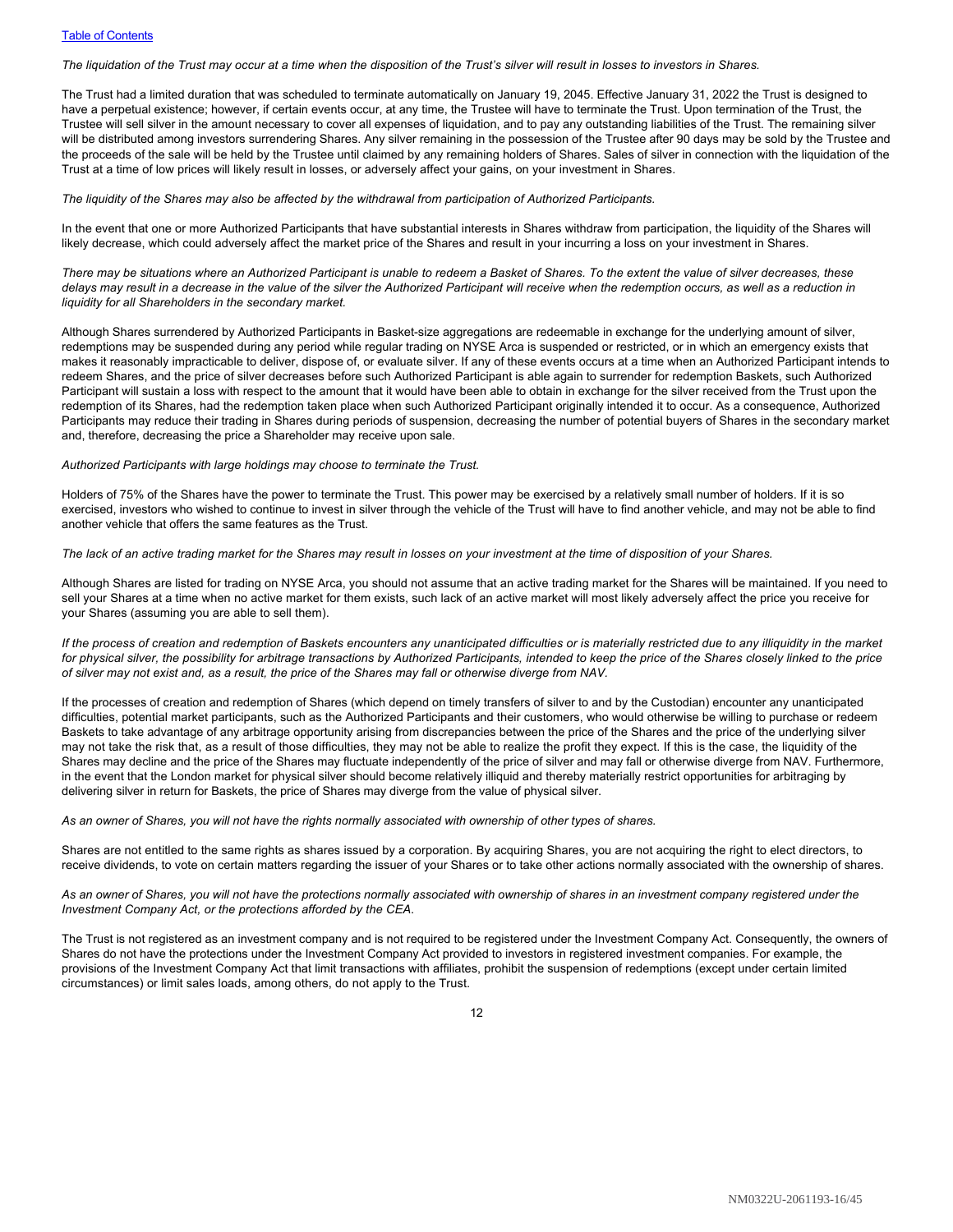The Trust does not hold or trade in commodity futures contracts or any other instruments regulated by the CEA, as administered by the CFTC. Furthermore, the Trust is not a commodity pool for purposes of the CEA. Consequently, the Trustee and the Sponsor are not subject to registration as commodity pool operators with respect to the Trust. The owners of Shares do not receive the CEA disclosure document and certified annual report required to be delivered by the registered commodity pool operator with respect to a commodity pool, and the owners of Shares do not have the regulatory protections provided to investors in commodity pools operated by registered commodity pool operators.

# *The value of the Shares will be adversely affected if the Trust is required to indemnify the Sponsor or the Custodian as contemplated in the Trust Agreement and the Custodian Agreement.*

Under the Trust Agreement, the Sponsor has a right to be indemnified from the Trust for any liability or expense it incurs without negligence, bad faith or willful misconduct on its part. Similarly, the Custodian Agreement provides for indemnification of the Custodian by the Trust under certain circumstances. This means that it may be necessary to sell assets of the Trust in order to cover losses or liability suffered by the Sponsor or the Custodian. Any sale of that kind would reduce the net asset value of the Trust and the value of the Shares.

# **Risks Related to the Trust and Its Operations**

#### *The Trust is exposed to various operational risks.*

The Trust is exposed to various operational risks, including human error, information technology failures and failure to comply with formal procedures intended to mitigate these risks, and is particularly dependent on electronic means of communicating, record-keeping and otherwise conducting business. In addition, the Trust generally exculpates, and in some cases indemnifies, its service providers and agents with respect to losses arising from unforeseen circumstances and events, which may include the interruption, suspension or restriction of trading on or the closure of NYSE Arca, power or other mechanical or technological failures or interruptions, computer viruses, communications disruptions, work stoppages, natural disasters, fire, war, terrorism, riots, rebellions or other circumstances beyond the control of the Trust or its service providers and agents. Accordingly, the Trust generally bears the risk of loss with respect to these unforeseen circumstances and events to the extent relating to the Trust or the Shares, which may limit or prevent the Trust from generating returns corresponding to those of the Index or otherwise expose it to loss.

Although it is generally expected that the Trust's direct service providers and agents will have disaster recovery or similar programs or safeguards in place to mitigate the effect of such unforeseen circumstances and events, there can be no assurance that these safeguards are in place for all parties whose activities may affect the performance of the Trust, or that these safeguards, even if implemented, will be successful in preventing losses associated with such unforeseen circumstances and events. Nor can there be any assurance that the systems and applications on which the Trust relies will continue to operate as intended. In addition to potentially causing performance failures at, or direct losses to, the Trust, any such unforeseen circumstances and events or operational failures may further distract the service providers, agents or personnel on which the Trust relies, reducing their ability to conduct the activities on which the Trust is dependent. These risks cannot be fully mitigated or prevented, and further efforts or expenditures to do so may not be cost effective, whether due to reduced benefits from implementing additional or redundant safeguards or due to increases in associated maintenance requirements and other expenses that may make it more costly for the Trust to operate in more typical circumstances.

*The Trust may be negatively impacted by the effects of the spread of illnesses or other public health emergencies on the global economy and the markets and service providers relevant to the performance of the Trust.*

An outbreak of infectious respiratory illness caused by a novel coronavirus known as COVID-19 was first detected in China in December 2019 and has now been spread globally. This outbreak has resulted in travel restrictions, closed international borders, enhanced health screenings at ports of entry and elsewhere, disruption of and delays in healthcare service preparation and delivery, prolonged quarantines, event cancellations, supply chain disruptions, and lower consumer demand, layoffs, defaults and other significant economic impacts, as well as general concern and uncertainty. The impact of this outbreak has adversely affected the economies of many nations and the entire global economy and may impact individual issuers and capital markets in ways that cannot necessarily be foreseen. Other infectious illness outbreaks that may arise in the future could have similar impacts. Public health crises caused by the outbreak may exacerbate other pre-existing political, social and economic risks in certain countries or globally.

The COVID-19 outbreak will have serious negative effects on social, economic and financial systems, including significant uncertainty and volatility in the financial markets. For instance, the suspension of operations of mines, refineries and vaults that extract, produce or store silver, restrictions on travel that delay or prevent the transportation of silver, and an increase in demand for silver may disrupt supply chains for silver, which could cause secondary market spreads to widen and compromise our ability to settle transactions on time. Any inability of the Trust to issue or redeem Shares or the Custodian or any sub-custodian to receive or deliver silver as a result of the outbreak will negatively affect the Trust's operations.

The duration of the outbreak and its effects cannot be determined with certainty. A prolonged outbreak could result in an increase of the costs of the Trust, affect liquidity in the market for silver as well as the correlation between the price of the Shares and the net asset value of the Trust, any of which could adversely affect the value of your Shares. In addition, the outbreak could also impair the information technology and other operational systems upon which the Trust's service providers, including the Sponsor, the Trustee and the Custodian, rely, and could otherwise disrupt the ability of employees of the Trust's service providers to perform essential tasks on behalf of the Trust. Governmental and quasi-governmental authorities and regulators throughout the world have in the past responded to major economic disruptions with a variety of fiscal and monetary policy changes, including, but not limited to, direct capital infusions into companies, new monetary programs and lower interest rates. An unexpected or quick reversal of these policies, or the ineffectiveness of these policies, is likely to increase volatility in the market for silver, which could adversely affect the price of the Shares.

Further, the outbreak could interfere with or prevent the operation of the electronic auction hosted by IBA to determine the LBMA Silver Price, which the Trustee uses to value the silver held by the Trust and calculate the net asset value of the Trust. The outbreak could also cause the closure of futures exchanges, which could eliminate the ability of Authorized Participants to hedge purchases of Baskets, increasing trading costs of Shares and resulting in a sustained premium or discount in the Shares. Each of these outcomes would negatively impact the Trust.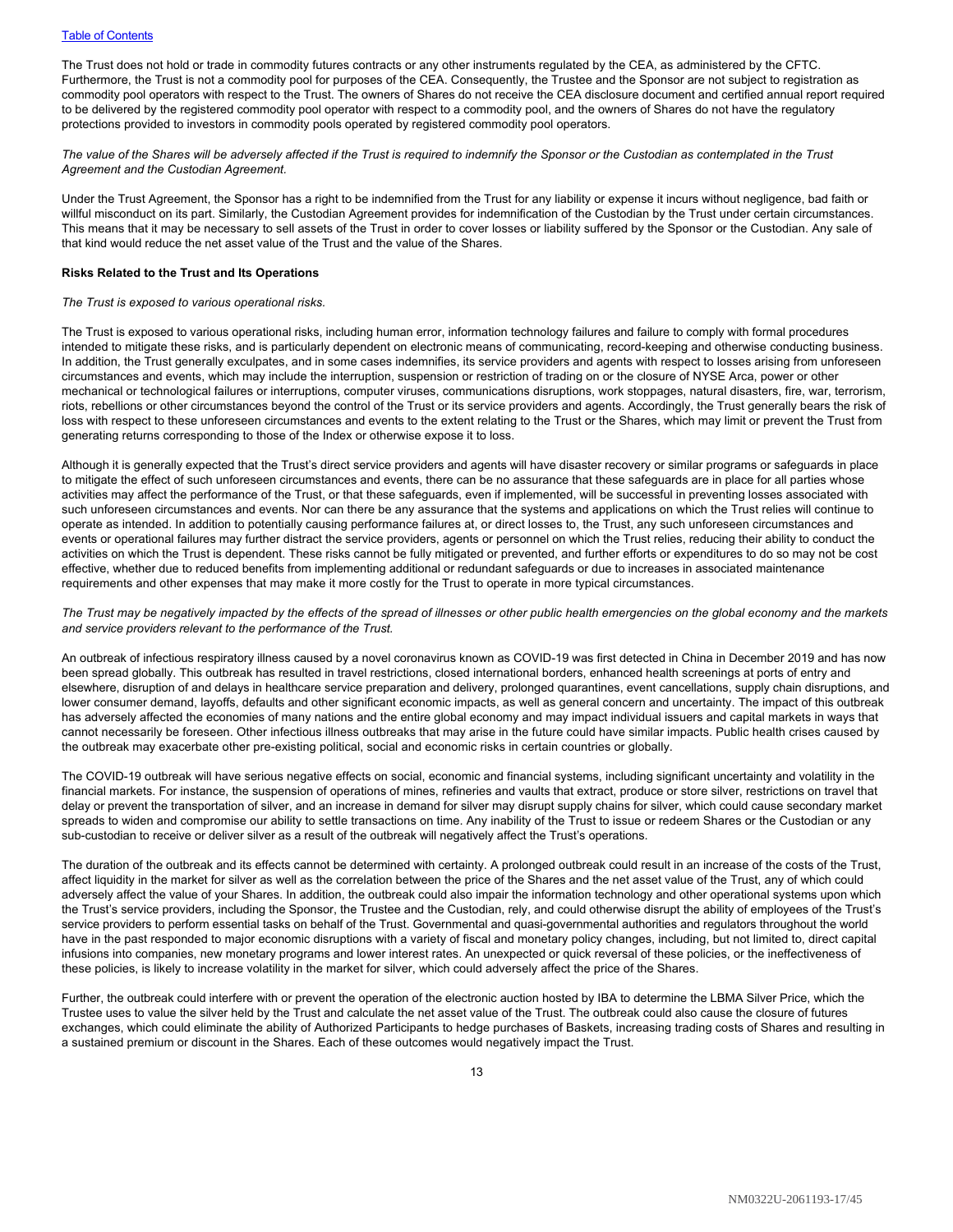# **[Table of Contents](#page-3-0)**

*The Trust relies on the information and technology systems of the Custodian, the Trustee and, to a lesser degree, the Sponsor, which could be adversely affected by information systems interruptions, cybersecurity attacks or other disruptions which could have a material adverse effect on our record keeping and operations.*

The Custodian, the Trustee and, to a lesser degree, the Sponsor, depend upon information technology infrastructure, including network, hardware and software systems to conduct their business as it relates to the Trust. A cybersecurity incident, or a failure to protect their computer systems, networks and information against cybersecurity threats, could result in loss or unintended disclosure of information or loss or theft of the Trust assets, and could adversely impact the ability of the Trust's service providers to conduct their business, including their business on behalf of the Trust. Despite implementation of network and other cybersecurity measures, these security measures may not be adequate to protect against all cybersecurity threats.

# *The Sponsor and its affiliates manage other accounts, funds or trusts, including those that invest in physical silver bullion or other precious metals, and conflicts of interest may occur, which may reduce the value of the net assets of the Trust, the NAV and the trading price of the Shares*.

The Sponsor or its affiliates and associates currently engage in, and may in the future engage, in the promotion, management or investment management of other accounts, funds or trusts that invest primarily in physical silver bullion or other precious metals. Although officers and professional staff of the Sponsor's management intend to devote as much time to the Trust as is deemed appropriate to perform their duties, the Sponsor's management may allocate their time and services among the Trust and the other accounts, funds or trusts. The Sponsor will provide any such services to the Trust on terms not less favorable to the Trust than would be available from a non-affiliated party.

*The Sponsor and the Trustee may agree to amend the Trust Agreement without the consent of the Shareholders*.

The Sponsor and the Trustee may agree to amend the Trust Agreement, including to increase the Sponsor's Fee, without Shareholder consent. The Sponsor shall determine the contents and manner of delivery of any notice of any Trust Agreement amendment. If an amendment imposes new fees and charges or increases existing fees or charges, including the Sponsor's Fee (except for taxes and other governmental charges, registration fees or other such expenses), or prejudices a substantial right of Shareholders, it will become effective for outstanding Shares 30 days after notice of such amendment is given to registered owners. Shareholders that are not registered owners (which most shareholders will not be) may not receive specific notice of a fee increase other than through an amendment to the prospectus. Moreover, at the time an amendment becomes effective, by continuing to hold Shares, Shareholders are deemed to agree to the amendment and to be bound by the Trust Agreement as amended without specific agreement to such increase (other than through the "negative consent" procedure described above).

#### **Risks Related to the Custody of Silver**

*The silver bullion custody operations of the Custodian are not subject to specific governmental regulatory supervision.*

The Custodian is responsible for the safekeeping of the Trust's silver bullion and also facilitates the transfer of silver bullion into and out of the Trust. Although the Custodian is a market maker, clearer and approved weigher under the rules of the LBMA (which sets out good practices for participants in the bullion market), the LBMA is not an official or governmental regulatory body. Furthermore, although the Custodian is generally regulated in the UK by the Prudential Regulatory Authority and the Financial Conduct Authority, such regulations do not directly cover the Custodian's silver bullion custody operations in the UK. Accordingly, the Trust is dependent on the Custodian to comply with the best practices of the LBMA and to implement satisfactory internal controls for its silver bullion custody operations in order to keep the Trust's silver bullion secure.

*The value of the Shares will be adversely affected if silver owned by the Trust is lost or damaged in circumstances in which the Trust is not in a position to recover the corresponding loss.*

The Custodian is responsible to the Trust for loss or damage to the Trust's silver only under limited circumstances. The Custodian Agreement contemplates that the Custodian will be responsible to the Trust only if it acts with negligence, fraud or in willful default of its obligations under the Custodian Agreement. In addition, the Custodian has agreed to indemnify the Trust for any loss or liability directly resulting from a breach of the Custodian's representations and warranties in the Custodian Agreement, a failure of the Custodian to act in accordance with the Trustee's instructions or any physical loss, destruction or damage to the silver held for the Trust's account, except for losses due to nuclear fission or fusion, radioactivity, war, terrorist event, invasion, insurrection, civil commotion, riot, strike, act of government or public authority, act of God or a similar cause that is beyond the control of the Custodian for which the Custodian will not be responsible to the Trust.

The Custodian has no obligation to replace any silver lost under circumstances for which the Custodian is liable to the Trust. The Custodian's liability to the Trust, if any, will be limited to the value of any silver lost, or the amount of any balance held on an unallocated basis, at the time of the Custodian's negligence, fraud, or willful default, or at the time of the act or omission giving rise to the claim for indemnification.

In addition, because the Custodian Agreement is governed by English law, any rights which the holders of the Shares may have against the Custodian will be different from, and may be more limited than, those that could have been available to them under the laws of a different jurisdiction. The choice of English law to govern the Custodian Agreement, however, is not expected to affect any rights that the holders of the Shares may have against the Trust or the Trustee.

Any loss of silver owned by the Trust will result in a corresponding loss in the NAV and it is reasonable to expect that such loss will also result in a decrease in the value at which the Shares are traded on NYSE Arca.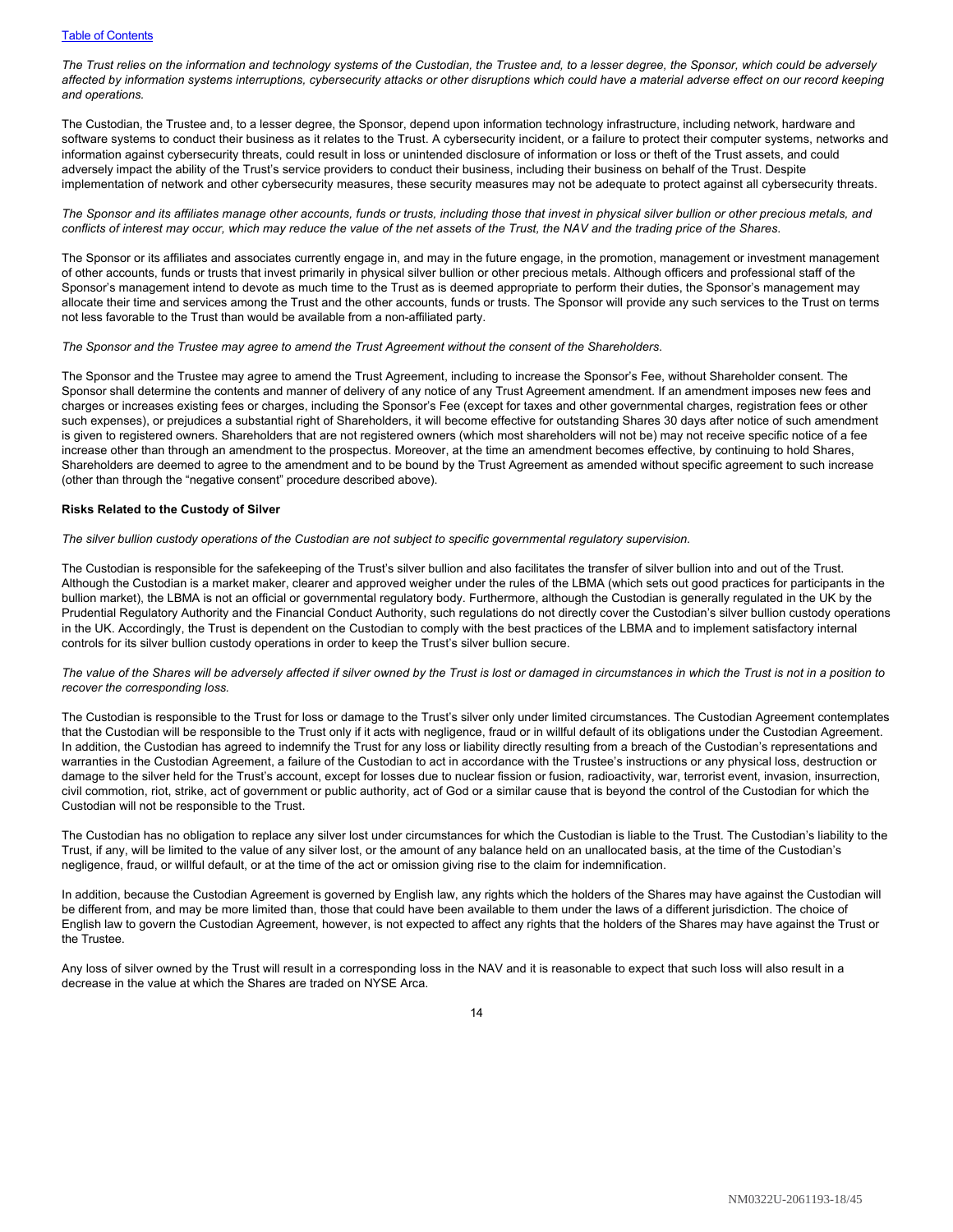*Although the relationship between the Custodian and the Trustee concerning the Trust's allocated silver is expressly governed by English law, a court hearing any legal dispute concerning that arrangement may disregard that choice of law and apply U.S. law, in which case the ability of the Trust to seek legal redress against the Custodian may be frustrated.*

The obligations of the Custodian under the Custodian Agreement are governed by English law. The Trust is a New York common law trust. Any U.S., New York or other court situated in the United States may have difficulty interpreting English law (which, insofar as it relates to custody arrangements, is largely derived from court rulings rather than statute), LBMA rules or the customs and practices in the London custody market. It may be difficult or impossible for the Trust to sue the Custodian in a U.S., New York or other court situated in the United States. In addition, it may be difficult, time consuming and/or expensive for the Trust to enforce in a foreign court a judgment rendered by a U.S., New York or other court situated in the United States.

*Shareholders and Authorized Participants lack the right under the Custodian Agreement to assert claims directly against the Custodian, which significantly limits their options for recourse.*

Neither the Shareholders nor any Authorized Participant have a right under the Custodian Agreement to assert a claim of the Trustee against the Custodian. Claims under the Custodian Agreement may only be asserted by the Trustee on behalf of the Trust.

*Silver transferred to the Trust in connection with the creation of Baskets may not be of the quality required under the Trust Agreement. The Trust will sustain a loss if the Trustee issues Shares in exchange for silver of inferior quality and that loss will adversely affect the value of all existing Shares.*

The procedures agreed to with the Custodian contemplate that the Custodian must undertake certain tasks in connection with the inspection of silver delivered by Authorized Participants in exchange for Baskets. The Custodian's inspection includes review of the corresponding bar list to ensure that it accurately describes the weight, fineness, refiner marks and bar numbers appearing on the silver bars, but does not include any chemical or other tests designed to verify that the silver received does, in fact, meet the purity requirements referred to in the Trust Agreement. Accordingly, such inspection procedures may not prevent the deposit of silver that fails to meet these purity standards. Each Authorized Participant that deposits silver in the Trust is liable to the Trust if that silver does not meet the requirements of the Trust Agreement. The Custodian will not be responsible or liable to the Trust or to any investor in the event any silver otherwise properly inspected by it does not meet the purity requirements contained in the Trust Agreement. To the extent that Baskets are issued in exchange for silver of inferior quality and the Trust is not able to recover damages from the Authorized Participant that deposited that silver, the total value of the assets of the Trust will be adversely affected and, with it, the NAV. In these circumstances, it is reasonable to expect that the value at which the Shares trade on NYSE Arca will also be adversely affected.

*The Trust's lack of insurance protection and the Shareholders' limited rights of legal recourse against the Trust, the Trustee, the Sponsor, the Custodian and any sub-custodian expose the Shareholders to the risk of loss of the Trust's silver for which no person is liable.*

The Trust does not insure its silver. The Custodian maintains insurance on such terms and conditions as it considers appropriate in connection with its custodial obligations under the Custodian Agreement and is responsible for all costs, fees and expenses arising from the insurance policy or policies. The Trust is not a beneficiary of any such insurance and does not have the ability to dictate the existence, nature or amount of coverage. Therefore, Shareholders cannot be assured that the Custodian maintains adequate insurance or any insurance with respect to the silver held by the Custodian on behalf of the Trust. In addition, the Custodian Agreement does not require any direct or indirect sub-custodians to be insured or bonded with respect to their custodial activities or in respect of the silver held by them on behalf of the Trust. Further, Shareholders' legal recourse against the Trust, the Trustee, the Sponsor, the Custodian, and any sub-custodians is limited. Consequently, a loss may be suffered with respect to the Trust's silver which is not covered by insurance and for which no person is liable in damages.

#### <span id="page-18-0"></span>**Item 1B. Unresolved Staff Comments.**

None.

<span id="page-18-1"></span>**Item 2. Properties.**

Not applicable.

<span id="page-18-2"></span>**Item 3. Legal Proceedings.**

None.

# <span id="page-18-3"></span>**Item 4. Mine Safety Disclosures.**

Not applicable.

15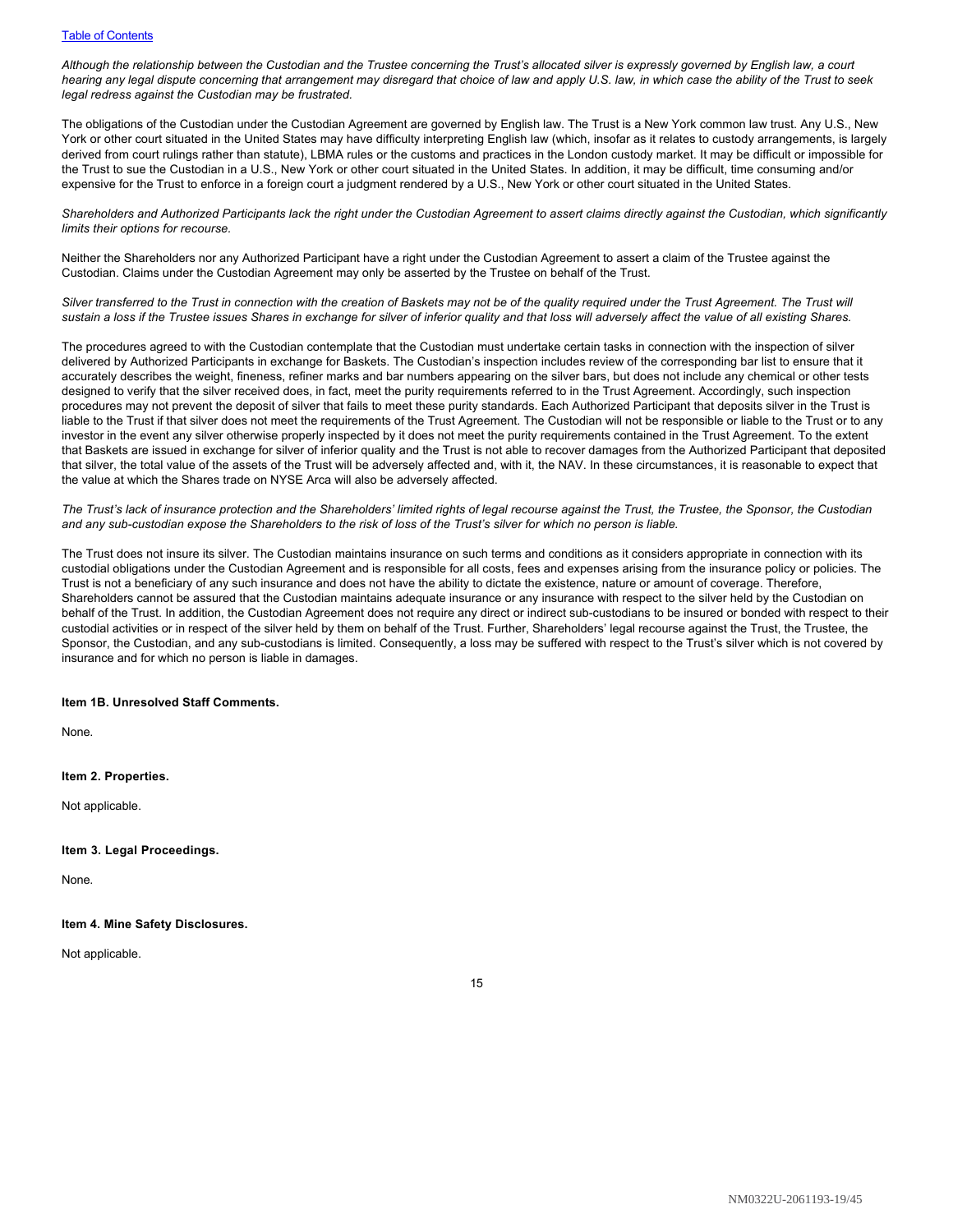# <span id="page-19-0"></span>**PART II**

# <span id="page-19-1"></span>**Item 5. Market for Registrant**'**s Common Equity, Related Stockholder Matters and Issuer Purchases of Equity Securities.**

#### *Market Information*

On December 4, 2008, the Shares commenced trading on NYSE Arca under the ticker symbol SLV. Prior to that, the Shares were traded on the American Stock Exchange, also under the ticker symbol SLV, since their initial public offering on April 21, 2006.

#### *Holders*

As of December 31, 2021, there were approximately 166 DTC participating shareholders of record of the Trust. Because most of the Trust's Shares are held by brokers and other institutions on behalf of shareholders, we are unable to estimate the total number of shareholders represented by these record holders.

#### *Dividends*

The Trust did not declare any cash distributions to Shareholders during the fiscal years ended December 31, 2021 and 2020. The Trust has no obligation to make periodic distributions to Shareholders.

*Use of Proceeds from Registered Securities*

Not applicable.

*Purchases of Equity Securities by the Issuers and Affiliated Purchaser*

51,400,000 Shares (1,028 Baskets) were redeemed during the fourth quarter of the year ended December 31, 2021.

| Period               | <b>Total Number of Shares</b><br>Redeemed | <b>Average Ounces of</b><br><b>Silver Paid Per Share</b> |
|----------------------|-------------------------------------------|----------------------------------------------------------|
| 10/01/21 to 10/31/21 | 16.450.000                                | 0.9257                                                   |
| 11/01/21 to 11/30/21 | 9.500.000                                 | 0.9253                                                   |
| 12/01/21 to 12/31/21 | 25.450.000                                | 0.9249                                                   |
| Total                | 51,400,000                                | 0.9252                                                   |

<span id="page-19-2"></span>**Item 6. [Reserved]**

16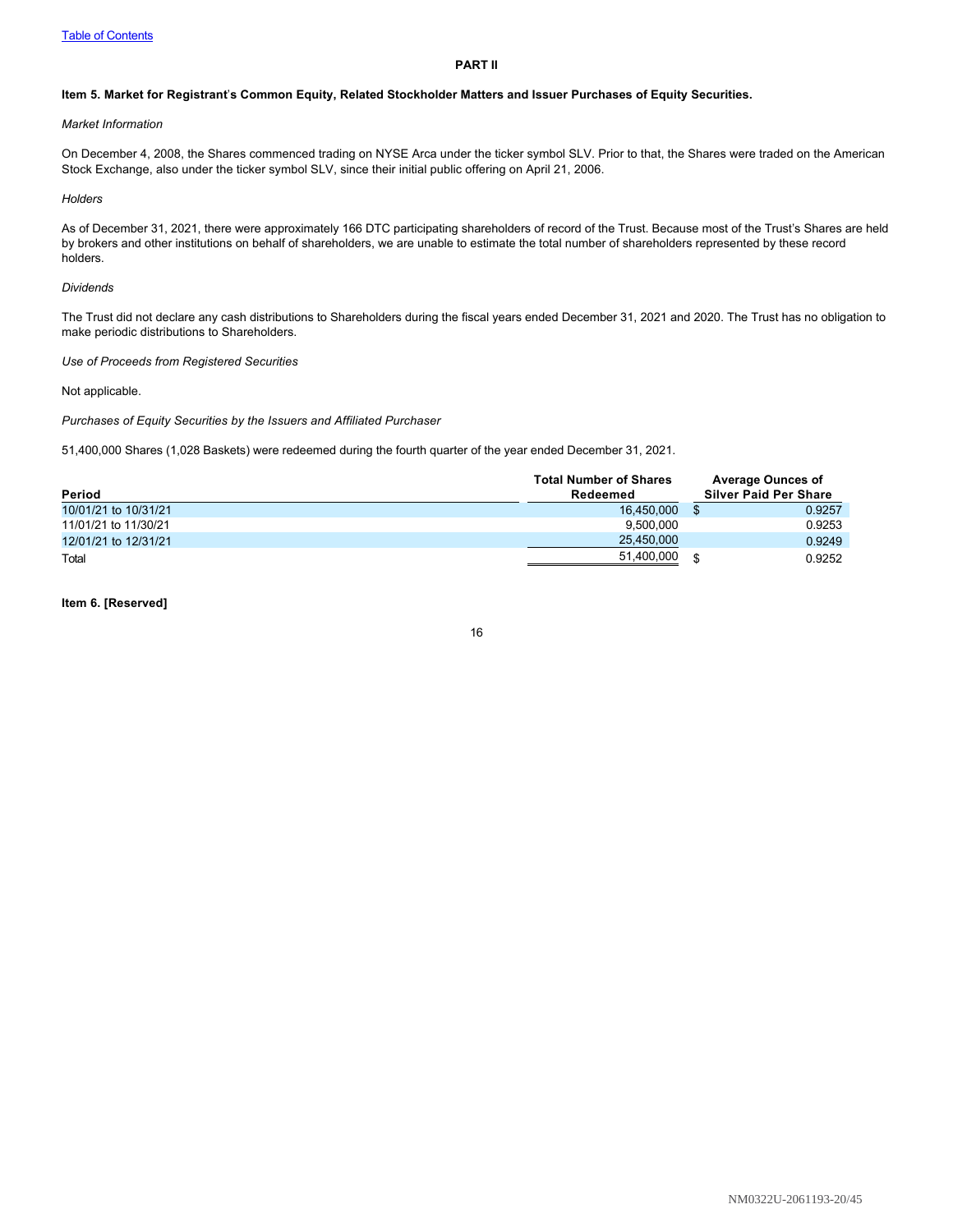#### <span id="page-20-0"></span>**Item 7. Management**'**s Discussion and Analysis of Financial Condition and Results of Operations.**

*This information should be read in conjunction with the financial statements and notes to financial statements included with this report. The discussion and analysis that follows may contain statements that relate to future events or future performance. In some cases, such forward-looking statements can be* identified by terminology such as "may," "should," "could," "expect," "plan," "anticipate," "believe," "estimate," "predict," "potential" or the negative of these *terms or other comparable terminology. These statements are only predictions. Actual events or results may differ materially. These statements are based upon certain assumptions and analyses made by the Sponsor on the basis of its perception of historical trends, current conditions and expected future developments, as well as other factors it believes are appropriate in the circumstances. Whether or not actual results and developments will conform to the Sponsor's expectations and predictions, however, is subject to a number of risks and uncertainties, including the special considerations discussed below, general economic, market and business conditions, changes in laws or regulations, including those concerning taxes, made by governmental authorities or regulatory bodies, and other world economic and political developments. Although the Sponsor does not make forward-looking statements unless it believes it has a reasonable basis for doing so, the Sponsor cannot guarantee their accuracy. Neither the Trust nor the Sponsor is under a duty to update any of the forward-looking statements to conform such statements to actual results or to a change in the Sponsor's expectations or predictions.*

#### **Introduction**

The Trust is a grantor trust formed under the laws of the State of New York. The Trust does not have any officers, directors, or employees, and is administered by the Trustee acting as trustee pursuant to the Trust Agreement between the Trustee and the Sponsor. The Trust issues Shares representing fractional undivided beneficial interests in its net assets. The assets of the Trust consist primarily of silver bullion held by a custodian as an agent of the Trust responsible only to the Trustee.

The Trust is a passive investment vehicle and seeks to reflect generally the performance of the price of silver. The Trust seeks to reflect such performance before payment of the Trust's expenses and liabilities. The Trust does not engage in any activities designed to obtain a profit from, or ameliorate losses caused by, changes in the price of silver.

The Trust issues and redeems Shares only in exchange for silver, only in aggregations of 50,000 Shares (a "Basket") or integral multiples thereof, and only in transactions with registered broker-dealers that have previously entered into an agreement with the Sponsor and the Trustee governing the terms and conditions of such issuance (such broker-dealers, the "Authorized Participants"). A list of the current Authorized Participants is available from the Sponsor or the Trustee.

Shares of the Trust trade on NYSE Arca, Inc. under the ticker symbol SLV.

# **Valuation of Silver Bullion**; **Computation of Net Asset Value**

On each business day, as soon as practicable after 4:00 p.m. (New York time), the Trustee evaluates the silver held by the Trust and determines the net asset value of the Trust and net asset value per Share ("NAV"). The Trustee values the silver held by the Trust using the price per ounce of silver determined in an electronic auction hosted by IBA that begins at 12:00 p.m. (London time) and published shortly thereafter, on the day the valuation takes place (such price, the "LBMA Silver Price"). If there is no announced LBMA Silver Price on any day, the Trustee is authorized to use the most recently announced LBMA Silver Price unless the Trustee, in consultation with the Sponsor, determines that such price is inappropriate as a basis for evaluation. The LBMA Silver Price is used by the Trust because it is commonly used by the U.S. silver market as an indicator of the value of silver and is permitted to be used under the Trust Agreement. The use of an indicator of the value of silver bullion other than the LBMA Silver Price could result in materially different fair value pricing of the silver held by the Trust, and as such, could result in different cost or market adjustments or in different redemption value adjustments of the outstanding redeemable capital Shares. Having valued the silver held by the Trust, the Trustee then subtracts all accrued fees, expenses and other liabilities of the Trust from the total value of the silver held by the Trust and other assets held by the Trust. The result is the net asset value of the Trust. The Trustee computes NAV by dividing the net asset value of the Trust by the number of Shares outstanding on the date the computation is made.

#### **Liquidity**

The Trust is not aware of any trends, demands, conditions or events that are reasonably likely to result in material changes to its liquidity needs. In exchange for a fee, the Sponsor has agreed to assume most of the expenses incurred by the Trust. As a result, the only ordinary expense of the Trust during the period covered by this report was the Sponsor's fee. The Trust's only source of liquidity is its sales of silver.

#### **Critical Accounting Policies**

The financial statements and accompanying notes are prepared in accordance with generally accepted accounting principles in the United States of America. The preparation of these financial statements relies on estimates and assumptions that impact the Trust's financial position and results of operations. These estimates and assumptions affect the Trust's application of accounting policies. A description of the valuation of silver bullion, a critical accounting policy that the Trust believes is important to understanding its results of operations and financial position, is provided in the section entitled "Valuation of Silver Bullion; Computation of Net Asset Value" above. In addition, please refer to Note 2 to the financial statements included in this report for further discussion of the Trust's accounting policies.

#### **Valuation of Silver Bullion**

Fair value of the silver bullion is based on the LBMA Silver Price.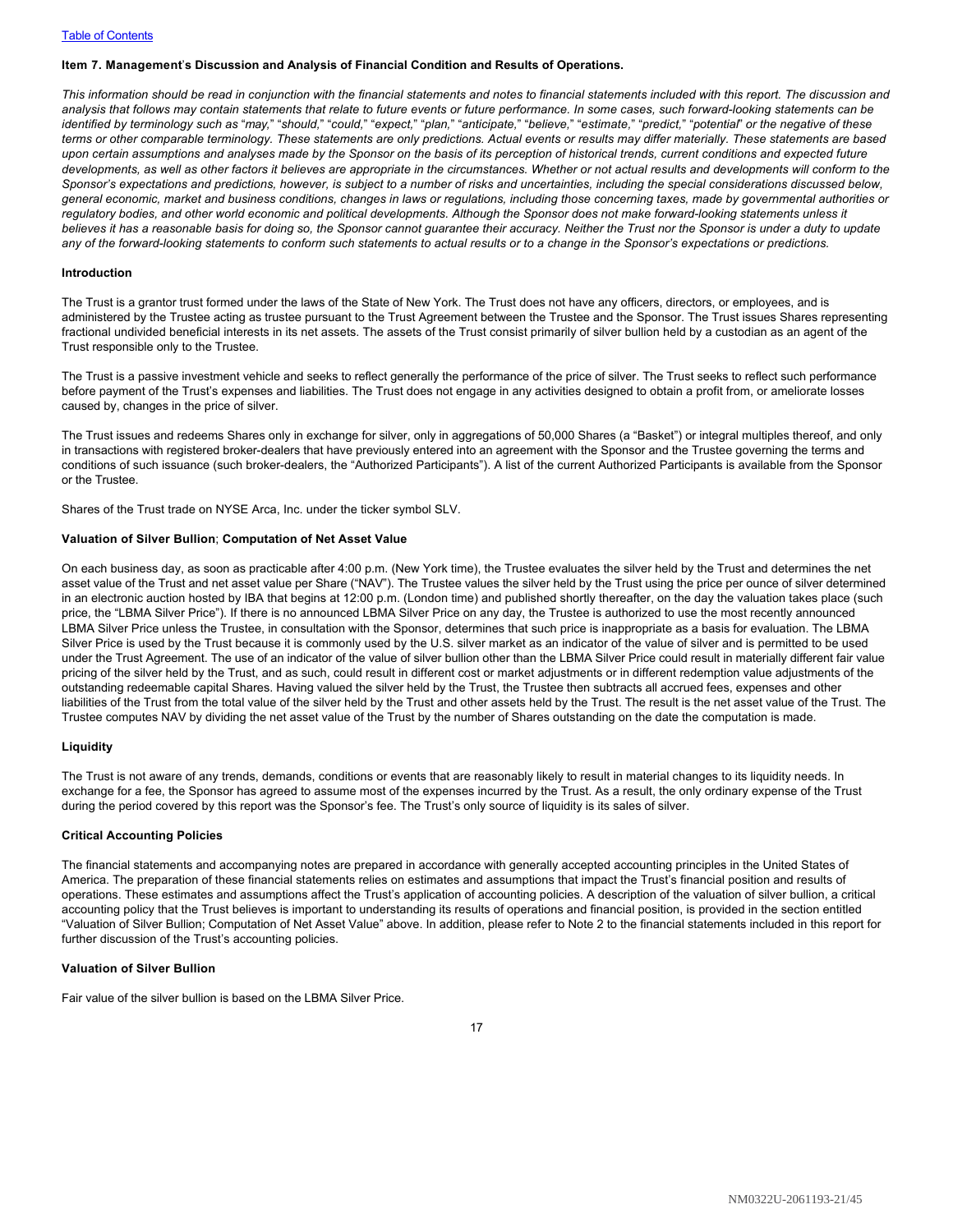# **[Table of Contents](#page-3-0)**

There are other indicators of the value of silver bullion that are available that could be different than that chosen by the Trust. The LBMA Silver Price is used by the Trust because it is commonly used by the U.S. silver market as an indicator of the value of silver and is permitted to be used under the Trust Agreement. The use of an indicator of the value of silver bullion other than the LBMA Silver Price could result in materially different fair value pricing of the silver in the Trust, and as such, could result in different cost or market adjustments or in different redemption value adjustments of the outstanding redeemable capital Shares.

The following chart shows the daily LBMA Silver Price, as applicable, for the periods from December 2016 through December 2021:



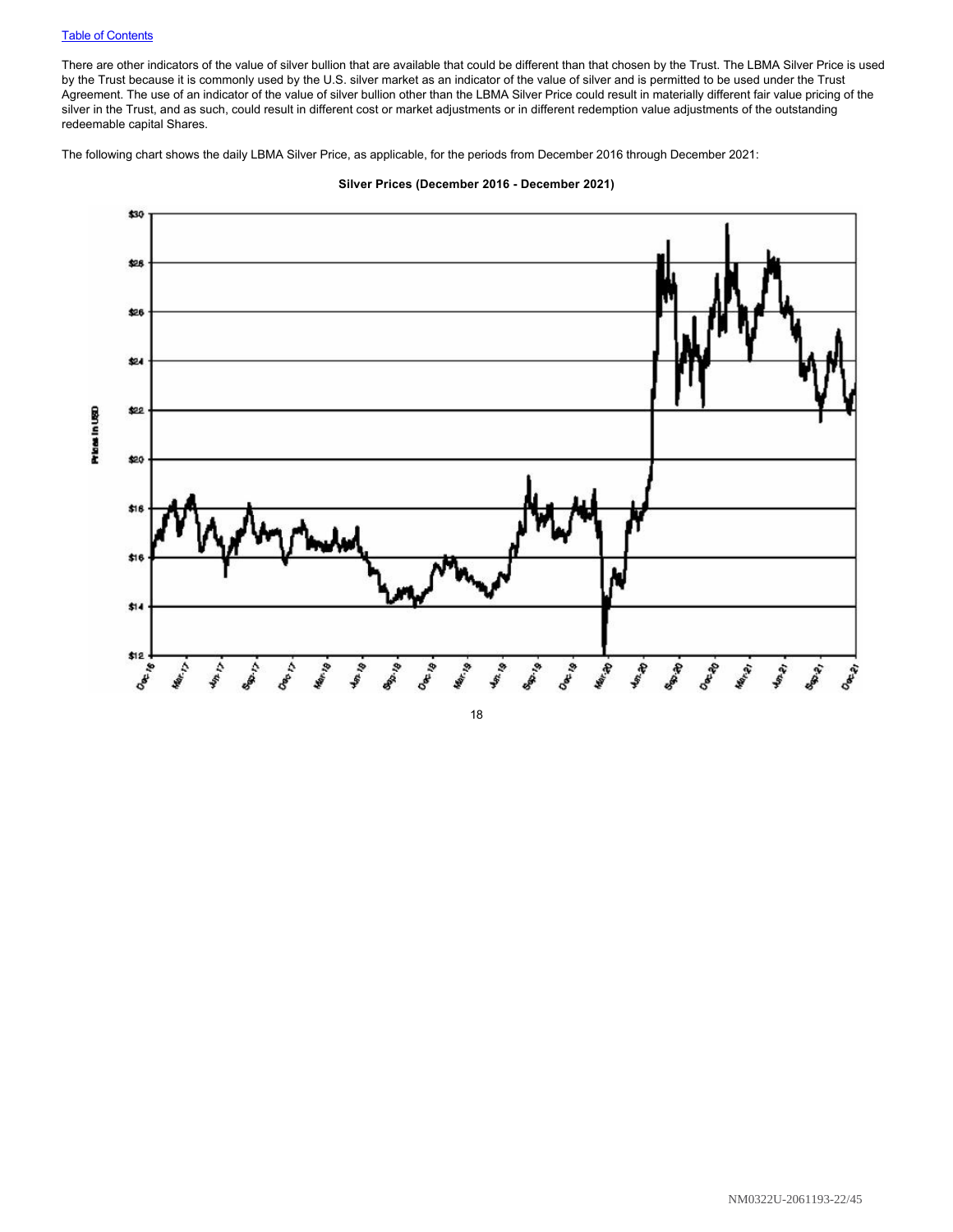#### **Results of Operations**

*The Year Ended December 31, 2021*

The Trust's net asset value decreased from \$14,791,792,720 at December 31, 2020 to \$12,249,234,223 at December 31, 2021, a 17.19% decrease for the year. The decrease in the Trust's net asset value resulted primarily from a decrease in the LBMA Silver Price, which decreased 12.84% from \$26.49 at December 31, 2020 to \$23.09 at December 31, 2021. The decrease in the Trust's net asset value was also affected by a decrease in the number of outstanding Shares, which fell from 600,950,000 Shares at December 31, 2020 to 573,800,000 Shares at December 31, 2021, a consequence of 275,950,000 Shares (5,519 Baskets) being created and 303,100,000 Shares (6,062 Baskets) being redeemed during the year.

The 13.25% decrease in the NAV from \$24.61 at December 31, 2020 to \$21.35 at December 31, 2021 was directly related to the 12.84% decrease in the price of silver.

The NAV decreased slightly more than the price of silver on a percentage basis due to the Sponsor's fees, which were \$71,208,965 for the year, or 0.50% of the Trust's average weighted assets of \$14,234,642,101 during the year. The NAV of \$27.48 on February 1, 2021 was the highest during the year, compared with a low during the year of \$19.93 on September 30, 2021.

Net decrease in net assets resulting from operations for the year ended December 31, 2021 was \$2,110,330,231, resulting from an unrealized loss on investment in silver bullion of \$3,401,406,431 and a net investment loss of \$71,208,965, partially offset by a net realized gain of \$1,349,023,048 on silver bullion distributed for the redemption of Shares and a net realized gain of \$13,262,117 from investment in silver bullion sold to pay expenses. Other than the Sponsor's fees of \$71,208,965, the Trust had no expenses during the year ended December 31, 2021.

#### *The Year Ended December 31, 2020*

The Trust's net asset value increased from \$6,540,758,565 at December 31, 2019 to \$14,791,792,720 at December 31, 2020, a 126.15% increase for the year. The increase in the Trust's net asset value resulted primarily from an increase in the number of outstanding Shares, which rose from 388,100,000 Shares at December 31, 2019 to 600,950,000 Shares at December 31, 2020, a consequence of 398,700,000 Shares (7,974 Baskets) being created and 185,850,000 Shares (3,717 Baskets) being redeemed during the year. The increase in the Trust's net asset value also benefitted from an increase in the price of silver, which rose 46.76% from \$18.05 at December 31, 2019 to \$26.49 (the LBMA Silver Price at December 31, 2020).

The 46.05% increase in the NAV from \$16.85 at December 31, 2019 to \$24.61 at December 31, 2020 was directly related to the 46.76% increase in the price of silver.

The NAV increased slightly less than the price of silver on a percentage basis due to the Sponsor's fees, which were \$50,643,408 for the year, or 0.50% of the Trust's average weighted assets of \$10,151,255,819 during the year. The NAV of \$26.89 on September 1, 2020 was the highest during the year, compared with a low during the year of \$11.20 on March 19, 2020.

Net increase in net assets resulting from operations for the year ended December 31, 2020 was \$4,954,538,782, resulting from an unrealized gain on investment in silver bullion of \$4,075,854,334, a net realized gain of \$7,414,067 from investment in silver bullion sold to pay expenses and a net realized gain of \$921,913,789 on silver bullion distributed for the redemption of Shares, partially offset by a net investment loss of \$50,643,408. Other than the Sponsor's fees of \$50,643,408, the Trust had no expenses during the year ended December 31, 2020.

#### *The Year Ended December 31, 2019*

The Trust's net asset value increased from \$4,904,036,623 at December 31, 2018 to \$6,540,758,565 at December 31, 2019, a 33.37% increase for the year. The increase in the Trust's net asset value resulted primarily from an increase in the price of silver, which rose 16.68% from \$15.47 at December 31, 2018 to \$18.05 (the LBMA Silver Price at December 31, 2019). The increase in the Trust's net asset value also benefitted from an increase in the number of outstanding Shares, which rose from 337,850,000 Shares at December 31, 2018 to 388,100,000 Shares at December 31, 2019, a consequence of 120,750,000 Shares (2,415 Baskets) being created and 70,500,000 Shares (1,410 Baskets) being redeemed during the year.

The 16.05% increase in the NAV from \$14.52 at December 31, 2018 to \$16.85 at December 31, 2019 is directly related to the 16.68% increase in the price of silver.

The NAV increased slightly less than the price of silver on a percentage basis due to the Sponsor's fees, which were \$27,765,547 for the year, or 0.50% of the Trust's average weighted assets of \$5,557,559,388 during the year. The NAV of \$18.06 on September 4, 2019 was the highest during the year, compared with a low during the year of \$13.46 on May 29, 2019.

Net increase in net assets resulting from operations for the year ended December 31, 2019 was \$901,933,450, resulting from an unrealized gain on investment in silver bullion of \$984,801,878, partially offset by a net investment loss of \$27,765,547, a net realized loss of \$2,188,446 from investment in silver bullion sold to pay expenses and a net realized loss of \$52,914,435 on silver bullion distributed for the redemption of Shares. Other than the Sponsor's fees of \$27,765,547, the Trust had no expenses during the year ended December 31, 2019.

#### <span id="page-22-0"></span>**Item 7A. Quantitative and Qualitative Disclosures About Market Risk.**

#### Not applicable.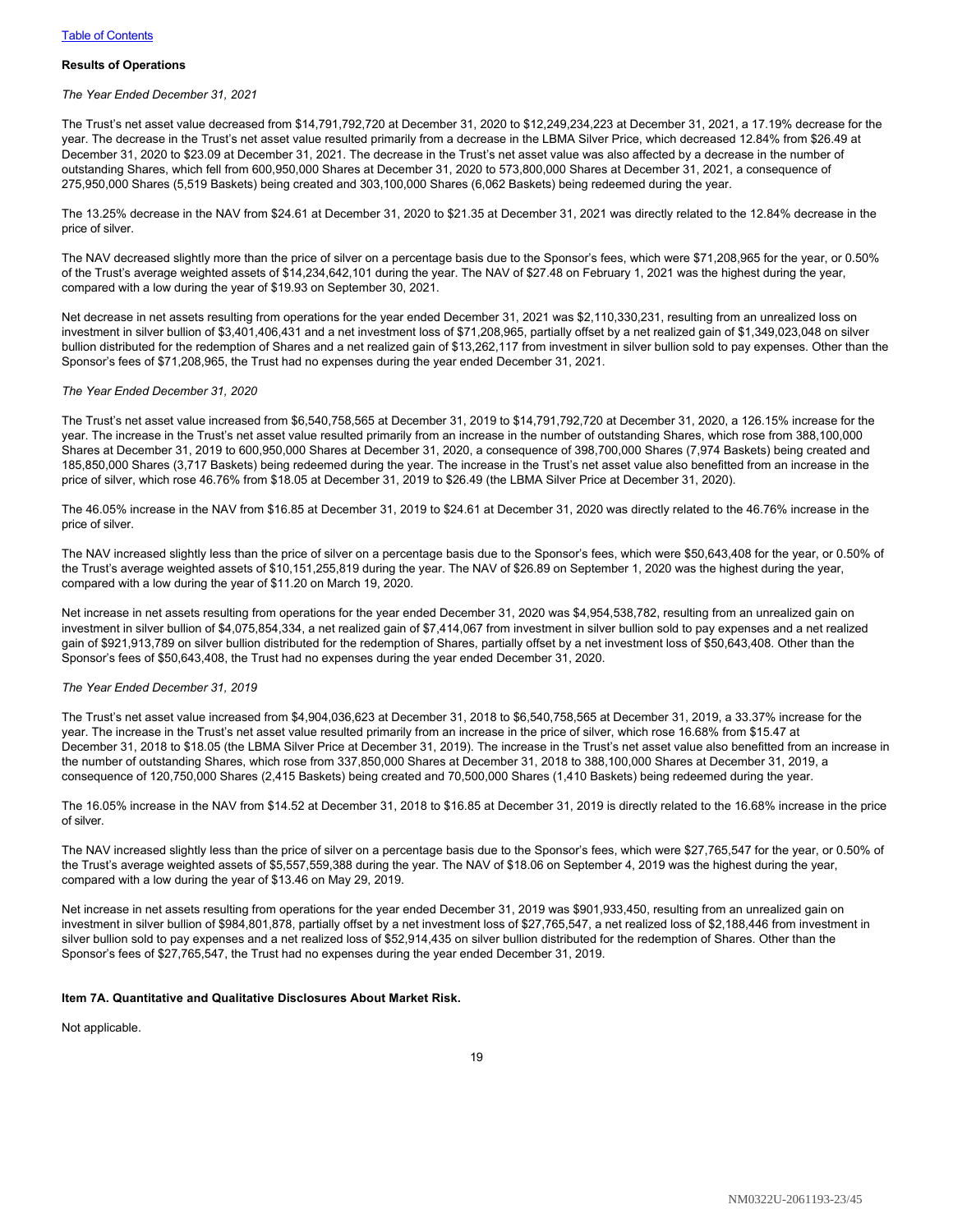# <span id="page-23-0"></span>**Item 8. Financial Statements and Supplementary Data.**

The following tables show the Trust's quarterly financial information for 2021 and 2020.

|                                                         | <b>Three Months Ended (Unaudited)</b> |                   |    |                         |     |                       |      |                      |
|---------------------------------------------------------|---------------------------------------|-------------------|----|-------------------------|-----|-----------------------|------|----------------------|
|                                                         |                                       | March 31,<br>2021 |    | <b>June 30.</b><br>2021 |     | September 30,<br>2021 |      | December 31,<br>2021 |
| <b>Expenses</b>                                         |                                       |                   |    |                         |     |                       |      |                      |
| Sponsor's fee                                           |                                       | 19,286,631        | \$ | 18,940,519              |     | 16,965,965            |      | 16,015,850           |
| <b>Total Expenses</b>                                   |                                       | 19,286,631        |    | 18,940,519              |     | 16,965,965            |      | 16,015,850           |
| Net investment loss                                     |                                       | (19, 286, 631)    |    | (18,940,519)            |     | (16,965,965)          |      | (16,015,850)         |
| Net Realized and Unrealized Gain (Loss)                 |                                       |                   |    |                         |     |                       |      |                      |
| Net realized gain from:                                 |                                       |                   |    |                         |     |                       |      |                      |
| Silver bullion sold to pay expenses                     | \$                                    | 5.209.327         | \$ | 3.984.434               | \$. | 2.908.981             | - \$ | 1,159,375            |
| Silver bullion distributed for the redemption of Shares |                                       | 888,549,245       |    | 249,015,993             |     | 129.454.893           |      | 82,002,917           |
| Net realized gain                                       |                                       | 893,758,572       |    | 253,000,427             |     | 132,363,874           |      | 83,162,292           |
| Net change in unrealized appreciation/depreciation on   |                                       |                   |    |                         |     |                       |      |                      |
| investment in silver bullion                            |                                       | (2,459,779,533)   |    | 756,594,817             |     | (2,458,121,261)       |      | 759,899,546          |
| Net realized and unrealized gain (loss)                 |                                       | (1,566,020,961)   |    | 1,009,595,244           |     | (2,325,757,387)       |      | 843.061.838          |
| Net increase (decrease) in net assets resulting from    |                                       |                   |    |                         |     |                       |      |                      |
| operations                                              |                                       | (1,585,307,592)   | S. | 990,654,725             |     | (2,342,723,352)       |      | 827,045,988          |
| Net increase (decrease) in net assets per Share         |                                       | (2.47)            |    | 1.61                    |     | (3.94)                |      | 1.40                 |

|                                                                                       | <b>Three Months Ended (Unaudited)</b> |                   |    |                         |    |                       |      |                      |
|---------------------------------------------------------------------------------------|---------------------------------------|-------------------|----|-------------------------|----|-----------------------|------|----------------------|
|                                                                                       |                                       | March 31,<br>2020 |    | <b>June 30,</b><br>2020 |    | September 30,<br>2020 |      | December 31,<br>2020 |
| <b>Expenses</b>                                                                       |                                       |                   |    |                         |    |                       |      |                      |
| Sponsor's fee                                                                         |                                       | 7,676,949         | \$ | 8,953,394               | S. | 16,902,576            | S.   | 17,110,489           |
| <b>Total Expenses</b>                                                                 |                                       | 7.676.949         |    | 8,953,394               |    | 16,902,576            |      | 17,110,489           |
| Net investment loss                                                                   |                                       | (7,676,949)       |    | (8,953,394)             |    | (16,902,576)          |      | (17, 110, 489)       |
| <b>Net Realized and Unrealized Gain (Loss)</b>                                        |                                       |                   |    |                         |    |                       |      |                      |
| Net realized gain (loss) from:                                                        |                                       |                   |    |                         |    |                       |      |                      |
| Silver bullion sold to pay expenses                                                   | S                                     | 74,640            | \$ | $(583, 239)$ \$         |    | 4,011,930             | - \$ | 3,910,736            |
| Silver bullion distributed for the redemption of Shares                               |                                       | (9,645,349)       |    | (10, 559, 630)          |    | 646,100,731           |      | 296,018,037          |
| Net realized gain (loss)                                                              |                                       | (9,570,709)       |    | (11, 142, 869)          |    | 650,112,661           |      | 299,928,773          |
| Net change in unrealized appreciation/depreciation on<br>investment in silver bullion |                                       | (1,423,211,664)   |    | 1,686,694,147           |    | 2,589,764,531         |      | 1,222,607,320        |
|                                                                                       |                                       |                   |    |                         |    |                       |      |                      |
| Net realized and unrealized gain (loss)                                               |                                       | (1,432,782,373)   |    | 1,675,551,278           |    | 3,239,877,192         |      | 1,522,536,093        |
| Net increase (decrease) in net assets resulting from<br>operations                    |                                       | 1,440,459,322)    | S  | 1,666,597,884           |    | 3,222,974,616         |      | 1,505,425,604        |
| Net increase (decrease) in net assets per Share                                       |                                       | (3.69)            |    | 3.51                    |    | 5.42                  |      | 2.51                 |

See Index to Financial Statements on page F-1 for a list of the financial statements being filed herein.

# <span id="page-23-1"></span>**Item 9. Changes in and Disagreements with Accountants on Accounting and Financial Disclosure.**

There have been no changes in accountants and no disagreements with accountants during the year ended December 31, 2021.

#### 20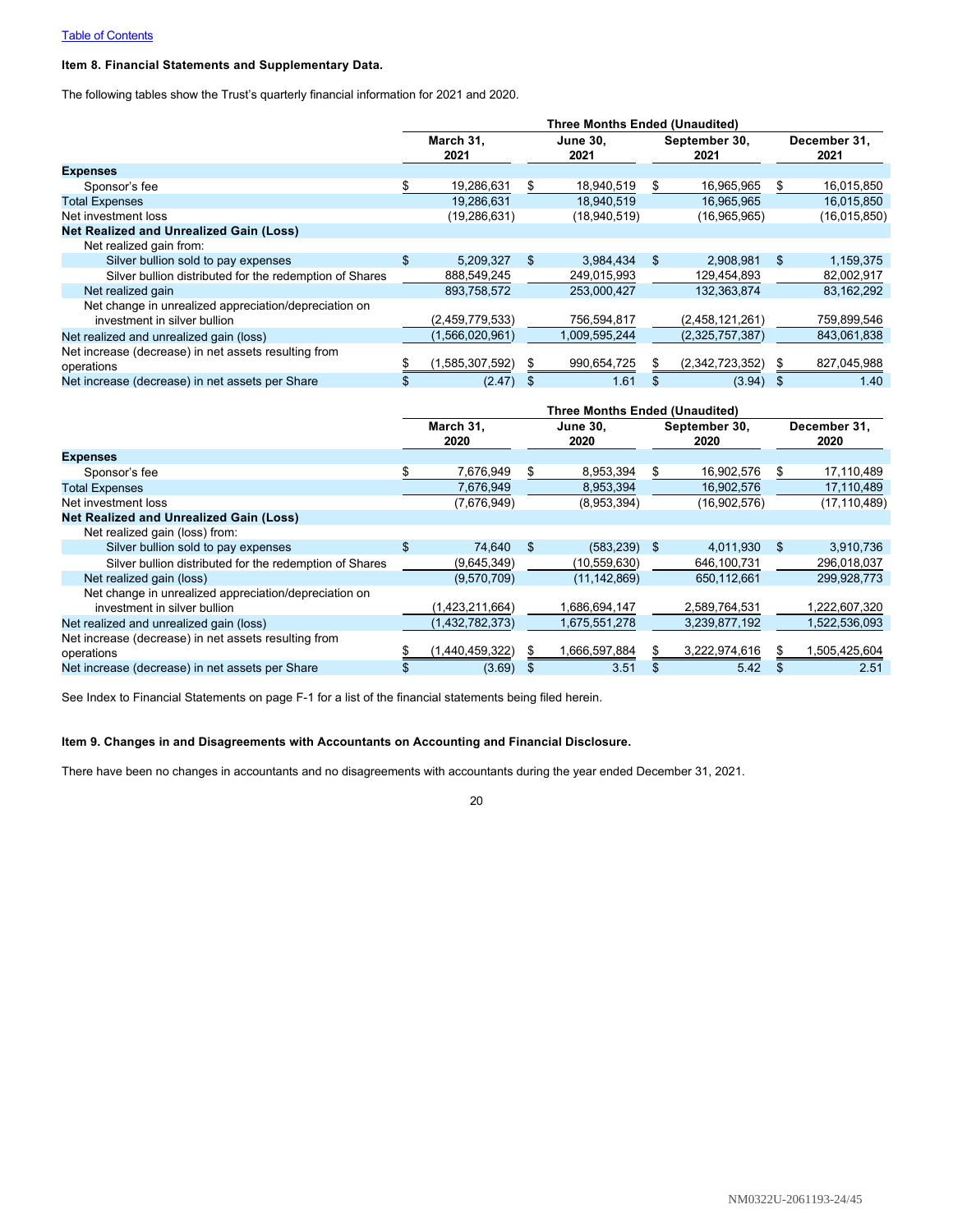#### <span id="page-24-0"></span>**Item 9A. Controls and Procedures.**

The duly authorized officers of the Sponsor performing functions equivalent to those a principal executive officer and principal financial officer of the Trust would perform if the Trust had any officers, with the participation of the Trustee, have evaluated the effectiveness of the Trust's disclosure controls and procedures, and have concluded that the disclosure controls and procedures of the Trust were effective as of the end of the period covered by this report to provide reasonable assurance that information required to be disclosed in the reports that the Trust files or submits under the Securities Exchange Act of 1934, as amended, is recorded, processed, summarized and reported, within the time periods specified in the applicable rules and forms, and that it is accumulated and communicated to the duly authorized officers of the Sponsor performing functions equivalent to those a principal executive officer and principal financial officer of the Trust would perform if the Trust had any officers, as appropriate to allow timely decisions regarding required disclosure.

There are inherent limitations to the effectiveness of any system of disclosure controls and procedures, including the possibility of human error and the circumvention or overriding of the controls and procedures.

#### **Management**'**s Report on Internal Control over Financial Reporting**

The Sponsor's management is responsible for establishing and maintaining adequate internal control over financial reporting, as defined in Exchange Act Rules 13a-15(f) and 15d-15(f). The Trust's internal control over financial reporting is a process designed to provide reasonable assurance regarding the reliability of financial reporting and the preparation of financial statements for external purposes in accordance with generally accepted accounting principles in the United States of America. Internal control over financial reporting includes those policies and procedures that: (1) pertain to the maintenance of records that, in reasonable detail, accurately and fairly reflect the transactions and dispositions of the Trust's assets; (2) provide reasonable assurance that transactions are recorded as necessary to permit preparation of financial statements in accordance with generally accepted accounting principles and that the Trust's receipts and expenditures are being made only in accordance with appropriate authorizations and (3) provide reasonable assurance regarding prevention or timely detection of unauthorized acquisition, use or disposition of the Trust's assets that could have a material effect on the financial statements.

Because of its inherent limitations, internal control over financial reporting may not prevent or detect misstatements. Also, projections of any evaluation of effectiveness to future periods are subject to the risk that controls may become ineffective because of changes in conditions, or that the degree of compliance with the policies or procedures may deteriorate.

The principal executive officer and principal financial officer of the Sponsor assessed the effectiveness of the Trust's internal control over financial reporting as of December 31, 2021. Their assessment included an evaluation of the design of the Trust's internal control over financial reporting and testing of the operational effectiveness of its internal control over financial reporting. In making its assessment, the Sponsor's management has utilized the criteria set forth by the Committee of Sponsoring Organizations of the Treadway Commission (COSO) in its report entitled *Internal Control* – *Integrated Framework (2013)*. Based on their assessment and those criteria, the principal executive officer and principal financial officer of the Sponsor concluded that the Trust maintained effective internal control over financial reporting as of December 31, 2021.

The effectiveness of the Trust's internal control over financial reporting as of December 31, 2021 has been audited by PricewaterhouseCoopers LLP, the independent registered public accounting firm that audited and reported on the financial statements included in this Form 10-K, as stated in their report which is included herein.

#### **Changes in Internal Control over Financial Reporting**

There were no changes in the Trust's internal control over financial reporting that occurred during the Trust's fourth fiscal quarter of the period covered by this report that have materially affected, or are reasonably likely to materially affect, the Trust's internal control over financial reporting.

#### <span id="page-24-1"></span>**Item 9B. Other Information.**

Not applicable.

#### <span id="page-24-2"></span>**Item 9C. Disclosure Regarding Foreign Jurisdictions that Prevent Inspections.**

Not applicable.

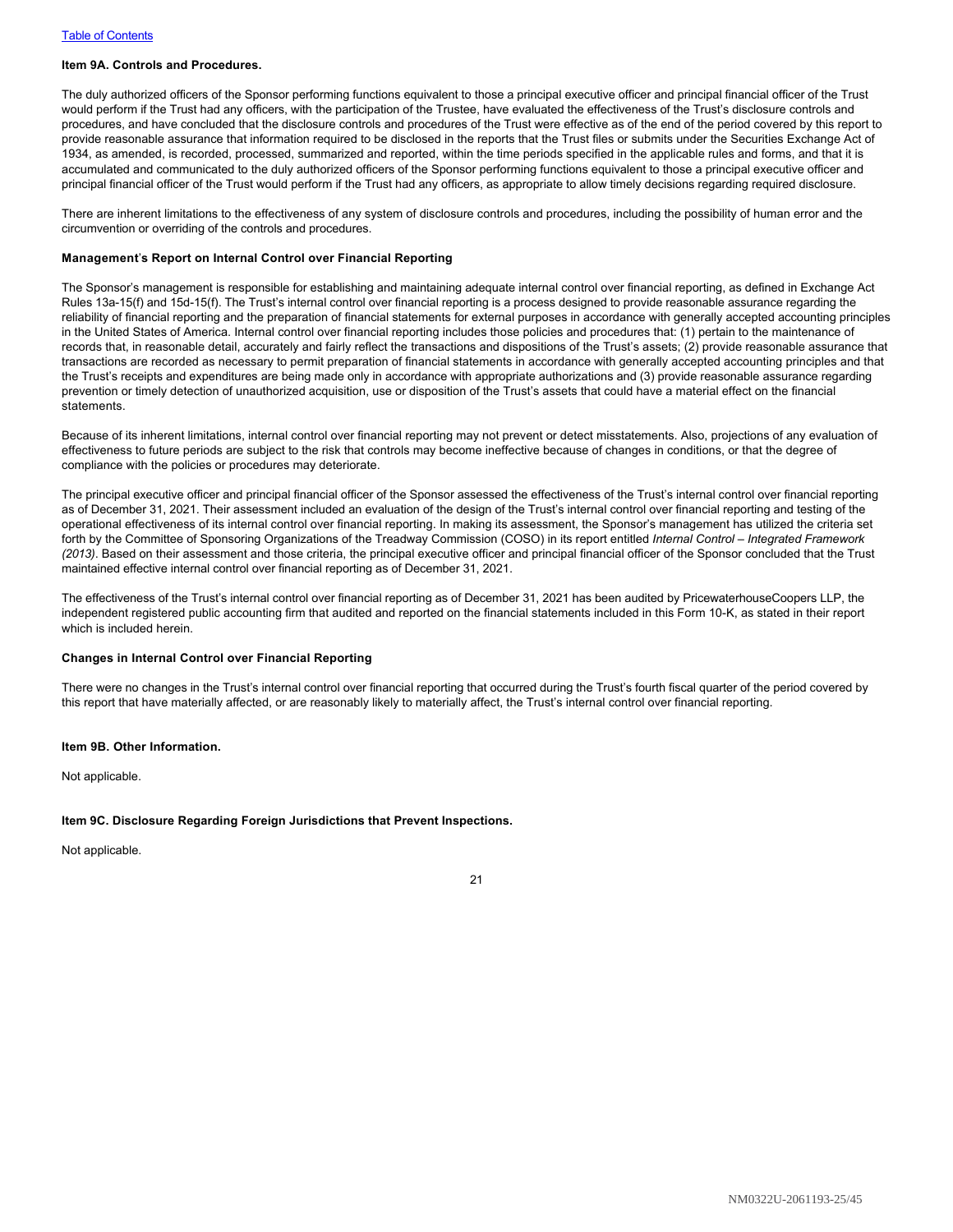# <span id="page-25-1"></span><span id="page-25-0"></span>**Item 10. Directors, Executive Officers and Corporate Governance.**

The Trust does not have any directors, officers or employees. The following persons, in their respective capacities as directors or executive officers of the Sponsor, a Delaware limited liability company, perform certain functions with respect to the Trust that, if the Trust had directors or executive officers, would typically be performed by them.

Paul Lohrey is the President and Chief Executive Officer of the Sponsor and Trent Walker is the Chief Financial Officer of the Sponsor.

The Sponsor is managed by a Board of Directors composed of Rachel Aquirre, Philip Jensen, Peter Landini, Kimun Lee, and Paul Lohrey.

*Paul Lohrey, CFA,* 59, has served as President and Chief Executive Officer of the Sponsor since November 2015. Mr. Lohrey joined BlackRock, Inc., a global asset management firm, as a Managing Director performing supervisory and managerial functions in June 2010. Prior to joining BlackRock, Mr. Lohrey served as Chief Investment Officer, Europe, performing supervisory and managerial functions, for The Vanguard Group, an asset management firm, from October 2008 to May 2010. He also held various positions in equity and fixed income portfolio management while at Vanguard from August 1994. Mr. Lohrey earned a Bachelor of Arts in economics from Duke University in 1984 and an MBA in finance from the University of Chicago in 1986.

*Trent Walker,* 47, became a principal of the Sponsor in June 2021 and serves as its Chief Financial Officer. Mr. Walker has been employed by BlackRock since September 2019 and serves as a Managing Director and Head of Americas Product Oversight and Governance in the Global Accounting and Product Services team, performing supervisory and managerial functions. In that capacity, Mr. Walker serves as the Treasurer and Chief Financial Officer of iShares Trust, iShares, Inc. and iShares U.S. ETF Trust and Chief Financial Officer of BlackRock Funds, BlackRock Funds II, BlackRock Funds IV, BlackRock Funds V and BlackRock Funds VI. Prior to joining BlackRock, Mr. Walker served as a Senior Vice President and a Registered Principal of Pacific Investment Management Company LLC, including in the capacity as Treasurer of PIMCO Funds, PIMCO Variable Insurance Trust, PIMCO Equity Series, PIMCO Equity Series VIT, PIMCO Managed Accounts Trust, PIMCO-Sponsored Interval Funds and PIMCO-Sponsored Closed-End Funds from January 16, 2015 to August 30, 2019. Mr. Walker received his Bachelor of Science in accounting from Northwest Missouri State University and is a certified public accountant.

*Rachel Aguirre,* 39, became a principal of the Sponsor in June 2021 and serves as its Director. Ms. Aguirre has been employed by BlackRock since March 2005, including her years with Barclays Global Investors, which merged with BlackRock in 2009 and serves as a Managing Director. Ms. Aguirre has served as the Head of U.S. Product Engineering since March 2021, performing managerial and supervisory functions. In that capacity, Ms. Aguirre oversees a team that designs, launches, and assesses the quality of BlackRock's indexed ETF products and is a member of the firm's ETF and Index Investments ("EII") Markets and Investments Executive Committee and the EII Global Product Executive Committee. Ms. Aguirre served as Co-Head of the Americas Portfolio Engineering team within EII from January 2020 to March 2021. In that role, Ms. Aguirre oversaw teams that manage the U.S. iShares EII product ranges. Prior to that, Ms. Aguirre served as Head of Developed Markets Portfolio Engineering from May 2016 to December 2019. Ms. Aguirre received her Bachelor of Science in Mathematics from the College of Creative Studies at UC Santa Barbara and a Master of Science in Financial Mathematics from Stanford University.

*Philip Jensen,* 63, is Chairman of the Sponsor's audit committee. In June 2001, Mr. Jensen joined Paul Capital Partners, an investment firm focusing on the secondary private equity and healthcare markets, for which he presently serves as Partner and previously served as Chief Operating Officer from 2002 to 2020. Mr. Jensen received his Bachelor of Science from San Francisco State University and practiced as a California Certified Public Accountant through 1992.

Peter Landini, 70, is a member of the Sponsor's audit committee. In January 2003, Mr. Landini joined RBP Investment Advisors, Inc., a financial planning consultancy firm, for which he presently serves as Partner and Wealth Manager. Mr. Landini received his Bachelor of Science in accounting from Santa Clara University and an MBA in finance from Golden Gate University. Mr. Landini is a certified financial planner.

*Kimun Lee,* 75, is a member of the Sponsor's audit committee. Mr. Lee is a California-registered investment adviser and has conducted his consulting business under the name Resources Consolidated since January 1980. Since September 2010, Mr. Lee has served as a member of the board of directors of Firsthand Technology Value Fund, Inc., a mutual fund company. Since April 2013, Mr. Lee has served as a member of the board of trustees of Firsthand Funds, a mutual fund company. Since April 2014, Mr. Lee has served as a member of the board of trustees of FundX Investment Trust, a mutual fund company. Until January 2005, Mr. Lee also served as a member of the board of directors of Fremont Mutual Funds, Inc., a mutual fund company. Mr. Lee received his Bachelor of Arts from the University of the Pacific and an MBA from University of Nevada, Reno. He also completed the executive education program on corporate governance at Stanford Graduate School of Business.

The Sponsor has a code of ethics (the "Code of Ethics") that applies to its executive officers, including its Chief Executive Officer, President, Chief Financial Officer and Treasurer, who perform certain functions with respect to the Trust that, if the Trust had executive officers would typically be performed by them. The Code of Ethics is available by writing the Sponsor at 400 Howard Street, San Francisco, CA 94105 or calling the Sponsor at (415) 670-2000. The Sponsor's Code of Ethics is intended to be a codification of the business and ethical principles that guide the Sponsor, and to deter wrongdoing, to promote (1) honest and ethical conduct (including the ethical handling of actual or apparent conflicts of interest), (2) full, fair, accurate, timely and understandable disclosure in public reports, documents and communications, (3) compliance with applicable laws and governmental rules and regulations, (4) the prompt internal reporting of violations of the Code of Ethics and (5) accountability for adherence to the Code of Ethics.

#### <span id="page-25-2"></span>**Item 11. Executive Compensation.**

The Trust has no employees, officers or directors. The Trust is managed by the Sponsor and pays the Sponsor the Sponsor's fee. For the year ended December 31, 2021, the Trust has incurred Sponsor's fees of \$71,208,965.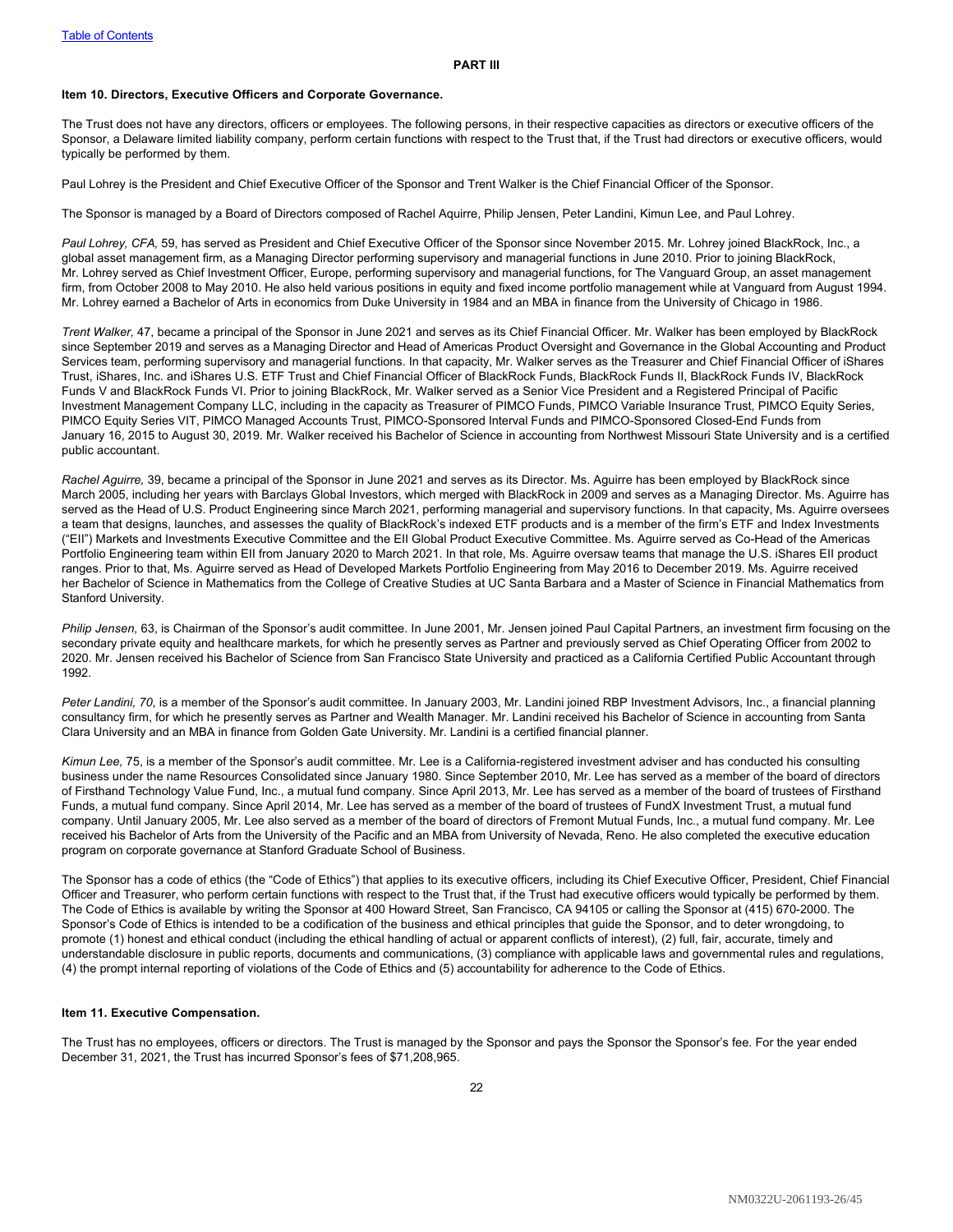# **[Table of Contents](#page-3-0)**

# <span id="page-26-0"></span>**Item 12. Security Ownership of Certain Beneficial Owners and Management and Related Stockholder Matters.**

*Securities Authorized for Issuance under Equity Compensation Plans*

Not applicable.

*Security Ownership of Certain Beneficial Owners and Management*

Not applicable.

# <span id="page-26-1"></span>**Item 13. Certain Relationships and Related Transactions, and Director Independence.**

See Item 11 above.

#### <span id="page-26-2"></span>**Item 14. Principal Accounting Fees and Services.**

# *Audit and Non-Audit Fees*

The table below summarizes the fees for services performed by PricewaterhouseCoopers LLP for the years ended December 31, 2021 and 2020.

|                    | 2021   |        | 2020   |
|--------------------|--------|--------|--------|
| <b>Audit fees</b>  | 61,800 | œ<br>ъ | 61,800 |
| Audit-related fees | 250    |        | 2,000  |
| Tax fees           | _      |        |        |
| All other fees     |        |        |        |
|                    | 62.050 |        | 63.800 |

*Approval of Independent Registered Public Accounting Firm Services and Fees*

The audit committee of the Board of Directors of the Sponsor approved, prior to the commencement of the engagement, the engagement of and compensation to be paid to PricewaterhouseCoopers LLP as auditors of the Trust.

23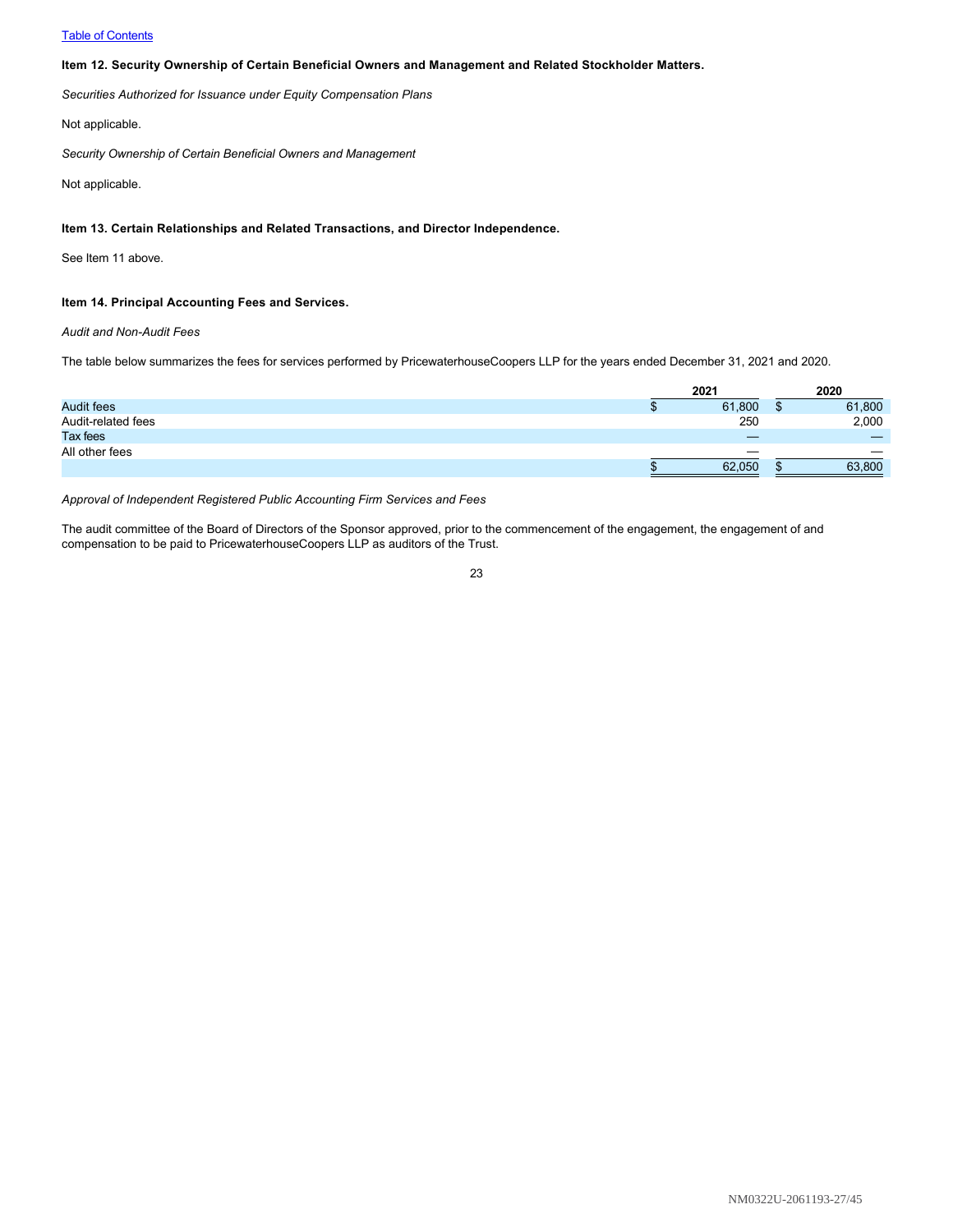# <span id="page-27-1"></span><span id="page-27-0"></span>**Item 15. Exhibits, Financial Statement Schedules.**

# *Financial Statements*

See Index to Financial Statements on Page F-1 for a list of the financial statements being filed as part of this report.

#### *Financial Statement Schedules*

Schedules have been omitted since they are either not required, not applicable or the information has otherwise been included.

*Exhibits*

The following documents are filed herewith or incorporated herein and made a part of this Annual Report:

| <b>Exhibit No.</b> | <b>Description</b>                                                                                                                                                        |
|--------------------|---------------------------------------------------------------------------------------------------------------------------------------------------------------------------|
| 4.1                | Third Amended and Restated Depositary Trust Agreement is incorporated by reference to Exhibit 4.1 of the Current Report on Form 8-K                                       |
|                    | filed by the Registrant on January 31, 2022                                                                                                                               |
| 4.2                | Standard Terms for Authorized Participant Agreements is incorporated by reference to Exhibit 4.2 of the Current Report on Form 8-K filed                                  |
|                    | by the Registrant on December 22, 2016                                                                                                                                    |
|                    |                                                                                                                                                                           |
| 4.3                | Description of Securities Registered under Section 12 of the Securities Exchange Act of 1934 is incorporated by reference to Exhibit 4.3                                  |
|                    | of the Annual Report on Form 10-K filed by the Registrant on February 27, 2020                                                                                            |
| 10.1               | First Amended and Restated Custodian Agreement between The Bank of New York Mellon and JPMorgan Chase Bank N.A., London                                                   |
|                    | branch is incorporated by reference to Exhibit 10.1 of the Current Report on Form 8-K filed by the Registrant on December 22, 2016                                        |
|                    |                                                                                                                                                                           |
| 10.2               | Amendment Agreement to First Amended and Restated Custodian Agreement between The Bank of New York Mellon and JP Morgan                                                   |
|                    | Chase Bank N.A., London branch is incorporated by reference to Exhibit 10.2 of Registration Statement No. 333-239613 filed by the                                         |
|                    | Registrant on July 1, 2020                                                                                                                                                |
| 10.3               | Sub-license Agreement is incorporated by reference to Exhibit 10.2 of Registration Statement No. 333-156506 filed by the Registrant on                                    |
|                    | December 30, 2008                                                                                                                                                         |
|                    |                                                                                                                                                                           |
| 23.1               | <b>Consent of PricewaterhouseCoopers LLP</b>                                                                                                                              |
| 31.1               | Certification by Principal Executive Officer Pursuant to Section 302 of the Sarbanes-Oxley Act of 2002                                                                    |
|                    |                                                                                                                                                                           |
| 31.2               | Certification by Principal Financial Officer Pursuant to Section 302 of the Sarbanes-Oxley Act of 2002                                                                    |
|                    |                                                                                                                                                                           |
| 32.1               | Certification by Principal Executive Officer Pursuant to 18 U.S.C. Section 1350, as Adopted Pursuant to Section 906 of the<br>Sarbanes-Oxley Act of 2002                  |
|                    |                                                                                                                                                                           |
| 32.2               | Certification by Principal Financial Officer Pursuant to 18 U.S.C. Section 1350, as Adopted Pursuant to Section 906 of the                                                |
|                    | Sarbanes-Oxley Act of 2002                                                                                                                                                |
|                    |                                                                                                                                                                           |
| 101.INS            | Inline XBRL Instance Document - the instance document does not appear in the Interactive Data File because its XBRL tags are<br>embedded within the Inline XBRL document. |
|                    |                                                                                                                                                                           |
| 101.SCH            | Inline XBRL Taxonomy Extension Schema Document                                                                                                                            |
|                    |                                                                                                                                                                           |
| 101.CAL            | Inline XBRL Taxonomy Extension Calculation Linkbase Document                                                                                                              |
| 101.DEF            | Inline XBRL Taxonomy Extension Definition Linkbase Document                                                                                                               |
|                    |                                                                                                                                                                           |
| 101.LAB            | Inline XBRL Taxonomy Extension Label Linkbase Document                                                                                                                    |
|                    |                                                                                                                                                                           |
| 101.PRE            | Inline XBRL Taxonomy Extension Presentation Linkbase Document                                                                                                             |
| 104                | Cover Page Interactive Data File included as Exhibit 101 (embedded within the Inline XBRL document)                                                                       |
|                    |                                                                                                                                                                           |

# <span id="page-27-2"></span>**Item 16. Form 10-K Summary.**

None.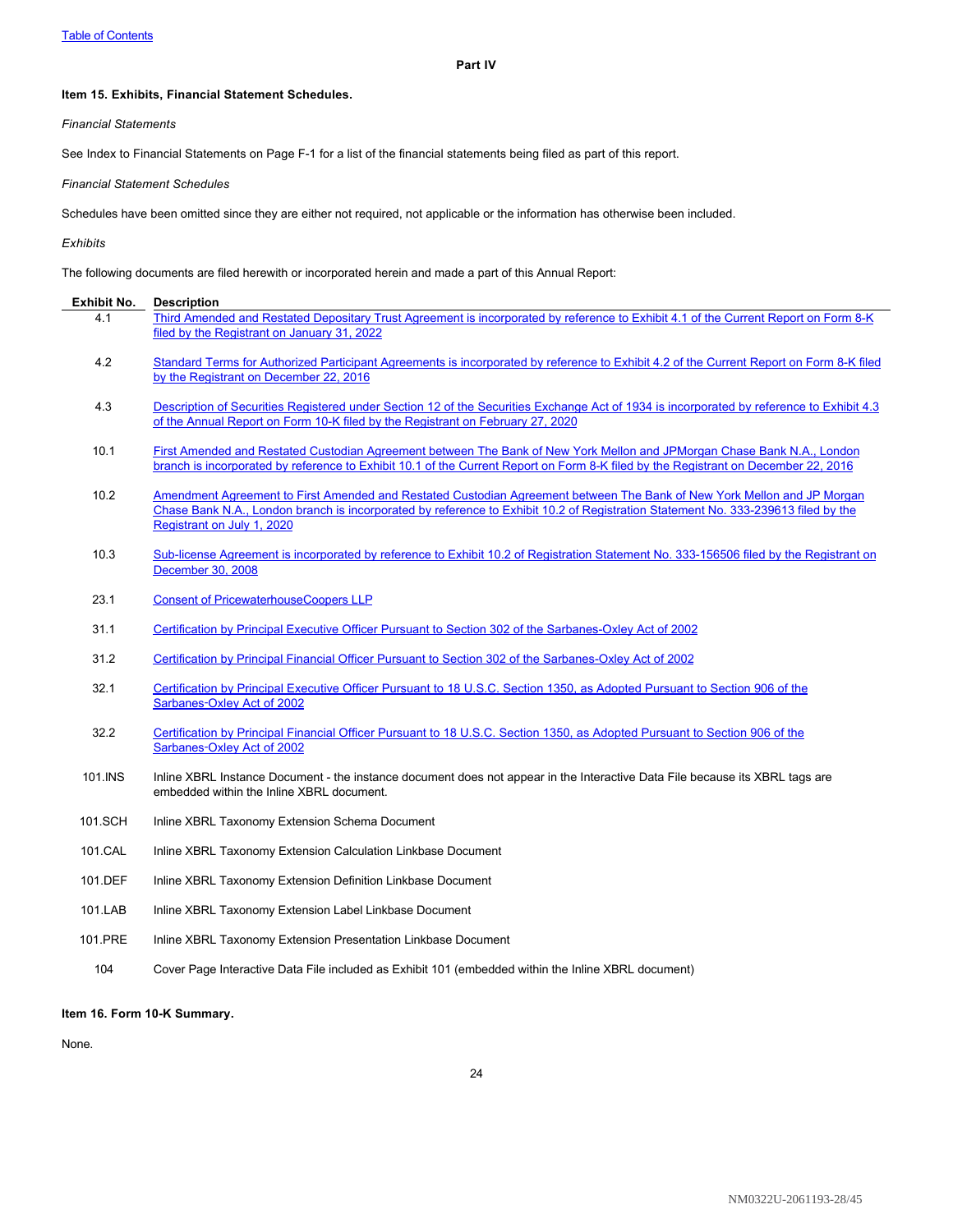# **iShares® Silver Trust Financial Statements Index**

|                                                                                          | Page  |
|------------------------------------------------------------------------------------------|-------|
| Report of Independent Registered Public Accounting Firm (PCAOB ID 238)                   | $F-2$ |
| Statements of Assets and Liabilities at December 31, 2021 and 2020                       | $F-3$ |
| Statements of Operations for the years ended December 31, 2021, 2020 and 2019            | $F-4$ |
| Statements of Changes in Net Assets for the years ended December 31, 2021, 2020 and 2019 | $F-5$ |
| Statements of Cash Flows for the years ended December 31, 2021, 2020 and 2019            | $F-6$ |
| Schedules of Investments at December 31, 2021 and 2020                                   | $F-7$ |
| <b>Notes to Financial Statements</b>                                                     | $F-8$ |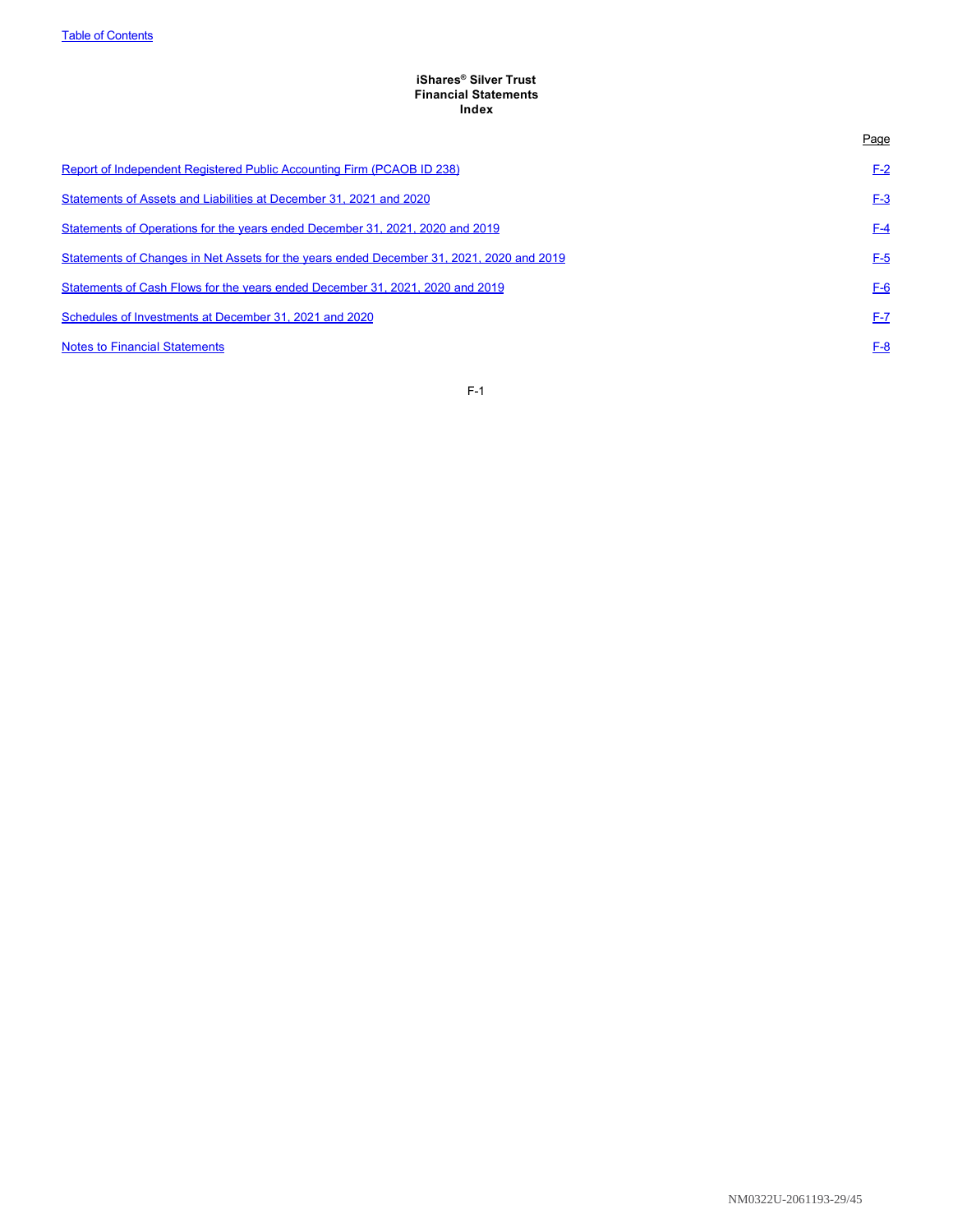# <span id="page-29-0"></span>**Report of Independent Registered Public Accounting Firm**

To the Sponsor and Shareholders of iShares® Silver Trust

#### *Opinions on the Financial Statements and Internal Control over Financial Reporting*

We have audited the accompanying statements of assets and liabilities, including the schedules of investments, of iShares® Silver Trust (the "Trust") as of December 31, 2021 and 2020, and the related statements of operations, changes in net assets, and cash flows for each of the three years in the period ended December 31, 2021, including the related notes (collectively referred to as the "financial statements"). We also have audited the Trust's internal control over financial reporting as of December 31, 2021, based on criteria established in *Internal Control - Integrated Framework* (2013) issued by the Committee of Sponsoring Organizations of the Treadway Commission (COSO).

In our opinion, the financial statements referred to above present fairly, in all material respects, the financial position of the Trust as of December 31, 2021 and 2020**,** and the results of its operations, changes in its net assets, and its cash flows for each of the three years in the period ended December 31, 2021 in conformity with accounting principles generally accepted in the United States of America. Also in our opinion, the Trust maintained, in all material respects, effective internal control over financial reporting as of December 31, 2021, based on criteria established in *Internal Control - Integrated Framework* (2013) issued by the COSO.

#### *Basis for Opinions*

The Sponsor's management is responsible for these financial statements, for maintaining effective internal control over financial reporting, and for its assessment of the effectiveness of internal control over financial reporting, included in Management's Report on Internal Control over Financial Reporting appearing under Item 9A. Our responsibility is to express opinions on the Trust's financial statements and on the Trust's internal control over financial reporting based on our audits. We are a public accounting firm registered with the Public Company Accounting Oversight Board (United States) (PCAOB) and are required to be independent with respect to the Trust in accordance with the U.S. federal securities laws and the applicable rules and regulations of the Securities and Exchange Commission and the PCAOB.

We conducted our audits in accordance with the standards of the PCAOB. Those standards require that we plan and perform the audits to obtain reasonable assurance about whether the financial statements are free of material misstatement, whether due to error or fraud, and whether effective internal control over financial reporting was maintained in all material respects.

Our audits of the financial statements included performing procedures to assess the risks of material misstatement of the financial statements, whether due to error or fraud, and performing procedures that respond to those risks. Such procedures included examining, on a test basis, evidence regarding the amounts and disclosures in the financial statements. Our audits also included evaluating the accounting principles used and significant estimates made by management, as well as evaluating the overall presentation of the financial statements. Our audit of internal control over financial reporting included obtaining an understanding of internal control over financial reporting, assessing the risk that a material weakness exists, and testing and evaluating the design and operating effectiveness of internal control based on the assessed risk. Our audits also included performing such other procedures as we considered necessary in the circumstances. We believe that our audits provide a reasonable basis for our opinions.

#### *Definition and Limitations of Internal Control over Financial Reporting*

A trust's internal control over financial reporting is a process designed to provide reasonable assurance regarding the reliability of financial reporting and the preparation of financial statements for external purposes in accordance with generally accepted accounting principles. A trust's internal control over financial reporting includes those policies and procedures that (i) pertain to the maintenance of records that, in reasonable detail, accurately and fairly reflect the transactions and dispositions of the assets of the Trust; (ii) provide reasonable assurance that transactions are recorded as necessary to permit preparation of financial statements in accordance with generally accepted accounting principles, and that receipts and expenditures of the Trust are being made only in accordance with authorizations of management and Sponsor of the Trust; and (iii) provide reasonable assurance regarding prevention or timely detection of unauthorized acquisition, use, or disposition of the Trust's assets that could have a material effect on the financial statements.

Because of its inherent limitations, internal control over financial reporting may not prevent or detect misstatements. Also, projections of any evaluation of effectiveness to future periods are subject to the risk that controls may become inadequate because of changes in conditions, or that the degree of compliance with the policies or procedures may deteriorate.

#### *Critical Audit Matters*

Critical audit matters are matters arising from the current period audit of the financial statements that were communicated or required to be communicated to the audit committee and that (i) relate to accounts or disclosures that are material to the financial statements and (ii) involved our especially challenging, subjective, or complex judgments. We determined there are no critical audit matters.

/s/ PricewaterhouseCoopers LLP Philadelphia, Pennsylvania March 1, 2022

We have served as the Trust's auditor since 2006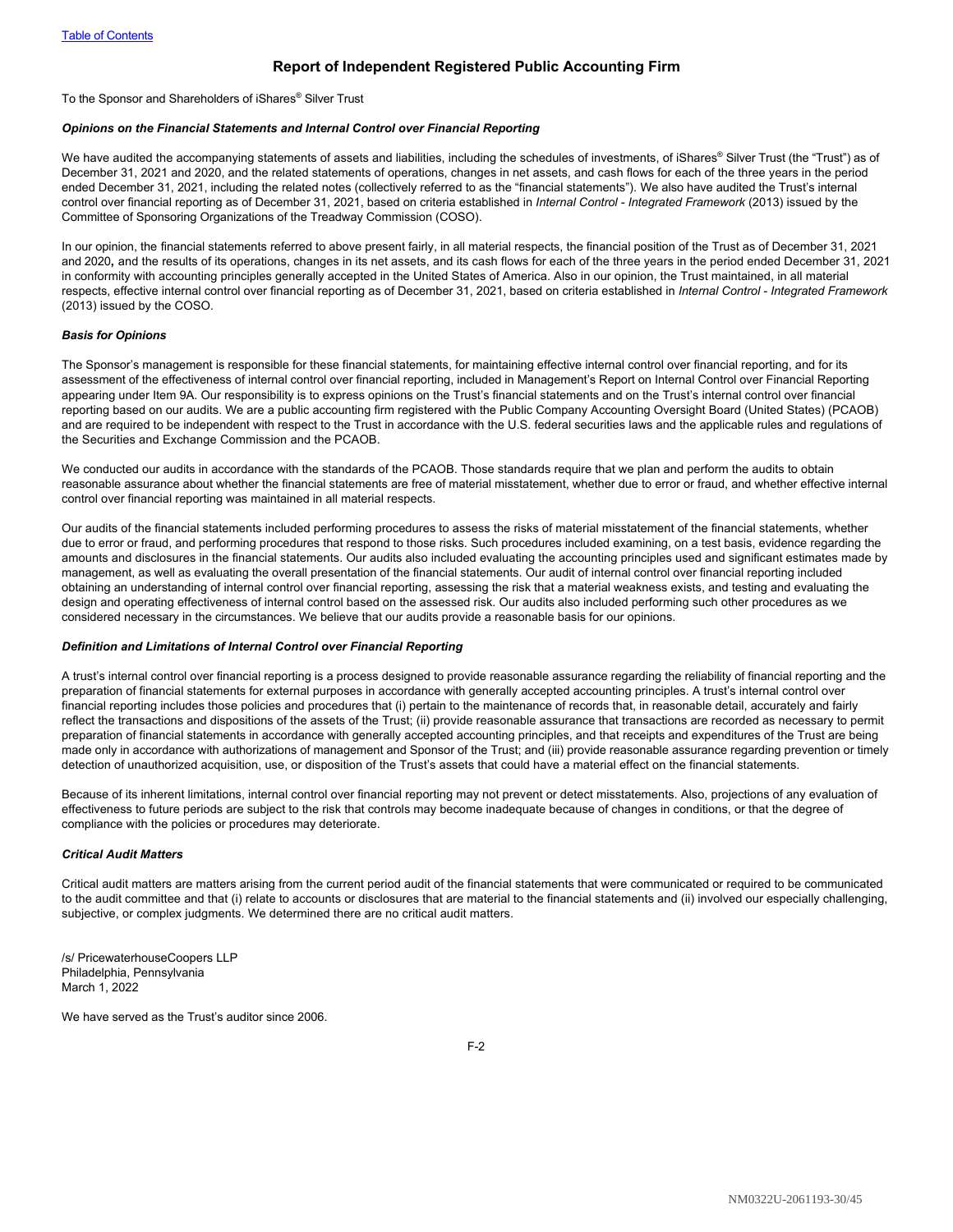# <span id="page-30-0"></span>**iShares® Silver Trust Statements of Assets and Liabilities** At December 31, 2021 and 2020

|                                                            | December 31,   |     |                |  |  |
|------------------------------------------------------------|----------------|-----|----------------|--|--|
|                                                            | 2021           |     | 2020           |  |  |
| <b>Assets</b>                                              |                |     |                |  |  |
| Investment in silver bullion, at fair value <sup>(a)</sup> | 12,254,397,545 | \$  | 14,797,590,146 |  |  |
| <b>Total Assets</b>                                        | 12,254,397,545 |     | 14,797,590,146 |  |  |
|                                                            |                |     |                |  |  |
| <b>Liabilities</b>                                         |                |     |                |  |  |
| Sponsor's fees payable                                     | 5,163,322      |     | 5,797,426      |  |  |
| <b>Total Liabilities</b>                                   | 5,163,322      |     | 5,797,426      |  |  |
|                                                            |                |     |                |  |  |
| Commitments and contingent liabilities (Note 6)            |                |     |                |  |  |
|                                                            |                |     |                |  |  |
| <b>Net Assets</b>                                          | 12,249,234,223 | \$. | 14,791,792,720 |  |  |
|                                                            |                |     |                |  |  |
| Shares issued and outstanding <sup>(b)</sup>               | 573,800,000    |     | 600,950,000    |  |  |
| Net asset value per Share (Note 2C)                        | \$<br>21.35    | \$  | 24.61          |  |  |

(a) Cost of investment in silver bullion: \$11,330,688,133 and \$10,472,474,303, respectively.

(b) No par value, unlimited amount authorized.

*See notes to financial statements.*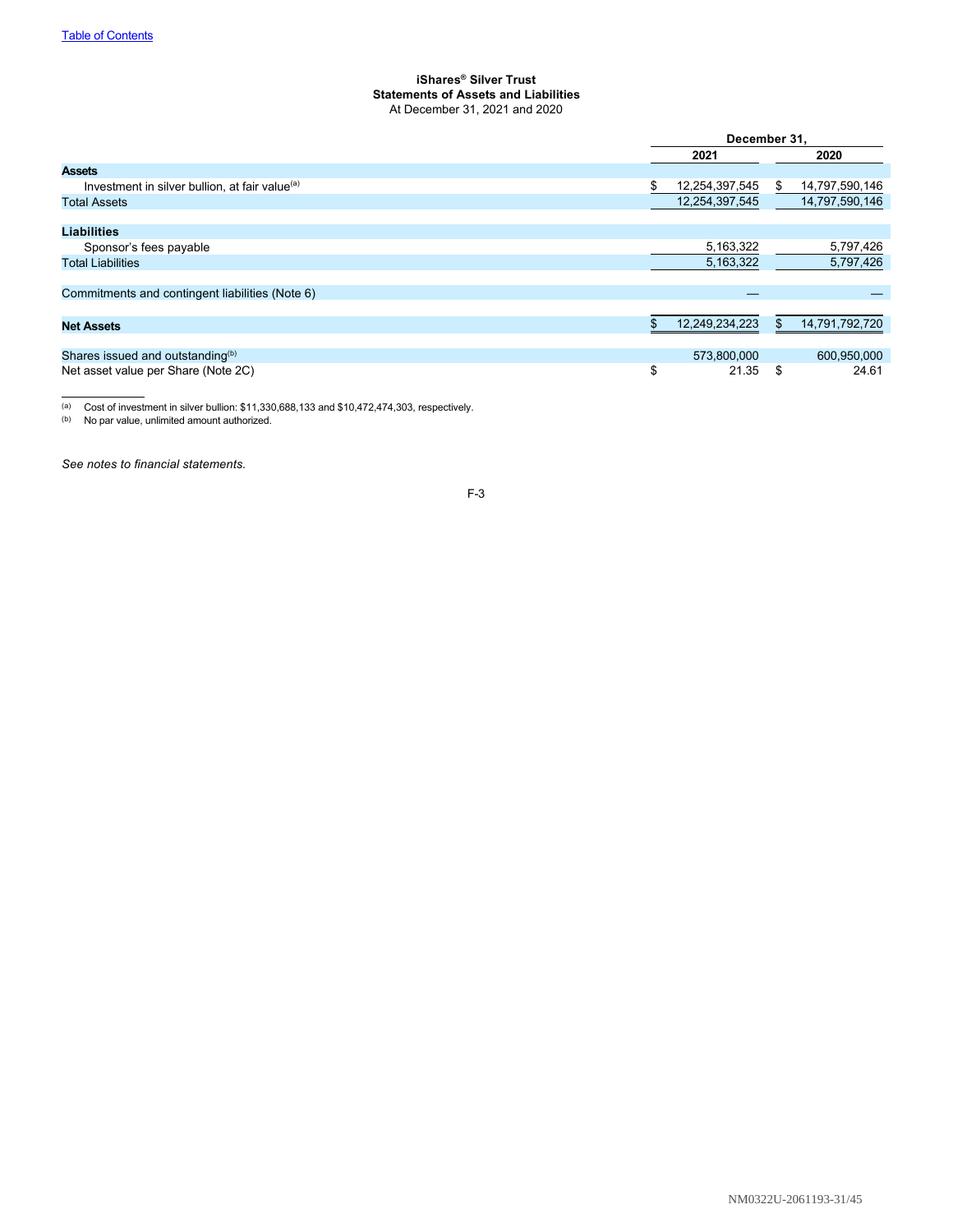# <span id="page-31-0"></span>**iShares® Silver Trust Statements of Operations** For the years ended December 31, 2021, 2020 and 2019

|                                                                 | <b>Years Ended December 31.</b> |                    |    |                |    |                |  |
|-----------------------------------------------------------------|---------------------------------|--------------------|----|----------------|----|----------------|--|
|                                                                 | 2021                            |                    |    | 2020           |    | 2019           |  |
| <b>Expenses</b>                                                 |                                 |                    |    |                |    |                |  |
| Sponsor's fees                                                  | \$                              | 71,208,965         | S. | 50,643,408     | S. | 27,765,547     |  |
| <b>Total expenses</b>                                           |                                 | 71,208,965         |    | 50,643,408     |    | 27,765,547     |  |
| Net investment loss                                             |                                 | (71, 208, 965)     |    | (50, 643, 408) |    | (27, 765, 547) |  |
|                                                                 |                                 |                    |    |                |    |                |  |
| Net Realized and Unrealized Gain (Loss)                         |                                 |                    |    |                |    |                |  |
| Net realized gain (loss) from:                                  |                                 |                    |    |                |    |                |  |
| Silver bullion sold to pay expenses                             |                                 | 13,262,117         |    | 7,414,067      |    | (2, 188, 446)  |  |
| Silver bullion distributed for the redemption of Shares         |                                 | 1,349,023,048      |    | 921,913,789    |    | (52, 914, 435) |  |
| Net realized gain (loss)                                        |                                 | 1,362,285,165      |    | 929,327,856    |    | (55, 102, 881) |  |
| Net change in unrealized appreciation/depreciation              |                                 | (3,401,406,431)    |    | 4,075,854,334  |    | 984,801,878    |  |
| Net realized and unrealized gain (loss)                         |                                 | (2,039,121,266)    |    | 5,005,182,190  |    | 929,698,997    |  |
|                                                                 |                                 |                    |    |                |    |                |  |
| Net increase (decrease) in net assets resulting from operations |                                 | (2, 110, 330, 231) | \$ | 4,954,538,782  | S  | 901,933,450    |  |
|                                                                 |                                 |                    |    |                |    |                |  |
| Net increase (decrease) in net assets per Share <sup>(a)</sup>  | \$                              | $(3.46)$ \$        |    | 9.61           | \$ | 2.47           |  |

(a) Net increase (decrease) in net assets per Share based on average shares outstanding during the year.

*See notes to financial statements.*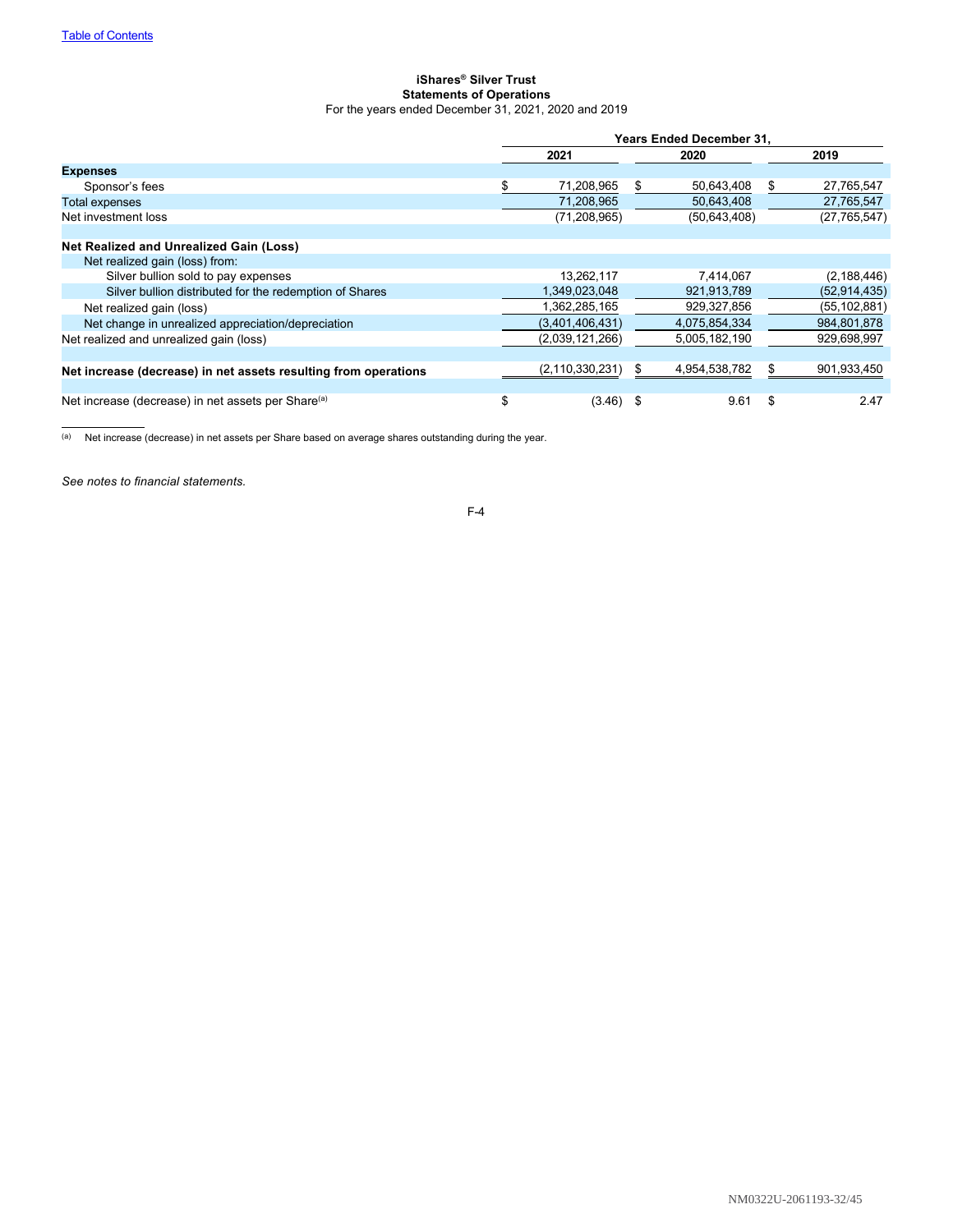# <span id="page-32-0"></span>**iShares® Silver Trust Statements of Changes in Net Assets** For the years ended December 31, 2021, 2020 and 2019

|                                                                       | <b>Years Ended December 31,</b> |                    |    |                 |    |                    |  |
|-----------------------------------------------------------------------|---------------------------------|--------------------|----|-----------------|----|--------------------|--|
|                                                                       |                                 | 2021               |    | 2020            |    | 2019               |  |
| Net Assets, Beginning of Year                                         | \$                              | 14,791,792,720     | \$ | 6,540,758,565   | \$ | 4,904,036,623      |  |
| <b>Operations:</b>                                                    |                                 |                    |    |                 |    |                    |  |
| Net investment loss                                                   |                                 | (71, 208, 965)     |    | (50, 643, 408)  |    | (27, 765, 547)     |  |
| Net realized gain (loss)                                              |                                 | 1,362,285,165      |    | 929,327,856     |    | (55, 102, 881)     |  |
| Net change in unrealized appreciation/depreciation                    |                                 | (3,401,406,431)    |    | 4,075,854,334   |    | 984,801,878        |  |
| Net increase (decrease) in net assets resulting from operations       |                                 | (2, 110, 330, 231) |    | 4,954,538,782   |    | 901,933,450        |  |
|                                                                       |                                 |                    |    |                 |    |                    |  |
| <b>Capital Share Transactions:</b>                                    |                                 |                    |    |                 |    |                    |  |
| Contributions for Shares issued                                       |                                 | 6,742,609,430      |    | 7,299,222,832   |    | 1,836,353,140      |  |
| Distributions for Shares redeemed                                     |                                 | (7,174,837,696)    |    | (4,002,727,459) |    | (1, 101, 564, 648) |  |
| Net increase (decrease) in net assets from capital share transactions |                                 | (432, 228, 266)    |    | 3,296,495,373   |    | 734,788,492        |  |
| Increase (decrease) in net assets                                     |                                 | (2,542,558,497)    |    | 8,251,034,155   |    | 1,636,721,942      |  |
|                                                                       |                                 |                    |    |                 |    |                    |  |
| Net Assets, End of Year                                               | \$                              | 12,249,234,223     |    | 14,791,792,720  |    | 6,540,758,565      |  |
| Shares issued and redeemed                                            |                                 |                    |    |                 |    |                    |  |
| Shares issued                                                         |                                 | 275,950,000        |    | 398,700,000     |    | 120,750,000        |  |
| Shares redeemed                                                       |                                 | (303, 100, 000)    |    | (185, 850, 000) |    | (70,500,000)       |  |
| Net increase (decrease) in Shares issued and outstanding              |                                 | (27, 150, 000)     |    | 212,850,000     |    | 50,250,000         |  |

*See notes to financial statements.*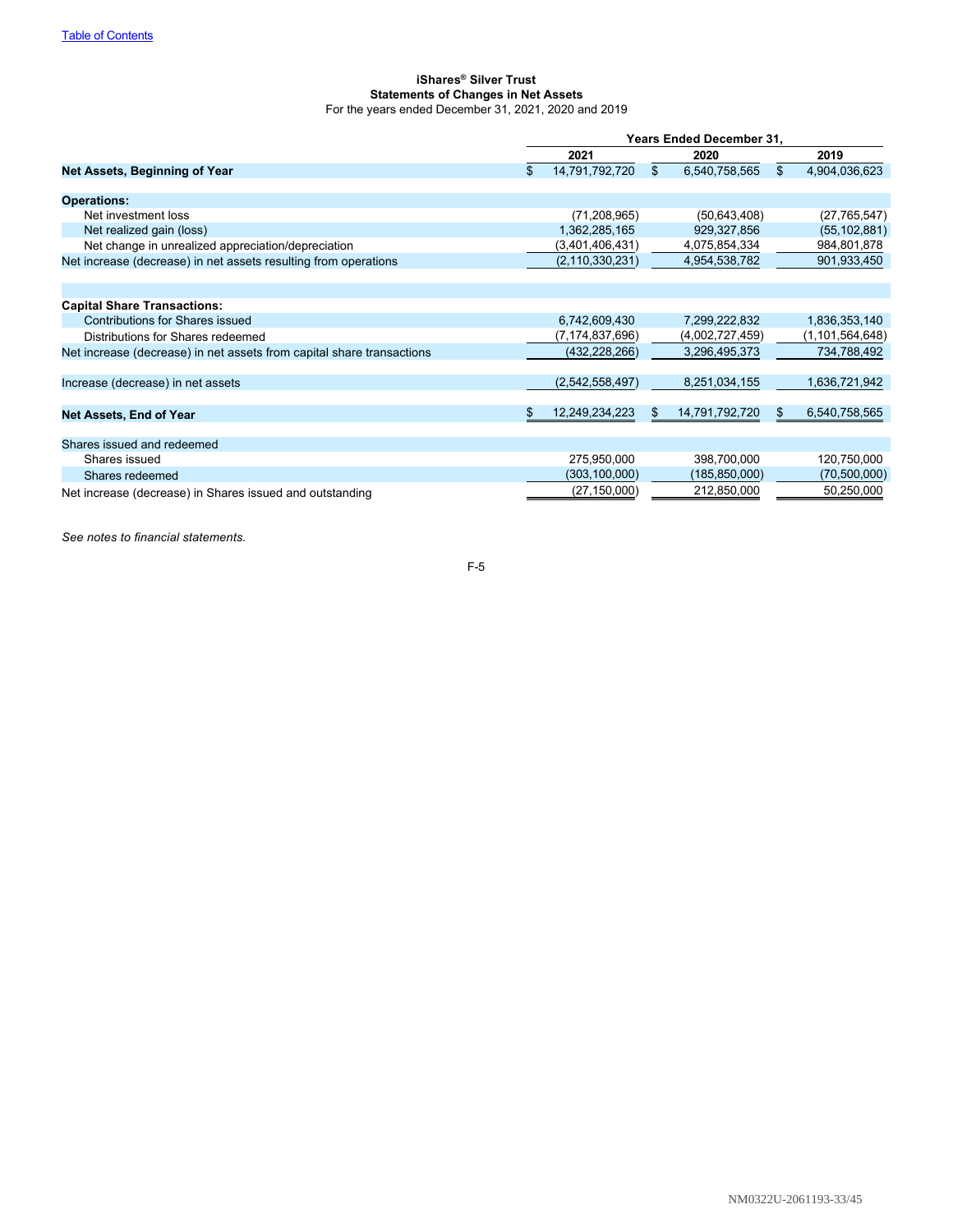# <span id="page-33-0"></span>**iShares® Silver Trust Statements of Cash Flows** For the years ended December 31, 2021, 2020 and 2019

|                                                                                                                                             | <b>Years Ended December 31,</b> |                         |    |                      |    |                    |
|---------------------------------------------------------------------------------------------------------------------------------------------|---------------------------------|-------------------------|----|----------------------|----|--------------------|
|                                                                                                                                             |                                 | 2021                    |    | 2020                 |    | 2019               |
| <b>Cash Flows from Operating Activities</b>                                                                                                 |                                 |                         |    |                      |    |                    |
| Proceeds from silver bullion sold to pay expenses                                                                                           | \$                              | 71,843,069              | \$ | 47,505,972           | S  | 27,086,721         |
| Expenses - Sponsor's fees paid                                                                                                              |                                 | (71, 843, 069)          |    | (47, 505, 972)       |    | (27,086,721)       |
| Net cash provided by operating activities                                                                                                   |                                 |                         |    |                      |    |                    |
| Increase (decrease) in cash                                                                                                                 |                                 |                         |    |                      |    |                    |
| Cash, beginning of year                                                                                                                     |                                 |                         |    |                      |    |                    |
| Cash, end of year                                                                                                                           | \$.                             |                         |    |                      |    |                    |
| Reconciliation of Net Increase (Decrease) in Net Assets Resulting from<br>Operations to Net Cash Provided by (Used in) Operating Activities |                                 |                         |    |                      |    |                    |
| Net increase (decrease) in net assets resulting from operations                                                                             | \$                              | $(2, 110, 330, 231)$ \$ |    | 4,954,538,782        | S. | 901,933,450        |
| Adjustments to reconcile net increase (decrease) in net assets resulting from                                                               |                                 |                         |    |                      |    |                    |
| operations to net cash provided by (used in) operating activities:                                                                          |                                 |                         |    |                      |    |                    |
| Proceeds from silver bullion sold to pay expenses                                                                                           |                                 | 71,843,069              |    | 47,505,972           |    | 27,086,721         |
| Net realized (gain) loss                                                                                                                    |                                 | (1,362,285,165)         |    | (929, 327, 856)      |    | 55,102,881         |
| Net change in unrealized appreciation/depreciation                                                                                          |                                 | 3,401,406,431           |    | (4,075,854,334)      |    | (984, 801, 878)    |
| Change in operating assets and liabilities:                                                                                                 |                                 |                         |    |                      |    |                    |
| Sponsor's fees payable                                                                                                                      |                                 | (634, 104)              |    | 3,137,436            |    | 678,826            |
| Net cash provided by (used in) operating activities                                                                                         |                                 |                         |    |                      |    |                    |
| Supplemental disclosure of non-cash information:                                                                                            |                                 |                         |    |                      |    |                    |
| Silver bullion contributed for Shares issued                                                                                                | \$                              | 6,742,609,430           | \$ | 7,299,222,832        | \$ | 1,836,353,140      |
| Silver bullion distributed for Shares redeemed                                                                                              | \$                              | (7, 174, 837, 696)      | S. | $(4,002,727,459)$ \$ |    | (1, 101, 564, 648) |
|                                                                                                                                             |                                 |                         |    |                      |    |                    |

*See notes to financial statements.*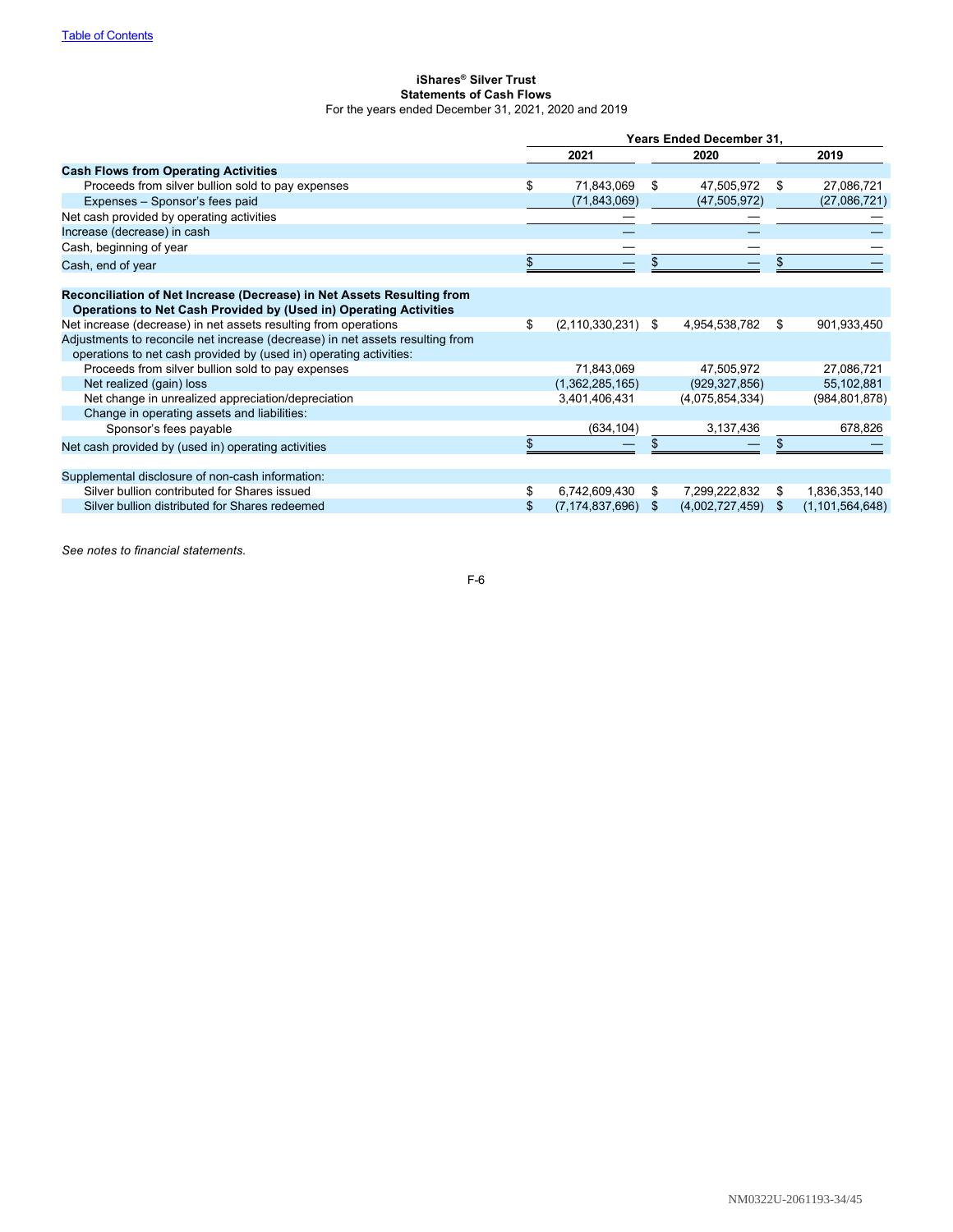# <span id="page-34-0"></span>**iShares® Silver Trust Schedules of Investments** At December 31, 2021 and 2020

# **December 31, 2021**

| <b>Description</b>                                           | <b>Ounces</b>                      |                | Cost           |     | <b>Fair Value</b>             |
|--------------------------------------------------------------|------------------------------------|----------------|----------------|-----|-------------------------------|
| Silver bullion                                               | 530,838,100                        | $\mathfrak{s}$ | 11,330,688,133 | \$  | 12,254,397,545                |
|                                                              |                                    |                |                |     |                               |
| Total Investments - 100.04%                                  |                                    |                |                |     | 12,254,397,545                |
| Less Liabilities $- (0.04)\%$                                |                                    |                |                |     | (5, 163, 322)                 |
| Net Assets - 100.00%                                         |                                    |                |                |     | 12,249,234,223                |
| <b>Description</b>                                           | December 31, 2020<br><b>Ounces</b> |                | Cost           |     | <b>Fair Value</b>             |
| Silver bullion                                               | 558,715,882                        |                | 10,472,474,303 | \$. | 14,797,590,146                |
|                                                              |                                    |                |                |     |                               |
| Total Investments - 100.04%<br>Less Liabilities $- (0.04)\%$ |                                    |                |                |     | 14,797,590,146<br>(5,797,426) |

*See notes to financial statements.*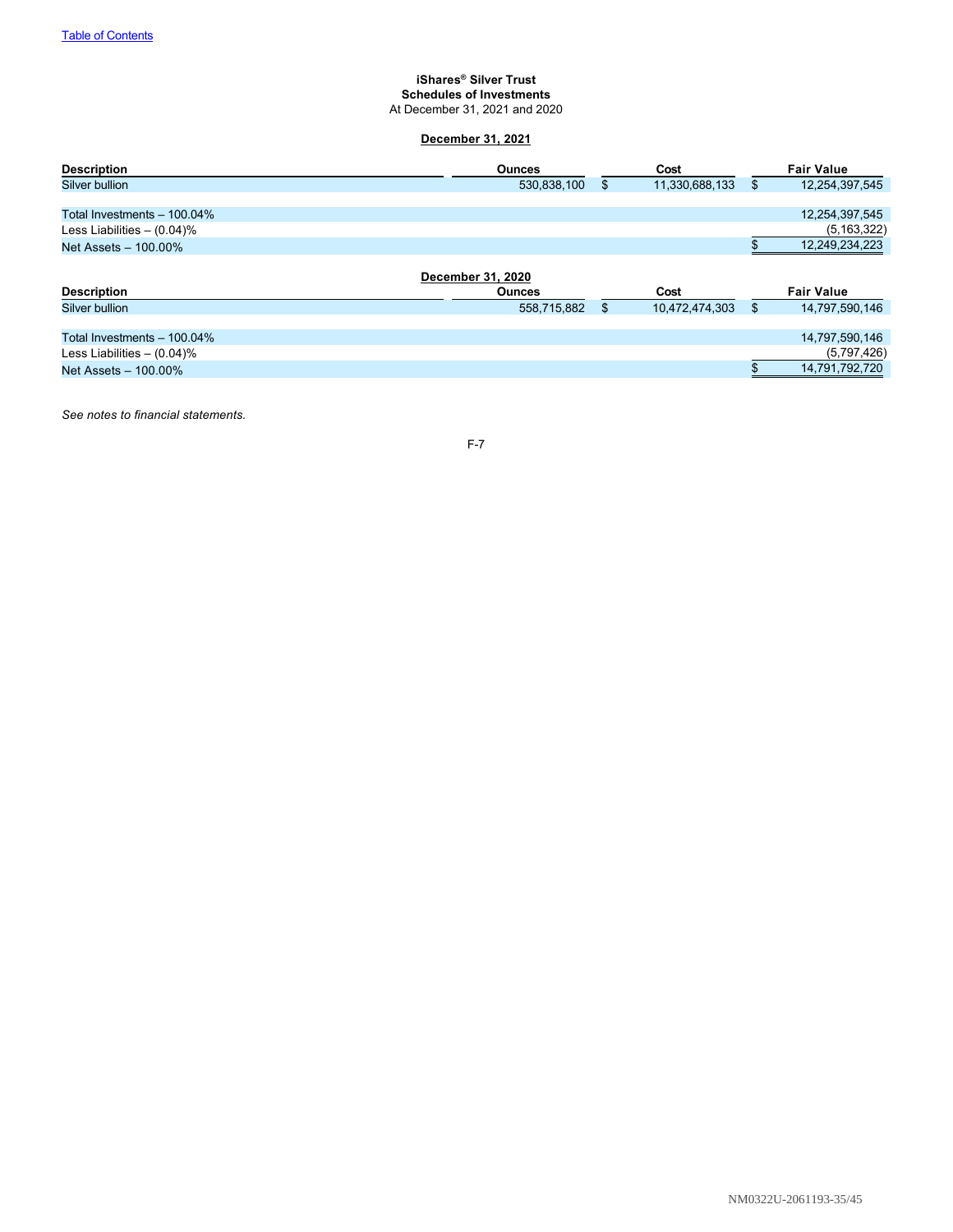# <span id="page-35-0"></span>**iShares® Silver Trust Notes to Financial Statements** December 31, 2021

# **1 - Organization**

The iShares Silver Trust (the "Trust") was organized on April 21, 2006 as a New York trust. The trustee is The Bank of New York Mellon (the "Trustee"), which is responsible for the day-to-day administration of the Trust. The Trust's sponsor is iShares Delaware Trust Sponsor LLC, a Delaware limited liability company (the "Sponsor"). For the period ended December 31, 2021, the Trust was governed by the provisions of the Second Amended and Restated Depositary Trust Agreement (the "Trust Agreement") executed by the Trustee and the Sponsor as of December 22, 2016. The Third Amended and Restated Depositary Trust Agreement was executed as of January 31, 2022. The Trust issues units of beneficial interest ("Shares") representing fractional undivided beneficial interests in its net assets.

The Trust seeks to reflect generally the performance of the price of silver. The Trust seeks to reflect such performance before payment of the Trust's expenses and liabilities. The Trust is designed to provide a vehicle for investors to make an investment similar to an investment in silver.

The Trust qualifies as an investment company solely for accounting purposes and not for any other purpose and follows the accounting and reporting guidance under the Financial Accounting Standards Board Accounting Standards Codification Topic 946, *Financial Services - Investment Companies,* but is not registered, and is not required to be registered, as an investment company under the Investment Company Act of 1940, as amended.

#### **2 - Significant Accounting Policies**

# *A. Basis of Accounting*

The following significant accounting policies are consistently followed by the Trust in the preparation of its financial statements in conformity with generally accepted accounting principles in the United States of America ("U.S. GAAP"). The preparation of financial statements in conformity with U.S. GAAP requires management to make certain estimates and assumptions that affect the reported amounts of assets and liabilities and disclosures of contingent assets and liabilities at the date of the financial statements and the reported amounts of revenue and expenses during the reporting period. Actual results could differ from those estimates.

Certain statements and captions in the financial statements for the prior periods have been changed to conform to the current financial statement presentation.

#### *B. Silver Bullion*

JPMorgan Chase Bank N.A., London branch (the "Custodian"), is responsible for the safekeeping of silver bullion owned by the Trust.

Fair value of the silver bullion held by the Trust is based on the price per ounce of silver determined in an electronic auction consisting of one or more 30‑second rounds hosted by ICE Benchmark Administration ("IBA") that begins at 12:00 p.m. (London time) and published shortly thereafter on each day that the London silver market is open for business (such price, the "LBMA Silver Price"). If there is no announced LBMA Silver Price on any day, the Trustee is authorized to use the most recently announced LBMA Silver Price unless the Trustee, in consultation with the Sponsor, determines that such price is inappropriate as a basis for evaluation.

Gain or loss on sales of silver bullion is calculated on a trade date basis using the average cost method.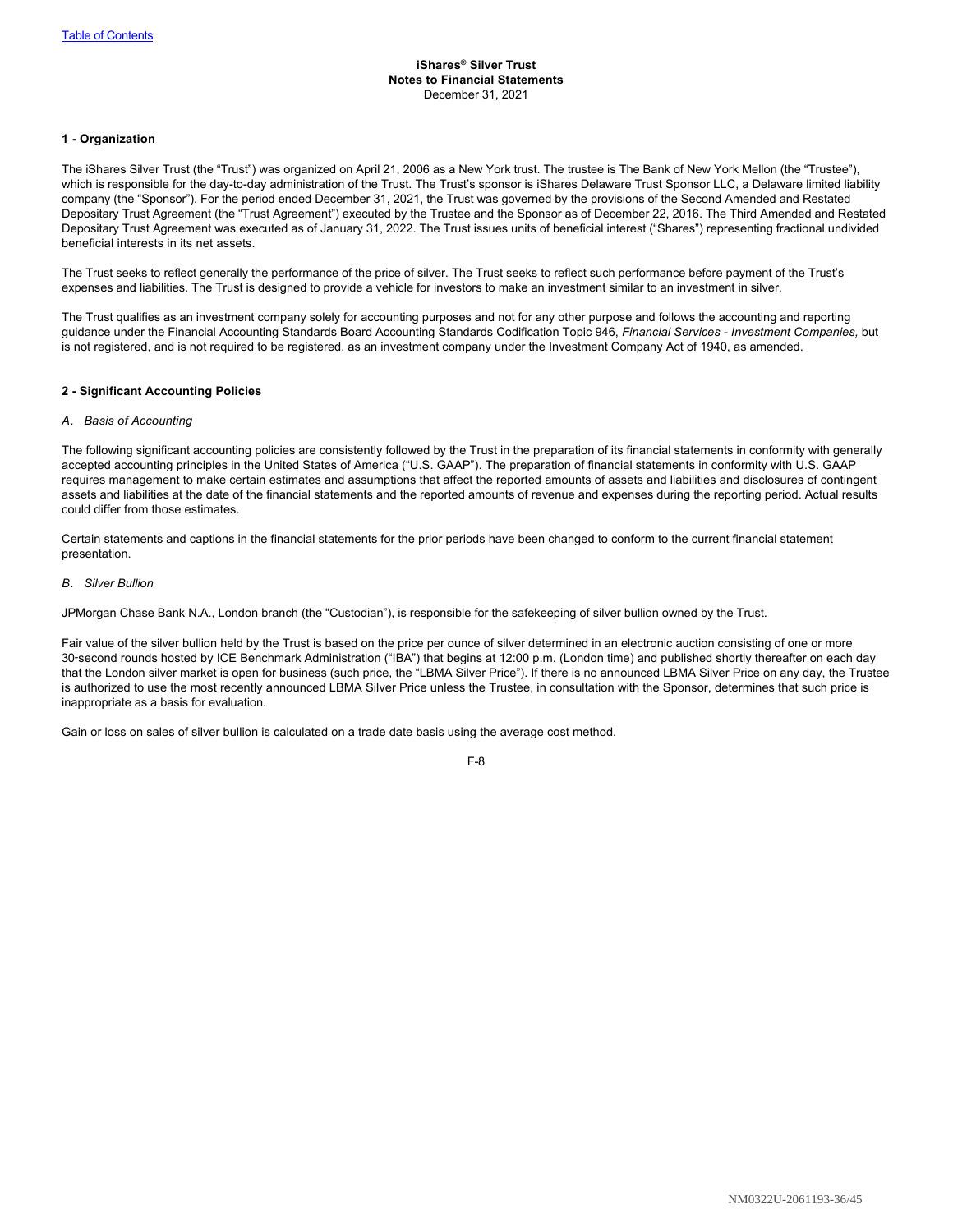# **[Table of Contents](#page-3-0)**

The following tables summarize activity in silver bullion for the years ended December 31, 2021, 2020 and 2019:

|                                                    |               |                  | Fair               | <b>Realized</b> |
|----------------------------------------------------|---------------|------------------|--------------------|-----------------|
| Year Ended December 31, 2021                       | <b>Ounces</b> | Cost             | Value              | Gain (Loss)     |
| <b>Beginning balance</b>                           | 558,715,882   | \$10,472,474,303 | \$14,797,590,146   | \$.             |
| Silver bullion contributed                         | 256,106,607   | 6,742,609,430    | 6,742,609,430      |                 |
| Silver bullion distributed                         | (281,173,891) | (5,825,814,648)  | (7, 174, 837, 696) | 1,349,023,048   |
| Silver bullion sold to pay expenses                | (2,810,498)   | (58, 580, 952)   | (71, 843, 069)     | 13,262,117      |
| Net realized gain                                  |               |                  | 1,362,285,165      |                 |
| Net change in unrealized appreciation/depreciation |               |                  | (3,401,406,431)    |                 |
| Ending balance                                     | 530,838,100   | \$11.330.688.133 | \$12,254,397,545   | \$1,362,285,165 |
|                                                    |               |                  | Fair               | Realized        |
| Year Ended December 31, 2020                       | <b>Ounces</b> | Cost             | Value              | Gain (Loss)     |
| Beginning balance                                  | 362.616.711   | \$6.294.157.046  | \$ 6.543.418.555   |                 |

| Beginning balance                                  | 362.616.711   | \$ 6.294.157.046 | \$ 6.543.418.555 |             |
|----------------------------------------------------|---------------|------------------|------------------|-------------|
| Silver bullion contributed                         | 371,438,229   | 7.299.222.832    | 7.299.222.832    |             |
| Silver bullion distributed                         | (173.055.462) | (3,080,813,670)  | (4,002,727,459)  | 921,913,789 |
| Silver bullion sold to pay expenses                | (2,283,596)   | (40,091,905)     | (47, 505, 972)   | 7.414.067   |
| Net realized gain                                  |               |                  | 929,327,856      |             |
| Net change in unrealized appreciation/depreciation |               |                  | 4.075.854.334    |             |
| Ending balance                                     | 558.715.882   | \$10,472,474,303 | \$14.797.590.146 | 929,327,856 |

|                                                    |               |                    | Fair               | Realized       |
|----------------------------------------------------|---------------|--------------------|--------------------|----------------|
| Year Ended December 31, 2019                       | <b>Ounces</b> | Cost               | Value              | Gain (Loss)    |
| Beginning balance                                  | 317,233,610   | \$5,641,558,156    | \$4,906,017,787    |                |
| Silver bullion contributed                         | 113,045,188   | 1,836,353,140      | 1,836,353,140      |                |
| Silver bullion distributed                         | (65,991,660)  | (1, 154, 479, 083) | (1, 101, 564, 648) | (52, 914, 435) |
| Silver bullion sold to pay expenses                | (1,670,427)   | (29, 275, 167)     | (27,086,721)       | (2, 188, 446)  |
| Net realized loss                                  |               |                    | (55, 102, 881)     |                |
| Net change in unrealized appreciation/depreciation |               |                    | 984,801,878        |                |
| Ending balance                                     | 362.616.711   | \$6,294,157,046    | \$6,543,418,555    | (55, 102, 881) |

#### *C. Calculation of Net Asset Value*

On each business day, as soon as practicable after 4:00 p.m. (New York time), the net asset value of the Trust is obtained by subtracting all accrued fees, expenses and other liabilities of the Trust from the fair value of the silver and other assets held by the Trust. The Trustee computes the net asset value per Share by dividing the net asset value of the Trust by the number of Shares outstanding on the date the computation is made.

#### *D. Offering of the Shares*

Trust Shares are issued and redeemed continuously in aggregations of 50,000 Shares in exchange for silver bullion rather than cash. Individual investors cannot purchase or redeem Shares in direct transactions with the Trust. The Trust only transacts with registered broker-dealers that are eligible to settle securities transactions through the book-entry facilities of the Depository Trust Company and that have entered into a contractual arrangement with the Trustee and the Sponsor governing, among other matters, the creation and redemption of Shares (such broker-dealers, the "Authorized Participants"). Holders of Shares of the Trust may redeem their Shares at any time acting through an Authorized Participant and in the prescribed aggregations of 50,000 Shares; *provided*, that redemptions of Shares may be suspended during any period while regular trading on NYSE Arca, Inc. ("NYSE Arca") is suspended or restricted, or in which an emergency exists as a result of which delivery, disposal or evaluation of silver is not reasonably practicable.

The per Share amount of silver exchanged for a purchase or redemption represents the per Share amount of silver held by the Trust, after giving effect to its liabilities.

When silver bullion is exchanged in settlement of a redemption, it is considered a sale of silver bullion for accounting purposes.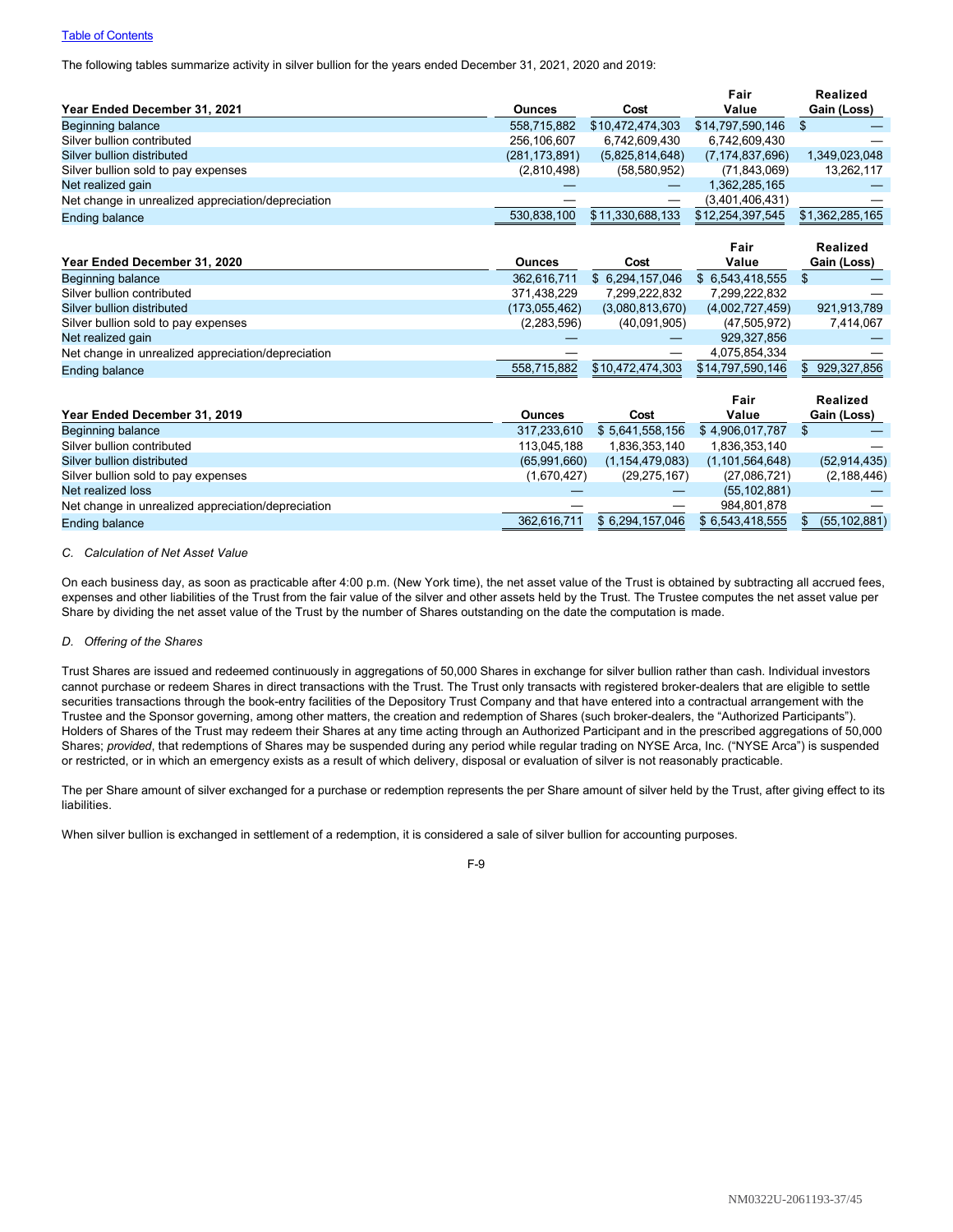Share activities for the years ended December 31, 2021, 2020 and 2019 were as follows:

|                         |                 | December 31.    |                         |                 |               |                 |  |  |
|-------------------------|-----------------|-----------------|-------------------------|-----------------|---------------|-----------------|--|--|
|                         |                 | 2021            |                         | 2020            | 2019          |                 |  |  |
|                         | <b>Shares</b>   | Amount          | <b>Shares</b><br>Amount |                 | <b>Shares</b> | Amount          |  |  |
| Shares issued           | 275.950.000     | \$6.742,609.430 | 398.700.000             | \$7.299.222.832 | 120.750.000   | \$1.836.353.140 |  |  |
| Shares redeemed         | (303, 100, 000) | (7.174.837.696) | (185.850.000)           | (4.002.727.459) | (70.500.000)  | (1.101.564.648) |  |  |
| Net increase (decrease) | (27, 150, 000)  | (432.228.266)   | 212,850,000             | \$3,296,495,373 | 50,250,000    | 734,788,492     |  |  |

#### *E. Federal Income Taxes*

The Trust is treated as a grantor trust for federal income tax purposes and, therefore, no provision for federal income taxes is required. Any interest, expenses, gains and losses are passed through to the holders of Shares of the Trust.

The Sponsor has analyzed applicable tax laws and regulations and their application to the Trust as of December 31, 2021 and does not believe that there are any uncertain tax positions that require recognition of a tax liability.

# **3 - Trust Expenses**

The Trust pays to the Sponsor a Sponsor's fee that accrues daily at an annualized rate equal to 0.50% of the net asset value of the Trust, paid monthly in arrears. The Sponsor has agreed to assume the following administrative and marketing expenses incurred by the Trust: the Trustee's fee and reimbursement for its reasonable out-of-pocket expenses, the Custodian's fee, NYSE Arca listing fees, SEC registration fees, printing and mailing costs, audit fees and expenses, and up to \$100,000 per annum in legal fees and expenses. Effective January 31, 2022, the Sponsor has agreed to assume up to \$500,000 per annum in legal fees and expenses.

# **4 - Related Parties**

The Sponsor and the Trustee are considered to be related parties to the Trust. The Trustee's fee is paid by the Sponsor and is not a separate expense of the Trust.

# **5 - Indemnification**

The Trust Agreement provides that the Trustee shall indemnify the Sponsor, its directors, employees and agents against, and hold each of them harmless from, any loss, liability, cost, expense or judgment (including reasonable fees and expenses of counsel) (i) caused by the negligence or bad faith of the Trustee or (ii) arising out of any information furnished in writing to the Sponsor by the Trustee expressly for use in the registration statement, or any amendment thereto or periodic or other report filed with the SEC relating to the Shares that is not materially altered by the Sponsor.

The Trust Agreement provides that the Sponsor and its shareholders, directors, officers, employees, affiliates (as such term is defined under the Securities Act of 1933, as amended) and subsidiaries shall be indemnified from the Trust and held harmless against any loss, liability or expense incurred without their (1) negligence, bad faith, willful misconduct or willful malfeasance arising out of or in connection with the performance of their obligations under the Trust Agreement or any actions taken in accordance with the provisions of the Trust Agreement or (2) reckless disregard of their obligations and duties under the Trust Agreement.

The Trust has agreed that the Custodian will only be responsible for any loss or damage suffered by the Trust as a direct result of the Custodian's negligence, fraud or willful default in the performance of its duties.

#### **6 - Commitments and Contingent Liabilities**

In the normal course of business, the Trust may enter into contracts with service providers that contain general indemnification clauses. The Trust's maximum exposure under these arrangements is unknown as this would involve future claims that may be made against the Trust that have not yet occurred.

#### **7 - Concentration Risk**

Substantially all of the Trust's assets are holdings of silver bullion, which creates a concentration risk associated with fluctuations in the price of silver. Accordingly, a decline in the price of silver will have an adverse effect on the value of the Shares of the Trust. Factors that may have the effect of causing a decline in the price of silver include a change in economic conditions (such as a recession); a significant increase in the hedging activities of silver producers; significant changes in the attitude of speculators, investors and other market participants towards silver; global silver supply and demand; global or regional political, economic or financial events and situations; investors' expectations with respect to the rate of inflation; interest rates; investment and trading activities of hedge funds and commodity funds; other economic variables such as income growth, economic output, and monetary policies; and investor confidence.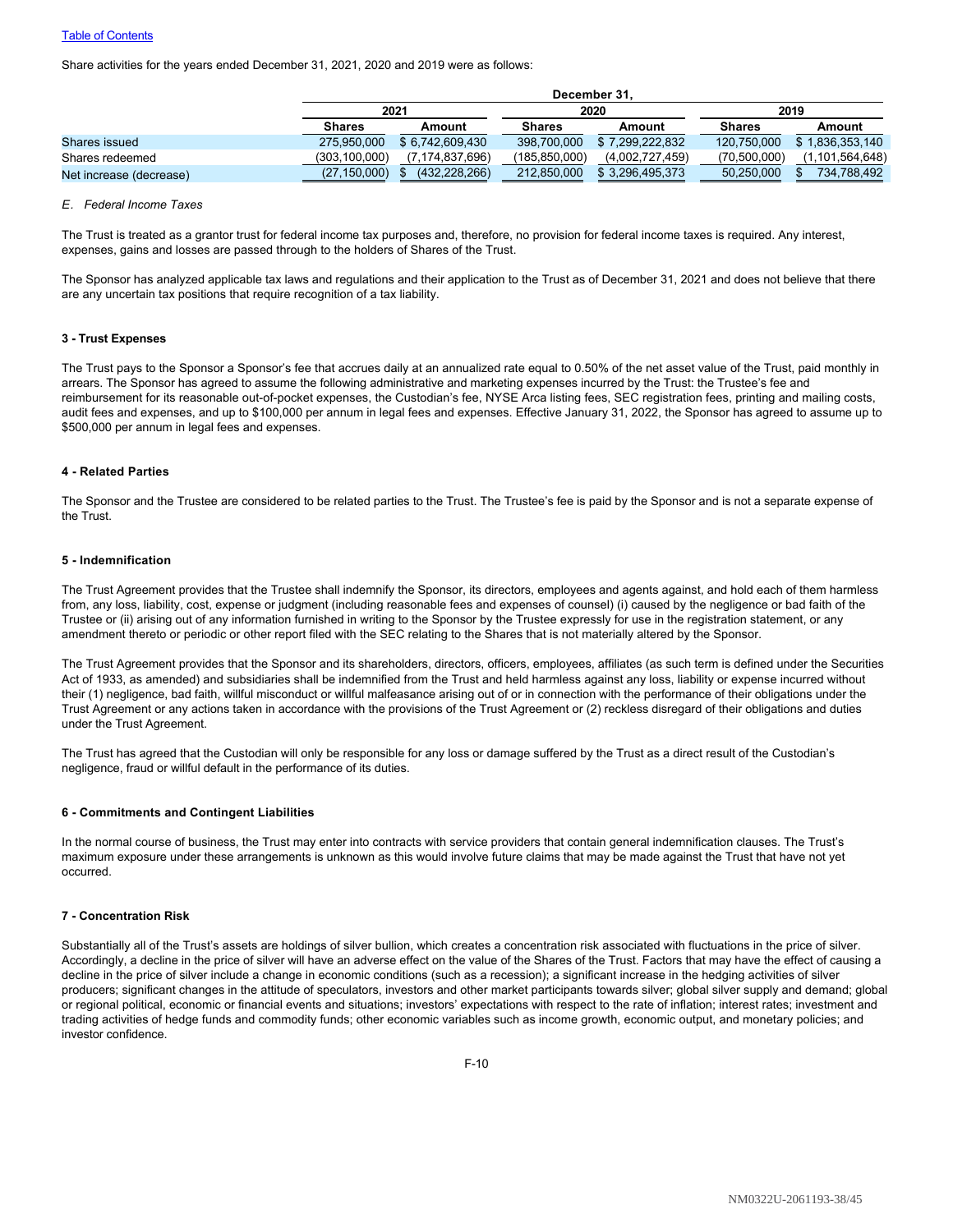# **8 - Financial Highlights**

The following financial highlights relate to investment performance and operations for a Share outstanding for the years ended December 31, 2021, 2020 and 2019.

|                                                        | December 31. |             |  |         |    |         |
|--------------------------------------------------------|--------------|-------------|--|---------|----|---------|
|                                                        |              | 2021        |  | 2020    |    | 2019    |
| Net asset value per Share, beginning of year           |              | 24.61       |  | 16.85   | £. | 14.52   |
| Net investment $loss^{(a)}$                            |              | (0.12)      |  | (0.10)  |    | (0.08)  |
| Net realized and unrealized gain (loss) <sup>(b)</sup> |              | (3.14)      |  | 7.86    |    | 2.41    |
| Net increase (decrease) in net assets from operations  |              | (3.26)      |  | 7.76    |    | 2.33    |
| Net asset value per Share, end of year                 |              | 21.35       |  | 24.61   |    | 16.85   |
| Total return, at net asset value <sup>(c)</sup>        |              | $(13.25)\%$ |  | 46.05%  |    | 16.05%  |
| Ratio to average net assets:                           |              |             |  |         |    |         |
| Net investment loss                                    |              | (0.50)%     |  | (0.50)% |    | (0.50)% |
| Expenses                                               |              | 0.50%       |  | 0.50%   |    | 0.50%   |

(a) Based on average Shares outstanding during the year.<br>(b) The amounts reported for a Share outstanding may not

The amounts reported for a Share outstanding may not accord with the change in aggregate gains and losses on investment for the period due to the timing of Trust Share

transactions in relation to the fluctuating fair values of the Trust's underlying investment.

(c) Based on the change in net asset value of a Share during the year.

# **9 - Investment Valuation**

U.S. GAAP defines fair value as the price the Trust would receive to sell an asset or pay to transfer a liability in an orderly transaction between market participants at the measurement date. The Trust's policy is to value its investment at fair value.

Various inputs are used in determining the fair value of assets and liabilities. Inputs may be based on independent market data ("observable inputs") or they may be internally developed ("unobservable inputs"). These inputs are categorized into a disclosure hierarchy consisting of three broad levels for financial reporting purposes. The level of a value determined for an asset or liability within the fair value hierarchy is based on the lowest level of any input that is significant to the fair value measurement in its entirety. The three levels of the fair value hierarchy are as follows:

- Level 1 Unadjusted quoted prices in active markets for identical assets or liabilities;
- Level 2 −  Inputs other than quoted prices included within Level 1 that are observable for the asset or liability either directly or indirectly, including quoted prices for similar assets or liabilities in active markets, quoted prices for identical or similar assets or liabilities in markets that are not considered to be active, inputs other than quoted prices that are observable for the asset or liability, and inputs that are derived principally from or corroborated by observable market data by correlation or other means; and
- Level 3 −  Unobservable inputs that are unobservable for the asset or liability, including the Trust's assumptions used in determining the fair value of investments.

At December 31, 2021 and December 31, 2020, the value of the silver bullion held by the Trust is categorized as Level 1.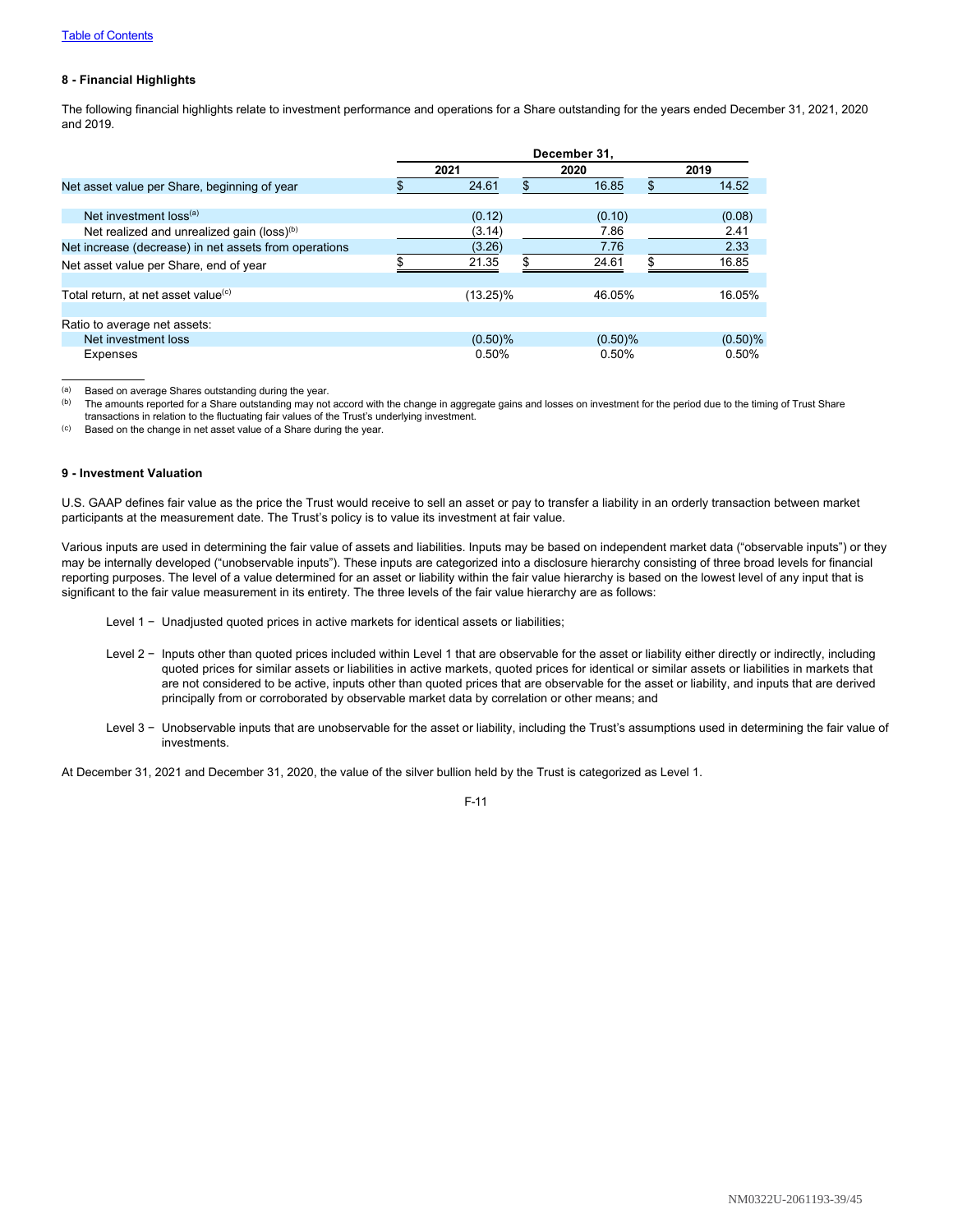# **SIGNATURES**

Pursuant to the requirements of Section 13 or 15(d) of the Securities Exchange Act of 1934, the registrant has duly caused this report to be signed on its behalf by the undersigned in the capacities\* indicated thereunto duly authorized.

iShares Delaware Trust Sponsor LLC, Sponsor of the iShares Silver Trust (registrant)

/s/ Paul Lohrey **Paul Lohrey Director, President and Chief Executive Officer (Principal executive officer)**

Date: March 1, 2022

Pursuant to the requirements of the Securities Exchange Act of 1934, this report has been signed below by the following persons on behalf of the registrant and in the capacities\* and on the dates indicated.

/s/ Paul Lohrey **Paul Lohrey Director, President and Chief Executive Officer (Principal executive officer)**

Date: March 1, 2022

/s/ Trent Walker

**Trent Walker Chief Financial Officer (Principal financial and accounting officer)**

Date: March 1, 2022

/s/ Rachel Aguirre **Rachel Aguirre Director**

Date: March 1, 2022

/s/ Philip Jensen **Philip Jensen**

**Director**

Date: March 1, 2022

/s/ Peter Landini **Peter Landini Director**

Date: March 1, 2022

/s/ Kimun Lee **Kimun Lee Director**

Date: March 1, 2022

The registrant is a trust and the persons are signing in their respective capacities as officers or directors of iShares Delaware Trust Sponsor LLC, the Sponsor of the registrant.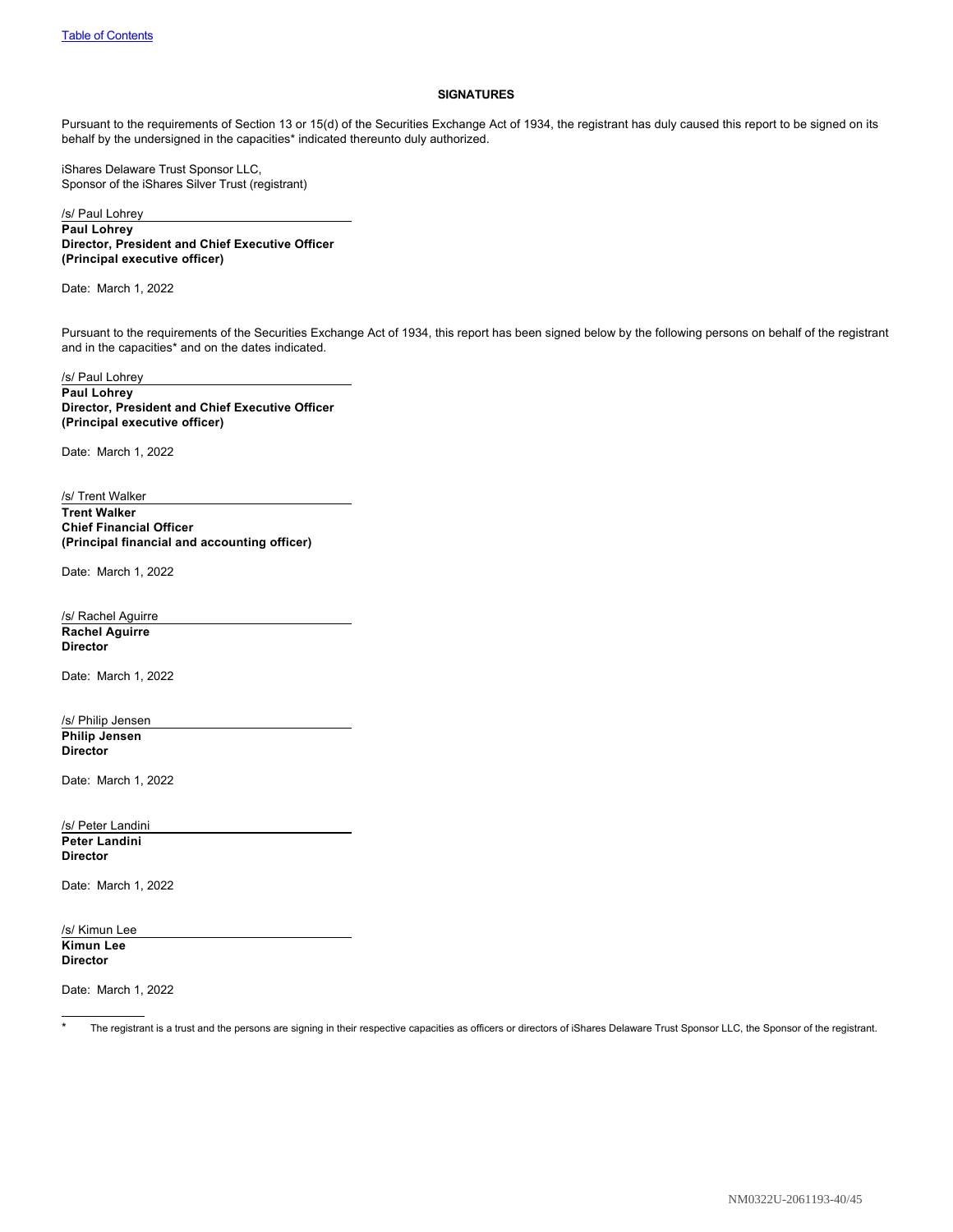# CONSENT OF INDEPENDENT REGISTERED PUBLIC ACCOUNTING FIRM

<span id="page-40-0"></span>We hereby consent to the incorporation by reference in the Registration Statement on Form S-3 (No. 333-262440) of iShares® Silver Trust of our report dated March 1, 2022 relating to the financial statements and the effectiveness of internal control over financial reporting, which appears in this Form 10-K.

/s/ PricewaterhouseCoopers LLP Philadelphia, Pennsylvania March 1, 2022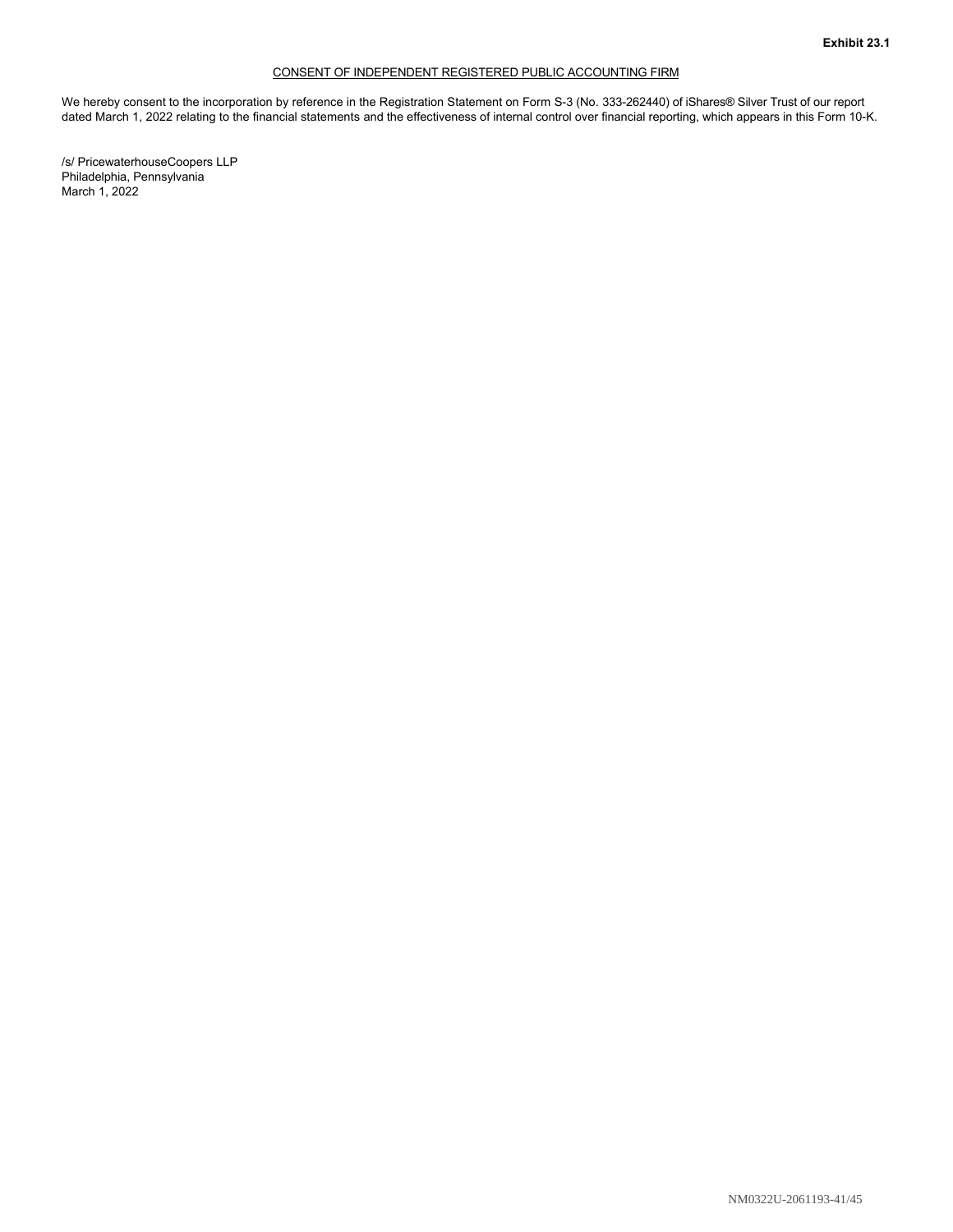<span id="page-41-0"></span>I, Paul Lohrey, certify that:

- 1. I have reviewed this report on Form 10-K of iShares Silver Trust;
- 2. Based on my knowledge, this report does not contain any untrue statement of a material fact or omit to state a material fact necessary to make the statements made, in light of the circumstances under which such statements were made, not misleading with respect to the period covered by this report;
- 3. Based on my knowledge, the financial statements, and other financial information included in this report, fairly present in all material respects the financial condition, results of operations and cash flows of the registrant as of, and for, the periods presented in this report;
- 4. The registrant's other certifying officer and I are responsible for establishing and maintaining disclosure controls and procedures (as defined in Exchange Act Rules 13a-15(e) and 15d-15(e)) and internal control over financial reporting (as defined in Exchange Act Rules 13a-15(f) and 15d‑15(f)) for the registrant and have:
	- a) Designed such disclosure controls and procedures, or caused such disclosure controls and procedures to be designed under our supervision, to ensure that material information relating to the registrant, including its consolidated subsidiaries, is made known to us by others within those entities, particularly during the period in which this report is being prepared;
	- b) Designed such internal control over financial reporting, or caused such internal control over financial reporting to be designed under our supervision, to provide reasonable assurance regarding the reliability of financial reporting and the preparation of financial statements for external purposes in accordance with generally accepted accounting principles;
	- c) Evaluated the effectiveness of the registrant's disclosure controls and procedures and presented in this report our conclusions about the effectiveness of the disclosure controls and procedures, as of the end of the period covered by this report based on such evaluation; and
	- d) Disclosed in this report any change in the registrant's internal control over financial reporting that occurred during the registrant's most recent fiscal quarter (the registrant's fourth fiscal quarter in the case of an annual report) that has materially affected, or is reasonably likely to materially affect, the registrant's internal control over financial reporting; and
- 5. The registrant's other certifying officer and I have disclosed, based on our most recent evaluation of internal control over financial reporting, to the registrant's auditors and the audit committee of the registrant's board of directors (or persons performing the equivalent functions):
	- a) All significant deficiencies and material weaknesses in the design or operation of internal control over financial reporting which are reasonably likely to adversely affect the registrant's ability to record, process, summarize, and report financial information; and
	- b) Any fraud, whether or not material, that involves management or other employees who have a significant role in the registrant's internal control over financial reporting.

Date: March 1, 2022

/s/ Paul Lohrey **Paul Lohrey President and Chief Executive Officer (Principal executive officer)**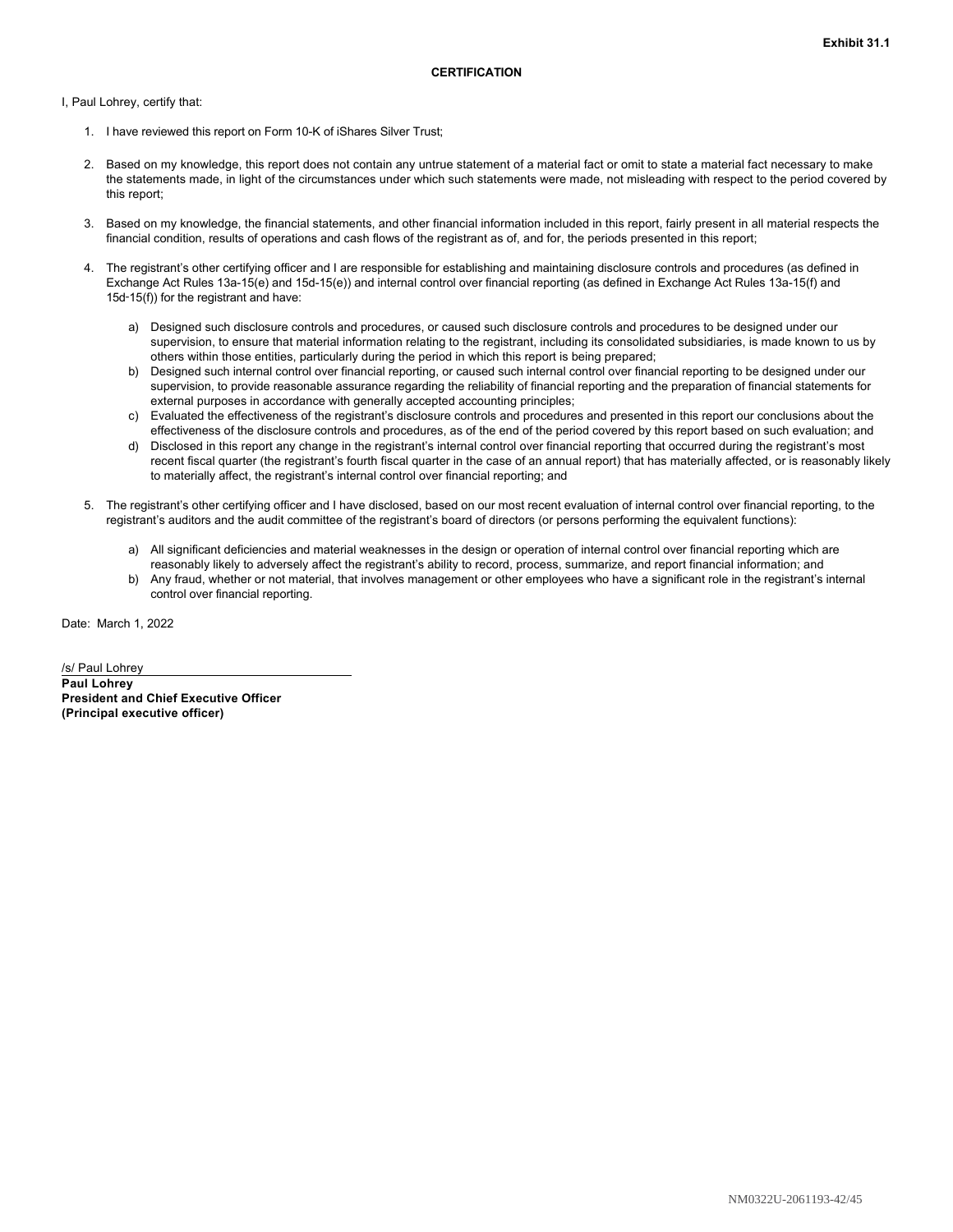<span id="page-42-0"></span>I, Trent Walker, certify that:

- 1. I have reviewed this report on Form 10-K of iShares Silver Trust;
- 2. Based on my knowledge, this report does not contain any untrue statement of a material fact or omit to state a material fact necessary to make the statements made, in light of the circumstances under which such statements were made, not misleading with respect to the period covered by this report;
- 3. Based on my knowledge, the financial statements, and other financial information included in this report, fairly present in all material respects the financial condition, results of operations and cash flows of the registrant as of, and for, the periods presented in this report;
- 4. The registrant's other certifying officer and I are responsible for establishing and maintaining disclosure controls and procedures (as defined in Exchange Act Rules 13a-15(e) and 15d-15(e)) and internal control over financial reporting (as defined in Exchange Act Rules 13a-15(f) and 15d‑15(f)) for the registrant and have:
	- a) Designed such disclosure controls and procedures, or caused such disclosure controls and procedures to be designed under our supervision, to ensure that material information relating to the registrant, including its consolidated subsidiaries, is made known to us by others within those entities, particularly during the period in which this report is being prepared;
	- b) Designed such internal control over financial reporting, or caused such internal control over financial reporting to be designed under our supervision, to provide reasonable assurance regarding the reliability of financial reporting and the preparation of financial statements for external purposes in accordance with generally accepted accounting principles;
	- c) Evaluated the effectiveness of the registrant's disclosure controls and procedures and presented in this report our conclusions about the effectiveness of the disclosure controls and procedures, as of the end of the period covered by this report based on such evaluation; and
	- d) Disclosed in this report any change in the registrant's internal control over financial reporting that occurred during the registrant's most recent fiscal quarter (the registrant's fourth fiscal quarter in the case of an annual report) that has materially affected, or is reasonably likely to materially affect, the registrant's internal control over financial reporting; and
- 5. The registrant's other certifying officer and I have disclosed, based on our most recent evaluation of internal control over financial reporting, to the registrant's auditors and the audit committee of the registrant's board of directors (or persons performing the equivalent functions):
	- a) All significant deficiencies and material weaknesses in the design or operation of internal control over financial reporting which are reasonably likely to adversely affect the registrant's ability to record, process, summarize, and report financial information; and
	- b) Any fraud, whether or not material, that involves management or other employees who have a significant role in the registrant's internal control over financial reporting.

Date: March 1, 2022

/s/ Trent Walker **Trent Walker Chief Financial Officer (Principal financial and accounting officer)**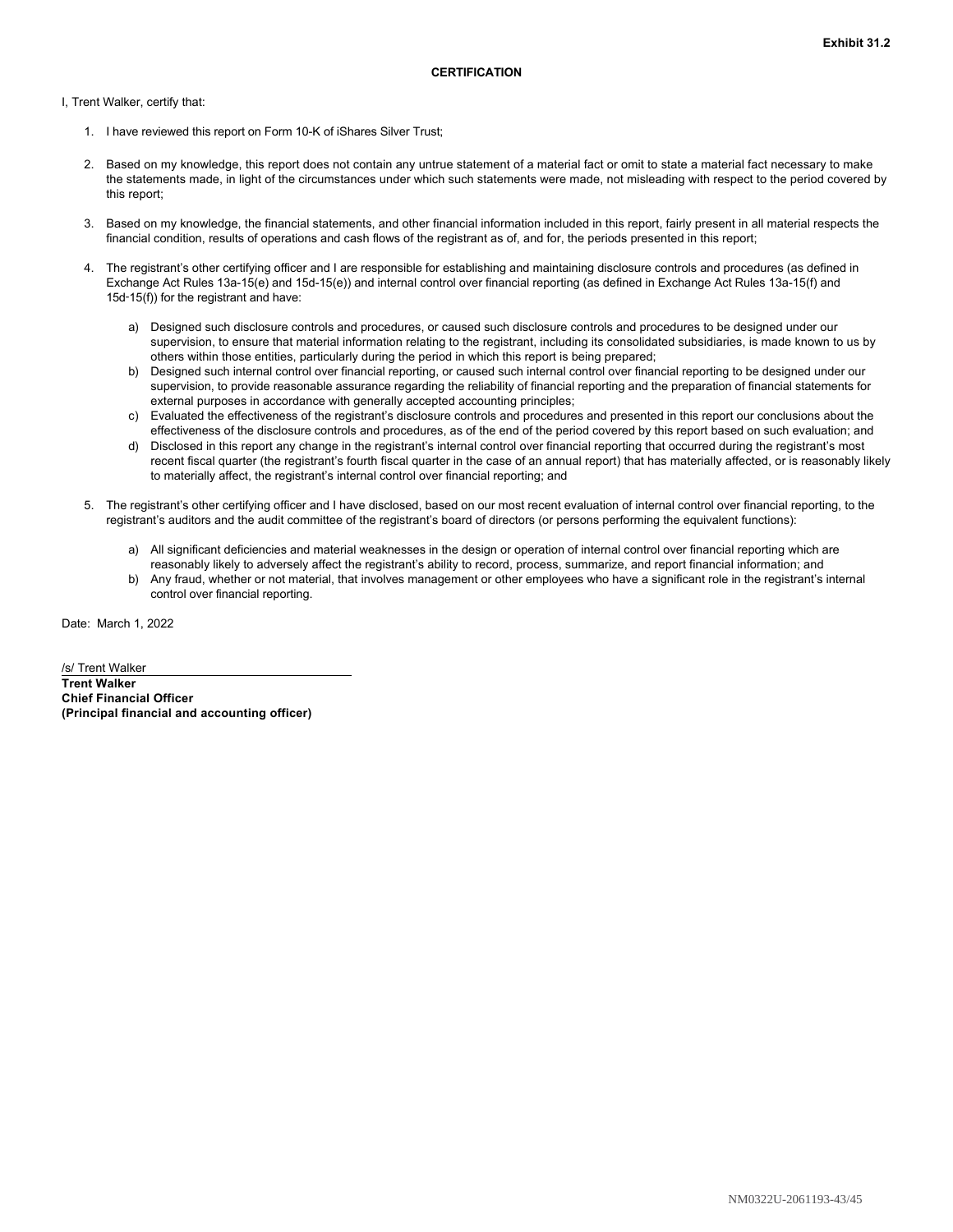# <span id="page-43-0"></span>**Certification Pursuant to 18 U.S.C. Section 1350, as Adopted Pursuant to Section 906 of the Sarbanes-Oxley Act of 2002**

In connection with the Annual Report of iShares Silver Trust (the "Trust") on Form 10-K for the period ended December 31, 2021 as filed with the Securities and Exchange Commission on the date hereof (the "Report"), I, Paul Lohrey, Chief Executive Officer of iShares Delaware Trust Sponsor LLC, the Sponsor of the Trust, certify, pursuant to 18 U.S.C. Section 1350, as adopted pursuant to Section 906 of the Sarbanes-Oxley Act of 2002, that:

- 1. The Report fully complies with the requirements of Section 13(a) or 15(d) of the Securities Exchange Act of 1934, as amended; and
- 2. The information contained in the Report fairly presents, in all material respects, the financial condition and results of operations of the Trust.

It is not intended that this statement be deemed to be filed for purposes of the Securities Exchange Act of 1934.

Date: March 1, 2022

/s/ Paul Lohrey **Paul Lohrey\* President and Chief Executive Officer (Principal executive officer)**

The registrant is a trust and Mr. Lohrey is signing in his capacity as an officer of iShares Delaware Trust Sponsor LLC, the Sponsor of the registrant.